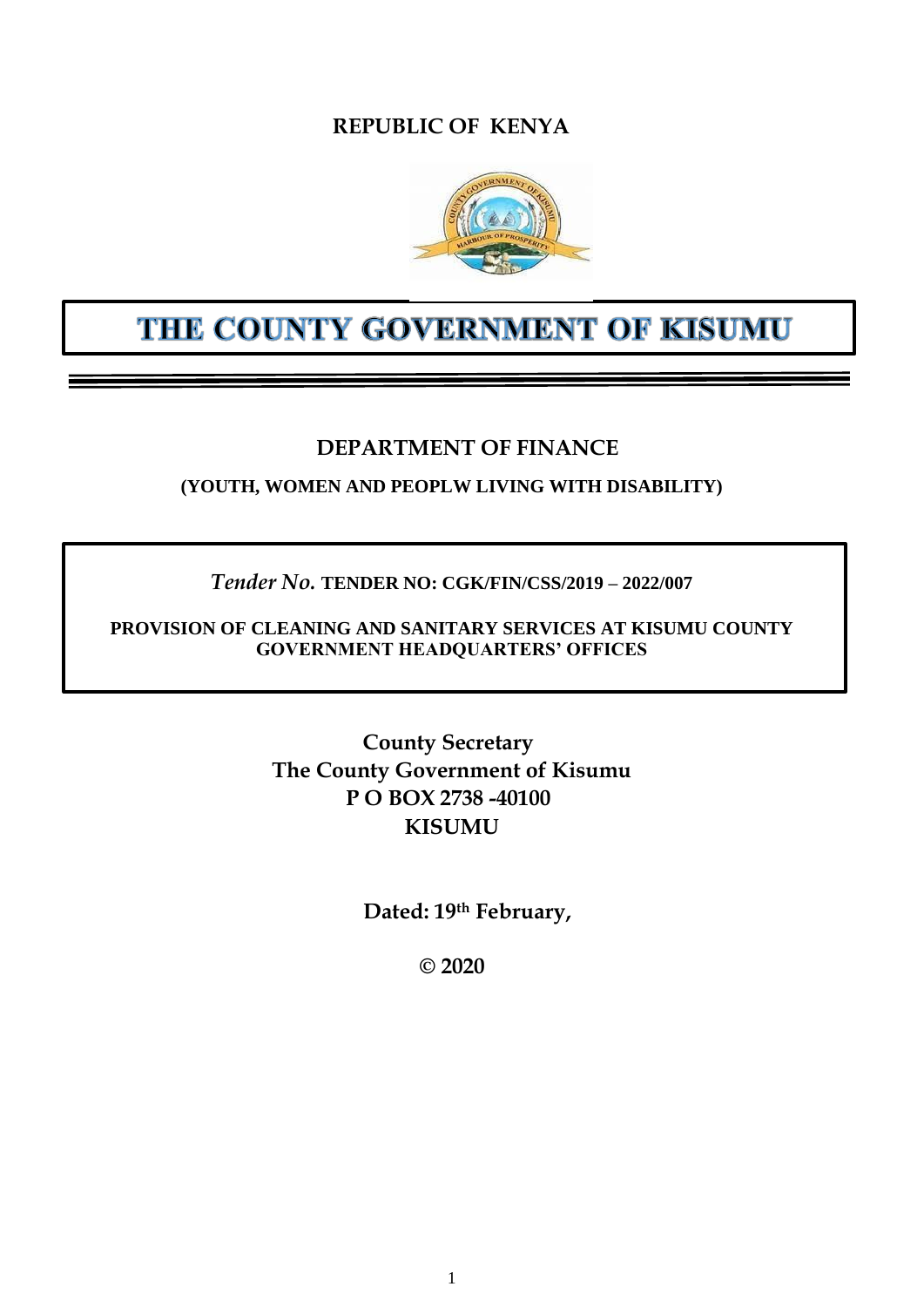## **TABLE OF CONTENTS**

| <b>SECTION I</b>   |                                                                                               | $\mathbf{3}$ |
|--------------------|-----------------------------------------------------------------------------------------------|--------------|
| <b>SECTION II</b>  | <b>INSTRUCTIONS TO TENDERERS</b>                                                              | 6            |
| <b>SECTION III</b> | <b>APPENDIX TO INSTITUTIONS TO TENDER  17</b><br><b>GENERAL CONDITIONS OF CONTRACTS 18-19</b> |              |
| <b>SECTION IV</b>  | <b>SPECIAL CONDITIONS OF CONTRACT 24</b>                                                      |              |
| <b>SECTION V</b>   | SCHEDULE OF REQUIREMENTS                                                                      | 48           |
| <b>SECTION VI</b>  | TECHNICAL SPECIFICATIONS                                                                      | 65           |
| <b>SECTION VI</b>  |                                                                                               | 72           |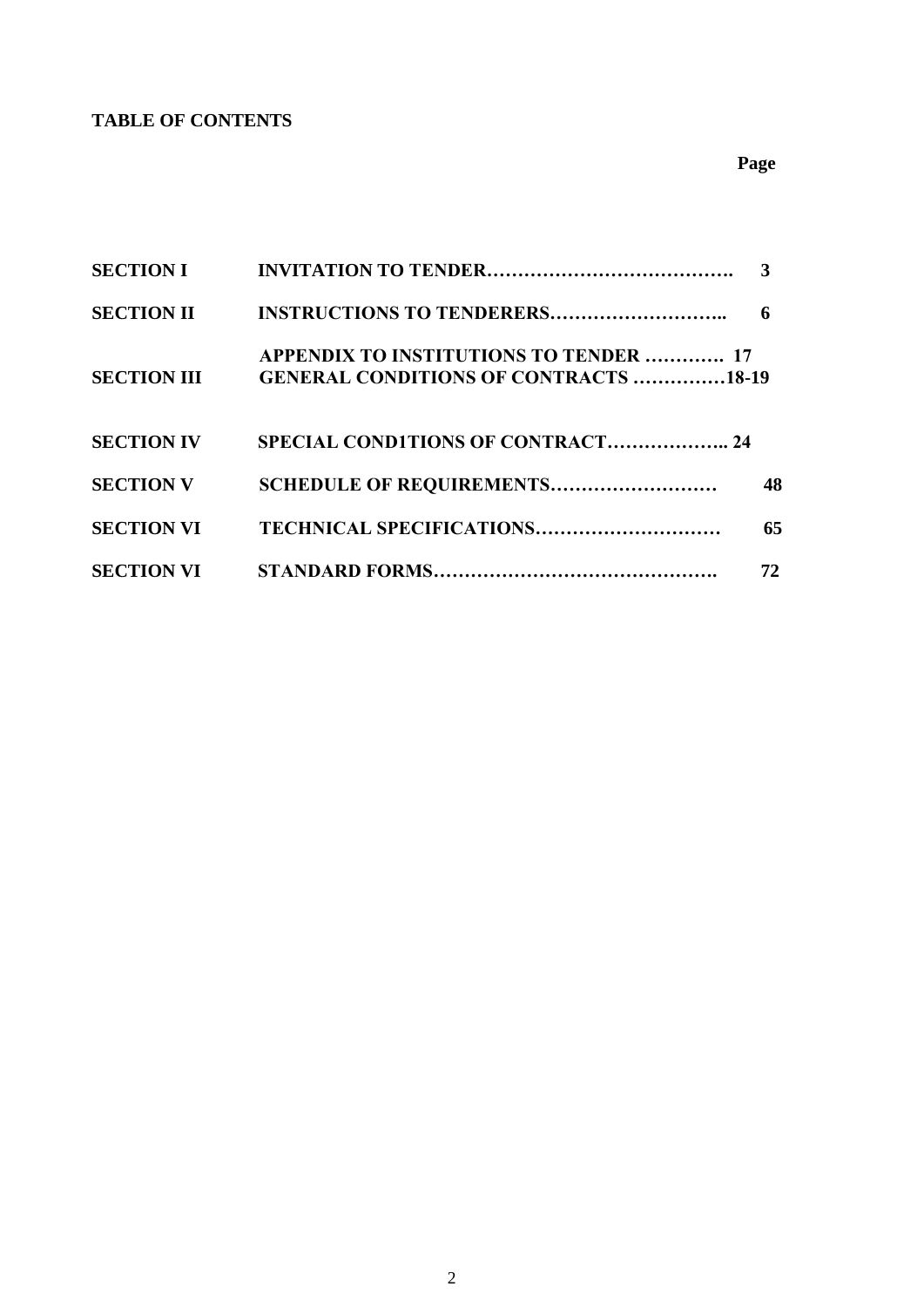## INVITATION FOR TENDERERS

**TO**

Dear Sir/Madam

### **RE: PROVISION OF CLEANING, SANITARY AND ENVIRONMENTAL SERVICES AT KISUMU COUNTY GOVERNMENT HEADQUATER OFFICES TENDER NO: CGK/ADM/CS/2019 – 2022/007**

County Government of Kisumu invites competent firms to submit sealed bids for the Provision of Cleaning, Environmental and Sanitary Services at the County Government of Kisumu offices for a period of one year.

Tender documents detailing the requirements may be obtained from the Director Supply Chain Management, County Government of Kisumu, on normal working days from Monday to Friday (excluding any public or gazette holiday) beginning on **19th February 2020** between **8.00 a.m. & 12.30 p.m.** and **2.00 p.m. & 4.30 p.m.**

Tender documents can be downloaded free of charge from County Government of Kisumu's website [www.kisumu.go.ke,](http://www.kisumu.go.ke/) and suppliers portal [https://supplier.treasury.go.ke](https://supplier.treasury.go.ke/)**.** 

Tenderer are advised to Complete tender documents and submit in plain sealed envelopes clearly marked

## **PROVISION OF CLEANING, SANITARY AND ENVIRONMENTAL SERVICES AT COUNTY GOVERNMENT OF KISUMU HEADQUARTER OFFICES TENDER NO. CGK/ADM/CS/2019 – 2022/007**

and deposited in the Tender Box located on the  $2<sup>nd</sup>$  Floor at prosperity house (Huduma Center) County Government of Kisumu Headquarters to be addressed to

County Government of Kisumu Prosperity Building P. O. Box 2738 - 40100 Kisumu, Kenya.

Tenderer must submit both hard and soft copy through IFMIS suppliers portal [https://supplier.treasury.go.ke](https://supplier.treasury.go.ke/)**.**

Tenders will be opened immediately after on Tuesday **3 rd March 2020 at 10.00 am local time** in the presence of tenderers representatives who choose to attend the opening at the boardroom,  $2<sup>nd</sup>$ Floor, County Government of Kisumu Headquarters.

A pre-bid meeting has been organized on **24th FEBRUARY, 2020 at 10.00 am local time** at County Government Offices boardroom.

Any additional information, addendums or clarifications in respect to this tender will be available in our Kisumu County website [https://KisumuCounty.go.ke.](https://kisumucounty.go.ke/)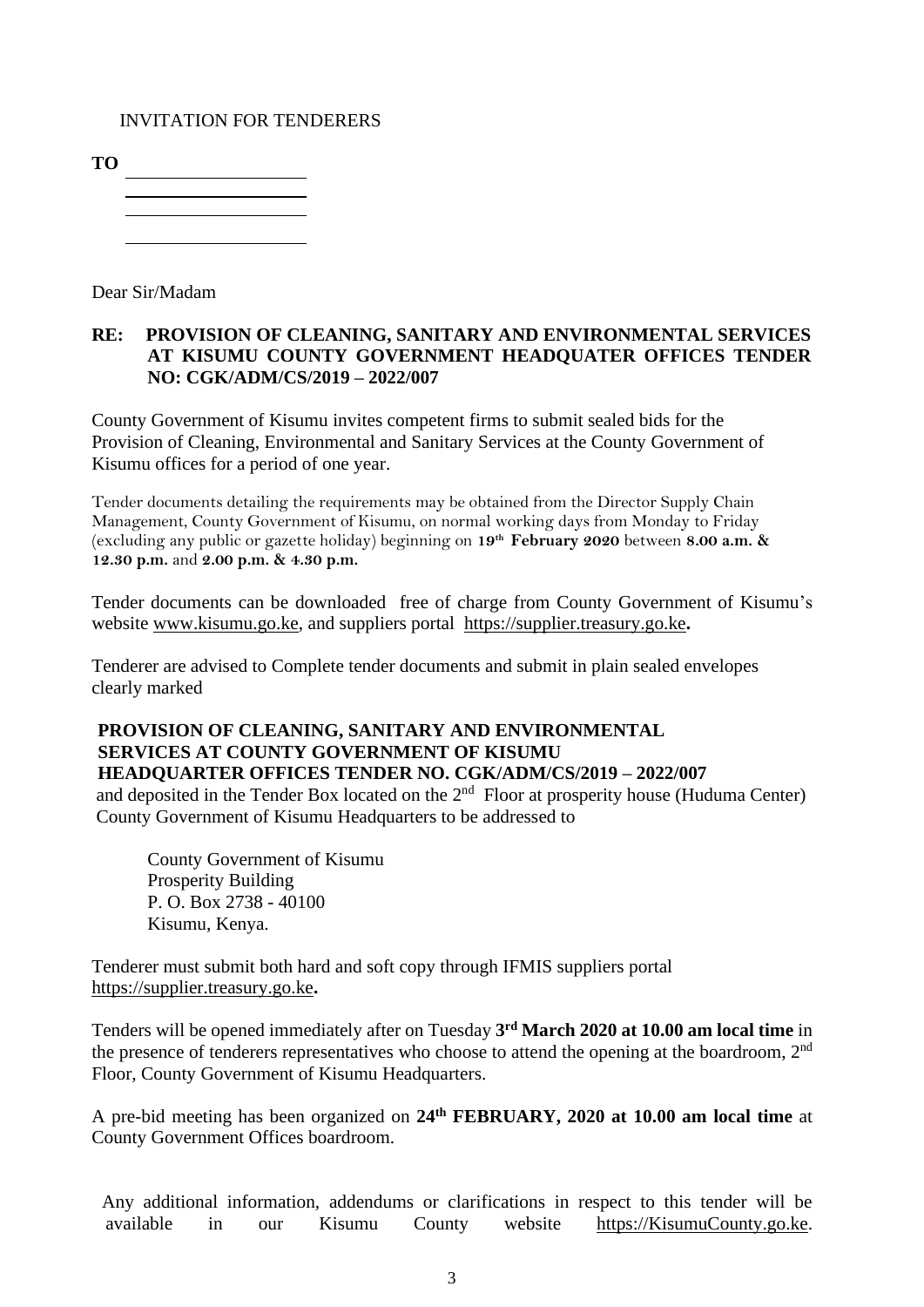[https://supplier.treasury.go.ke](https://supplier.treasury.go.ke/) All bidders are advised to regularly check the website during the bidding period

Canvassing for the tender by the tenderer or by proxy shall lead to automatic disqualification of their tender.

## **SECTION II – INSTRUCTIONS TO TENDERERS**

|      | <b>TABLE OF CONTENTS.</b>                                          | Page |
|------|--------------------------------------------------------------------|------|
| 2.1  |                                                                    |      |
| 2.2  |                                                                    |      |
| 2.3  |                                                                    |      |
| 2.4  |                                                                    |      |
| 2.5  |                                                                    |      |
| 2.6  |                                                                    |      |
| 2.7  |                                                                    |      |
| 2.8  |                                                                    |      |
| 2.9  |                                                                    |      |
| 2.10 |                                                                    |      |
| 2.11 |                                                                    |      |
| 2.12 |                                                                    |      |
| 2.13 |                                                                    |      |
| 2.14 |                                                                    |      |
| 2.15 |                                                                    |      |
| 2.16 |                                                                    |      |
| 2.17 |                                                                    |      |
| 2.18 |                                                                    |      |
| 2.19 |                                                                    |      |
| 2.20 |                                                                    |      |
| 2.21 |                                                                    |      |
| 2.22 |                                                                    |      |
| 2.23 |                                                                    |      |
| 2.24 |                                                                    |      |
| 2.25 |                                                                    |      |
| 2.26 |                                                                    |      |
| 2.27 | Procuring entities right to accept or reject any or all tenders 17 |      |
| 2.28 |                                                                    |      |
| 2.29 |                                                                    |      |
| 2.30 |                                                                    |      |
| 2.31 |                                                                    |      |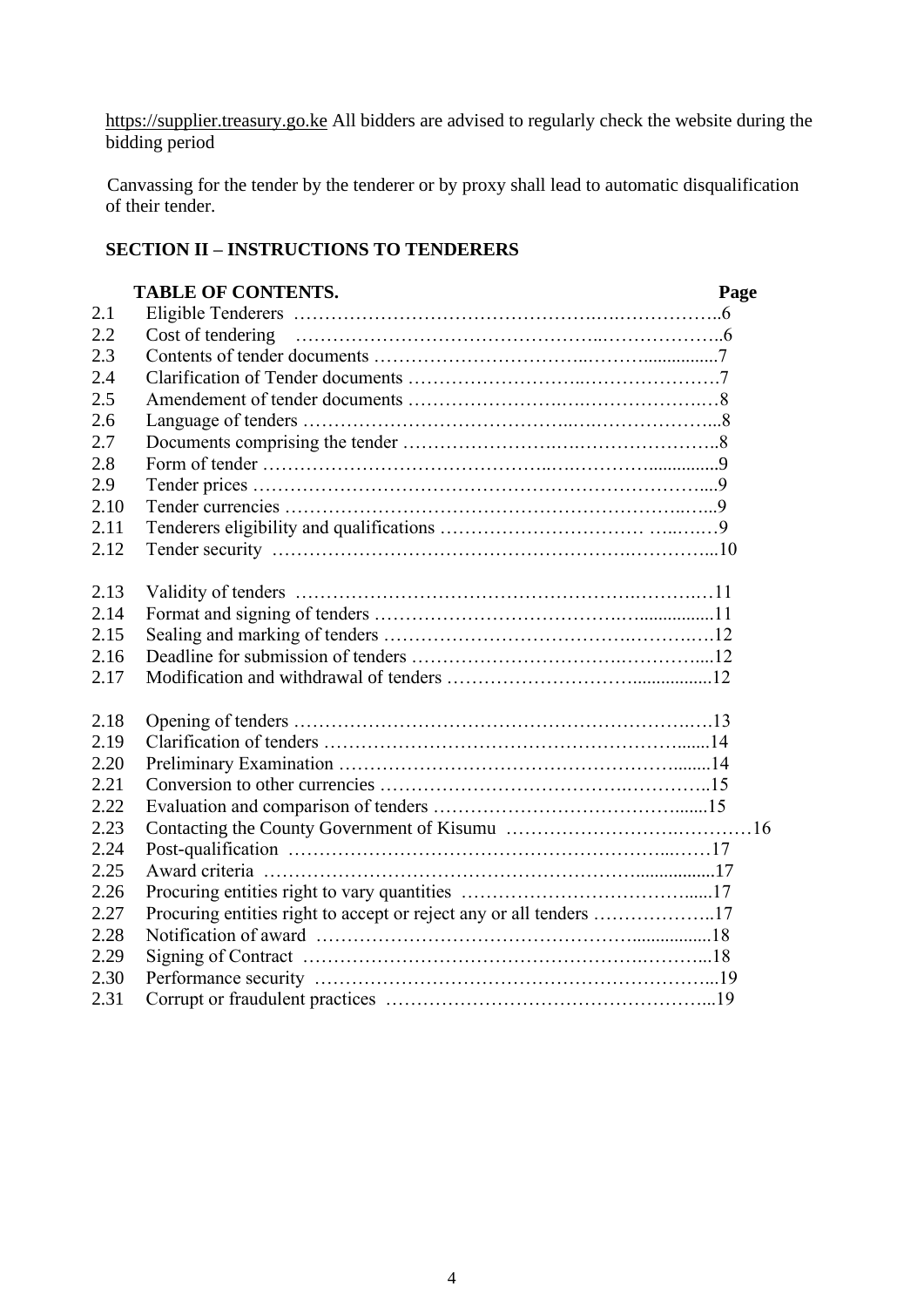## **SECTION II INSTRUCTIONS TO TENDERERS**

### **2.1 Eligible tenderers**

- 2.1.1. This Invitation to tender is for Youths, Women and People Living with Disability. Successful tenderers shall provide the services for the stipulated duration from the date of commencement (hereinafter referred to as the term) specified in the tender documents.
- 2.1.2. The County Government of Kisumu's employees, executive members, directors and their relative (spouse and children) are not eligible to participate in the tender unless where specially allowed under section 131 of the Act.
- 2.1.3. Tenderers shall provide the qualification information statement that the tenderer (including all members, of a joint venture and subcontractors) is not associated, or have been associated in the past, directly or indirectly, with a firm or any of its affiliates which have been engaged by the County Government of Kisumu to provide consulting services for the preparation of the design, specifications, and other documents to be used for the procurement of the services under this Invitation for tenders.
- **2.1.4.** Tenderers involved in corrupt or fraudulent practices or debarred from participating in public procurement shall not be eligible.

## 2.2 **Cost of tendering**

- **2.2.1** The Tenderer shall bear all costs associated with the preparation and submission of its tender, and the County Government of Kisumu, will in no case be responsible or liable for those costs, regardless of the conduct or outcome of the tendering process.
- **2.2.2** The price to be charged for the tender document N/A.
- **2.2.3** The County Government of Kisumu shall allow the tenderer to review the tender document free of charge before purchase.

## **2.3 Contents of tender documents**

- 2.3.1. The tender document comprises of the documents listed below and addenda that may be issued in accordance with clause 6 of these instructions to tenders
	- i) Instructions to tenderers
	- ii) General Conditions of Contract
	- iii) Special Conditions of Contract
	- iv) Schedule of Requirements
	- v) Details of service
	- vi) Form of tender
	- vii) Price schedules
	- viii) Contract form
	- ix) Confidential business questionnaire form
	- x) Tender security form
	- xi) Performance security form
	- xii) Declaration form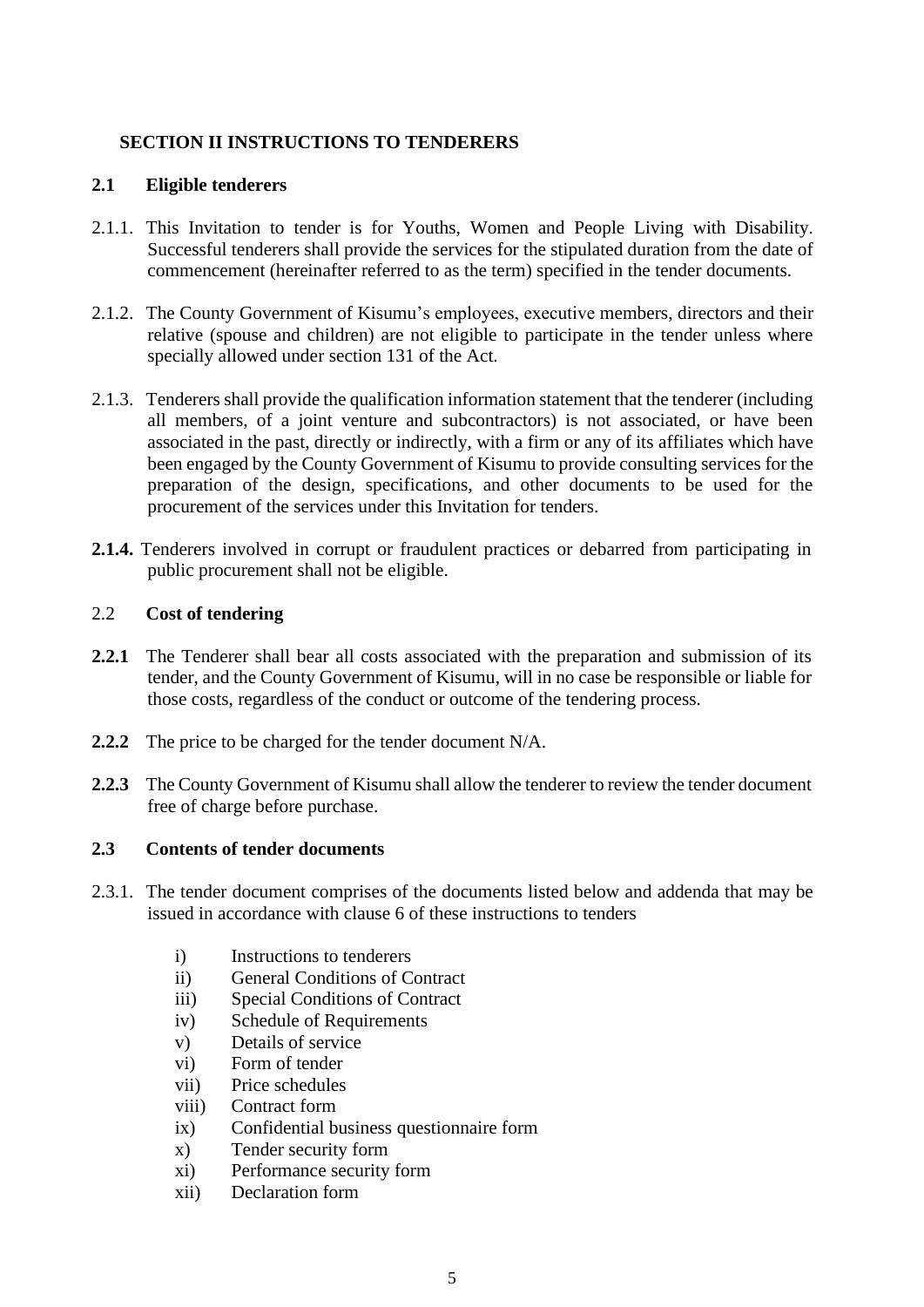- xiii) Tender Securing Declaration form
- 2.3.2. The Tenderer is expected to examine all instructions, forms, terms, and specifications in the tender documents. Failure to furnish all information required by the tender documents or to submit a tender not substantially responsive to the tender documents in every respect will be at the tenderers risk and may result in the rejection of its tender.

## **2.4 Clarification of Documents**

2.4.1. A prospective candidate making inquiries of the tender document may notify the County Government of Kisumu in writing or by post, fax or email at the entity's address indicated in the Invitation for tenders. The County Government of Kisumu will respond in writing to any request for clarification of the tender documents, which it receives no later than seven

(7) days prior to the deadline for the submission of tenders, prescribed by the County Government of Kisumu. Written copies of the Procuring entities response (including an explanation of the query but without identifying the source of inquiry) will be sent to all prospective tenderers who have received the tender documents"

2.4.2. The County Government of Kisumu shall reply to any clarifications sought by the tenderer within 3 days of receiving the request to enable the tenderer to make timely submission of its tender

#### 2.5 **Amendment of documents**

- 2.5.1. At any time prior to the deadline for submission of tenders, the County Government of Kisumu, for any reason, whether at its own initiative or in response to a clarification requested by a prospective tenderer, may modify the tender documents by issuing an addendum.
- 2.5.2. All prospective tenderers who have obtained the tender documents will be notified of the amendment by post, fax or email and such amendment will be binding on them.
- 2.5.3. In order to allow prospective tenderers reasonable time in which to take the amendment into account in preparing their tenders, the County Government of Kisumu, at its discretion, may extend the deadline for the submission of tenders.

## **2.6 Language of tender**

2.6.1. The tender prepared by the tenderer, as well as all correspondence and documents relating to the tender exchanged by the tenderer and the County Government of Kisumu, shall be written in English language. Any printed literature furnished by the tenderer may be written in another language provided they are accompanied by an accurate English translation of the relevant passages in which case, for purposes of interpretation of the tender, the English translation shall govern.

#### 2.7 **Documents Comprising the Tender**

The tender prepared by the tenderer shall comprise the following components: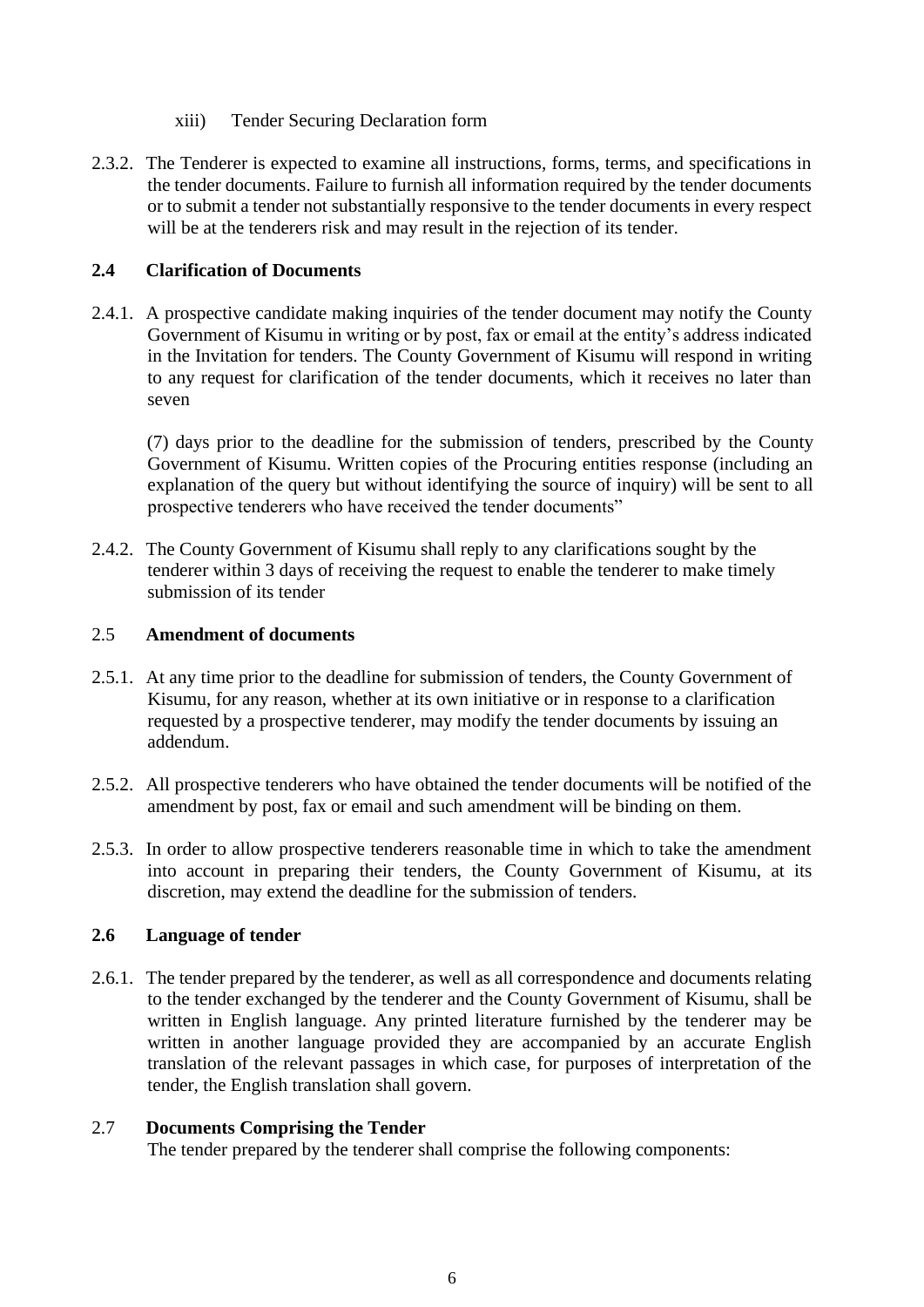(a) A Tender Form and a Price Schedule completed in accordance with paragraph 9, 10 and 11 below.

(b) Documentary evidence established in accordance with Clause 2.11 that the tenderer is eligible to tender and is qualified to perform the contract if its tender is accepted;

(c) Tender security furnished is in accordance with Clause 2.12

(d) Confidential business questionnaire

#### 2.8 **Form of Tender**

2.8.1 The tenderers shall complete the Form of Tender and the appropriate Price Schedule furnished in the tender documents, indicating the services to be performed.

#### 2.9 **Tender Prices**

- 2.9.1 The tenderer shall indicate on the Price schedule the unit prices where applicable and total tender prices of the services it proposes to provide under the contract.
- 2.9.2 Prices indicated on the Price Schedule shall be the cost of the services quoted including all customs duties and VAT and other taxes payable:
- 2.9.3 Prices quoted by the tenderer shall remain fixed during the term of the contract unless otherwise agreed by the parties. A tender submitted with an adjustable price quotation will be treated as non-responsive and will be rejected, pursuant to paragraph 2.22.
- 2.9.4 Contract price variations shall not be allowed for contracts not exceeding one year (12 months)
- 2.9.5 Where contract price variation is allowed, the variation shall not exceed 10% of the original contract price.
- 2.9.6 Price variation requests shall be processed by the County Government of Kisumu within 30 days of receiving the request.

#### 2.10 **Tender Currencies**

2.10.1 Prices shall be quoted in Kenya Shillings unless otherwise specified in the appendix to in Instructions to Tenderers

#### **2.11 Tenderers Eligibility and Qualifications.**

**2.11.1** Pursuant to Clause 2.1 the tenderer shall furnish, as part of its tender, documents establishing the tenderers eligibility to tender and its qualifications to perform the contract if its tender is accepted.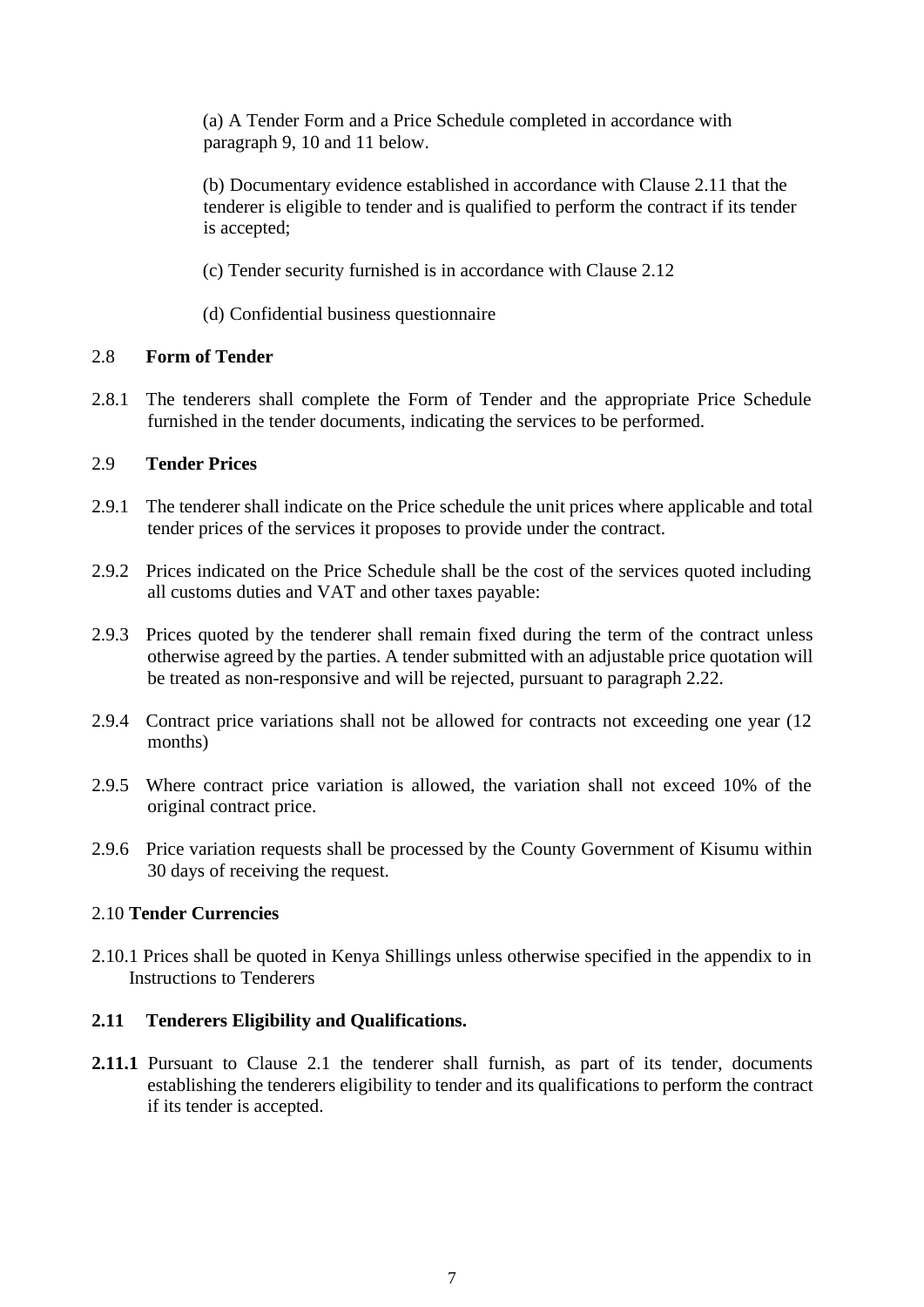2.11.2 The documentary evidence of the tenderers qualifications to perform the contract if its tender is accepted shall establish to the County Government of Kisumu's satisfaction that the tenderer has the financial and technical capability necessary to perform the contract.

### 2.12 **Tender Security**

2.12.1 since this tender is for youths, women and people living with disability, the tenderer are expected to fill tender security declaration form

## **2.13 Validity of Tenders**

- 2.13.1 Tenders shall remain valid for 90 days or as specified in the invitation to tender after date of tender opening prescribed by the County Government of Kisumu.
- 2.13.2 In exceptional circumstances, the County Government of Kisumu may solicit the Tenderer's consent to an extension of the period of validity. The request and the responses thereto shall be made in writing. The tender security provided under paragraph 2.12 shall also be suitably extended. A tenderer may refuse the request without forfeiting its tender security. A tenderer granting the request will not be required nor permitted to modify its tender.

## 2.14 **Format and Signing of Tender**

- 2.14.1 The tenderer shall prepare two copies of the tender, clearly / marking each "ORIGINAL TENDER" and "COPY OF TENDER," as appropriate. In the event of any discrepancy them, the original shall govern.
- 2.14.2 The original and one copy of the tender shall be typed or written in indelible ink and shall be signed by the tenderer or a person or persons duly authorized to bind the tenderer to the contract. All pages of the tender, except for un amended printed literature, shall be initialed by the person or persons signing the tender.
- 2.14.3 The tender shall have no interlineations, erasures, or overwriting except as necessary to correct errors made by the tenderer, in which case such corrections shall be initialed by the person or persons signing the tender.

## 2.15 **Sealing and Marking of Tenders**

2.15.1 The tenderer shall seal the original and each copy of the tender in separate envelopes, duly marking the envelopes as "ORIGINAL" and "COPY." The envelopes shall then be sealed in an outer envelope. The inner and outer envelopes shall:

(a) be addressed to the Head of Supply Chain Management  $2<sup>nd</sup>$  Floor Prosperity House Huduma Center opposite Central Bank P.O BOX 2738-40100 Kisumu

(b) Bear, tender number and name in the invitation to tender and the words: "DO NOT OPEN BEFORE Tuesday **3 rd March 2020 at 10.00 am local time**

2.15.3 The inner envelopes shall also indicate the name and address of the tenderer to enable the tender to be returned unopened in case it is declared "late". —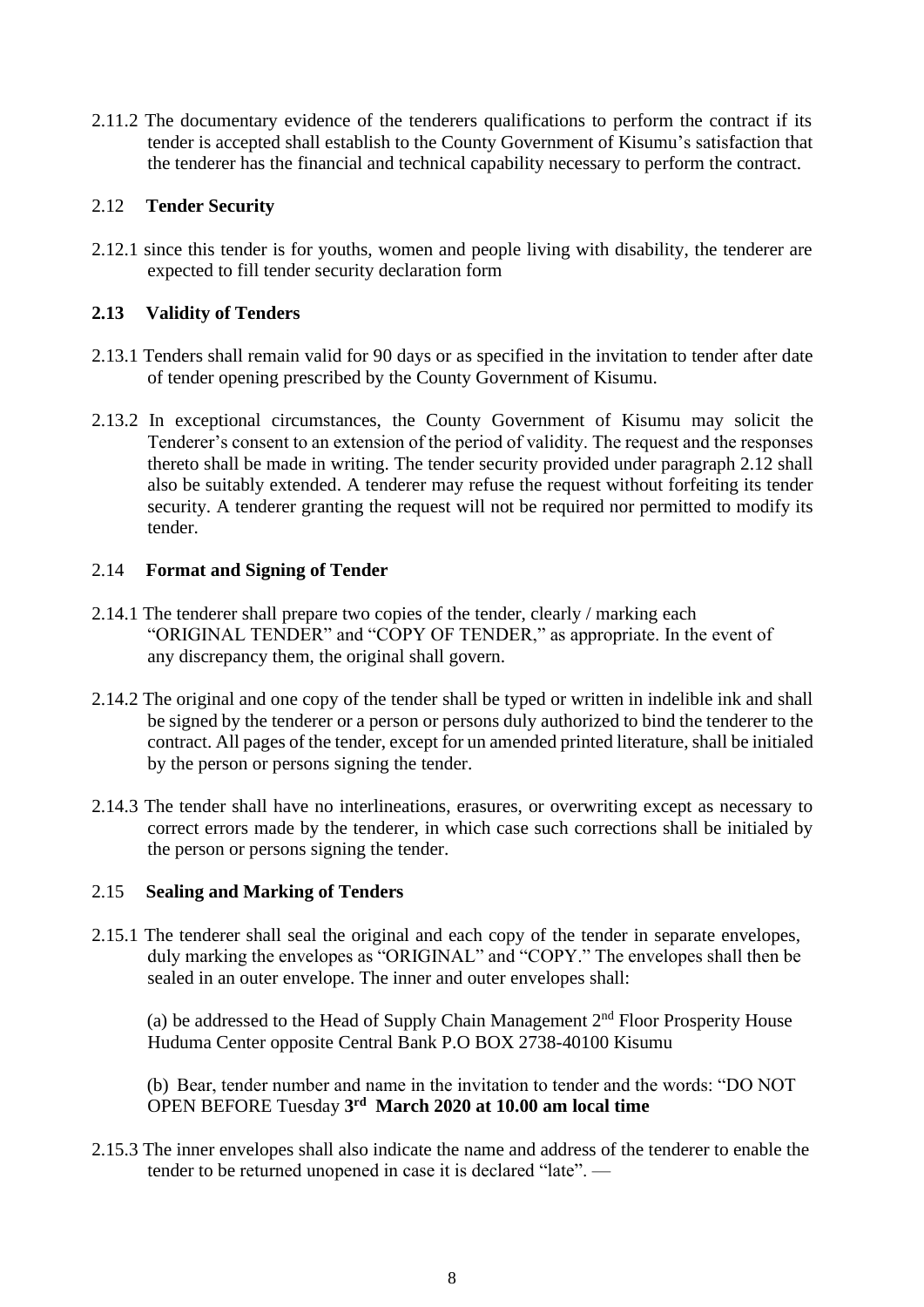2.15.4 If the outer envelope is not sealed and marked as required by paragraph 2.15.2, the County Government of Kisumu will assume no responsibility for the tender's misplacement or premature opening.

#### 2.16 **Deadline for Submission of Tenders**

- 2.16.1 Tenders must be received by the Procuring entity at the address specified under paragraph 2.15.2 no later than Tuesday **3 rd March, 2020 at 10.00 am local time**
- 2.16.2 The County Government of Kisumu may, at its discretion, extend this deadline for the submission of tenders by amending the tender documents in accordance with paragraph 6, in which case all rights and obligations of the County Government of Kisumu and candidates previously subject to the deadline will thereafter be subject to the deadline as extended.
- 2.16.3 Bulky tenders which will not fit in the tender box shall be received by the County Government of Kisumu as provided for in the appendix.

## 2.17 **Modification and withdrawal of tenders**

- 2.17.1 The tenderer may modify or withdraw its tender after the tender's submission, provided that written notice of the modification, including substitution or withdrawal of the tender's is received by the County Government of Kisumu prior to the deadline prescribed for the submission of tenders.
- 2.17.2 The Tenderer's modification or withdrawal notice shall be prepared, sealed, marked, and dispatched in accordance with the provisions of paragraph 2.15. A withdrawal notice may also be sent by cable, but followed by a signed confirmation copy, postmarked not later than the deadline for submission of tenders.
- 2.17.3 No tender may be modified after the deadline for submission of tenders.
- 2.17.4 No tender may be withdrawn in the interval between the deadline for submission of tenders and the expiration of the period of tender validity specified by the tenderer on the Tender Form. Withdrawal of a tender during this interval may result in the Tenderer's forfeiture of its tender security, pursuant to paragraph 2.12.7.
- 2.17.5 The County Government of Kisumu may at any time terminate procurement proceedings before contract award and shall not be liable to any person for the termination.
- 2.17.6 The County Government of Kisumu shall give prompt notice of the termination to the tenderers and on request give its reasons for termination within 14 days of receiving the request from any tenderer.

#### 2.18 **Opening of Tenders**

2.18.1 The County Government of Kisumu will open all tenders in the presence of tenderers' representatives who choose to attend, on Tuesday **3 rd March 2020 at 10.00 am local time** and in the location specified in the invitation to tender. The tenderers' representatives who are present shall sign a register evidencing their attendance.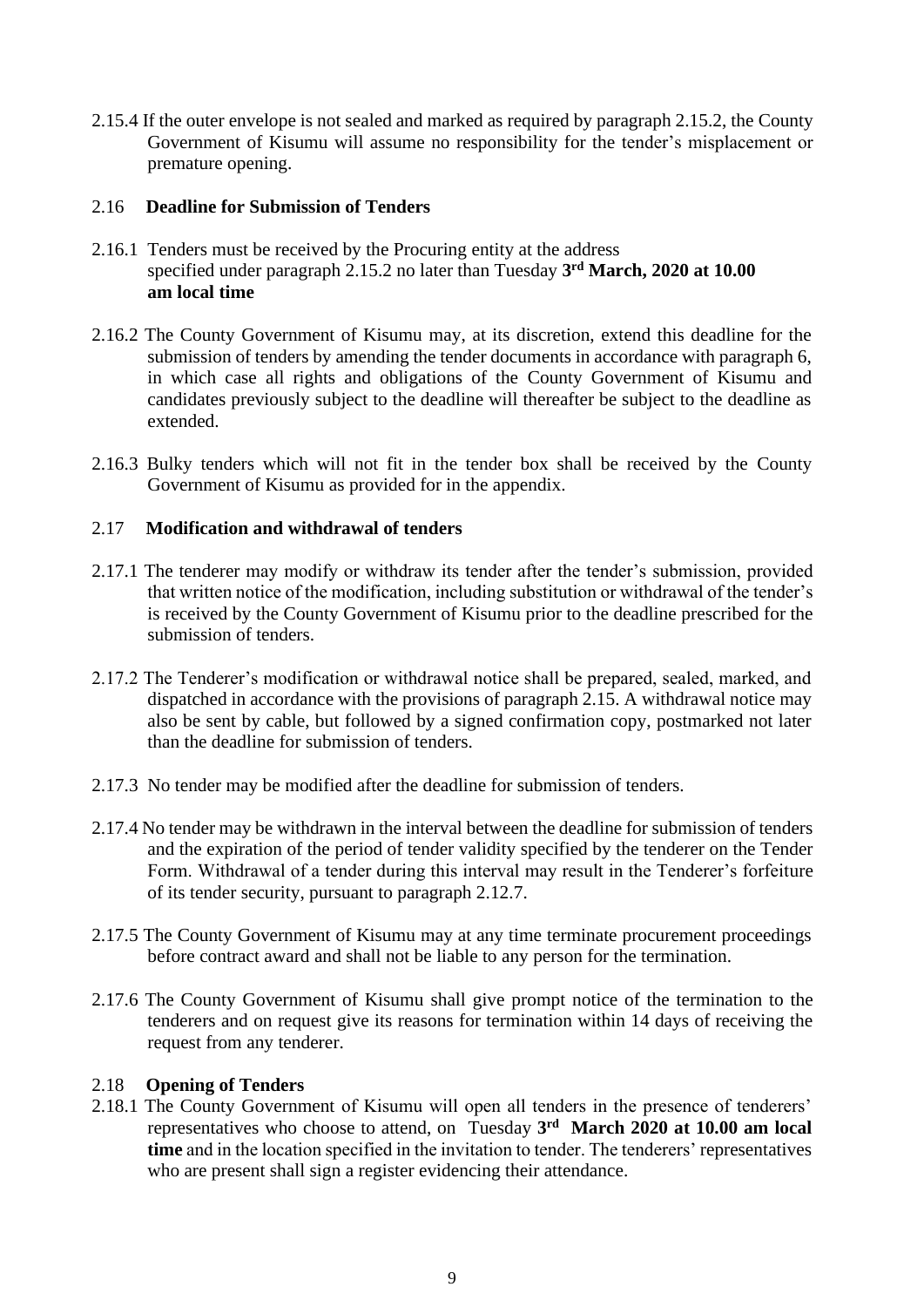- 2.18.3 The tenderers' names, tender modifications or withdrawals, tender prices, discounts, and the presence or absence of requisite tender security and such other details as the County Government of Kisumu, at its discretion, may consider appropriate, will be announced at the opening.
- 2.18.4 The County Government of Kisumu will prepare minutes of the tender opening, which will be submitted to the tenderers that signed the tender opening register and will have made the request.

## **2.19 Clarification of tenders**

- 2.19.1 To assist in the examination, evaluation and comparison of tenders the County Government of Kisumu may at its discretion, ask the tenderer for a clarification of its tender. The request for clarification and the response shall be in writing, and no change in the prices or substance shall be sought, offered, or permitted.
- 2.19.2 Any effort by the tenderer to influence the County Government of Kisumu in the County Government of Kisumu's tender evaluation, tender comparison or contract award decisions may result in the rejection of the tenderer/s tender.

#### 2.20 **Preliminary Examination and Responsiveness**

- 2.20.1 The County Government of Kisumu will examine the tenders to determine whether they are complete, whether any computational errors have been made, whether required securities have been furnished whether the documents have been properly signed, and whether the tenders are generally in order.
- 2.20.2 Arithmetical errors will be rectified on the following basis. If there is a discrepancy between the unit price and the total price that is obtained by multiplying the unit price and quantity, the unit price shall prevail, and the total price shall be corrected. if the candidate does not accept the correction of the errors, its tender will be rejected, and its tender security may be forfeited. If there is a discrepancy between words and figures, the amount in words will prevail.
- 2.20.3 The County Government of Kisumu may waive any minor informality or nonconformity or irregularity in a tender which does not constitute a material deviation, provided such waiver does not prejudice or affect the relative ranking of any tenderer.
- 2.20.4 Prior to the detailed evaluation, pursuant to paragraph 23, the County Government of Kisumu will determine the substantial responsiveness of each tender to the tender documents. For purposes of these paragraphs, a substantially responsive tender is one, which conforms to all the terms and conditions of the tender documents without material deviations. The County Government of Kisumu's determination of a tender's responsiveness is to be based on the contents of the tender itself without recourse to extrinsic evidence.
- 2.20.5 If a tender is not substantially responsive, it will be rejected by the County Government of Kisumu and may not subsequently be made responsive by the tenderer by correction of the nonconformity.

#### 2.21 **Conversion to a single currency**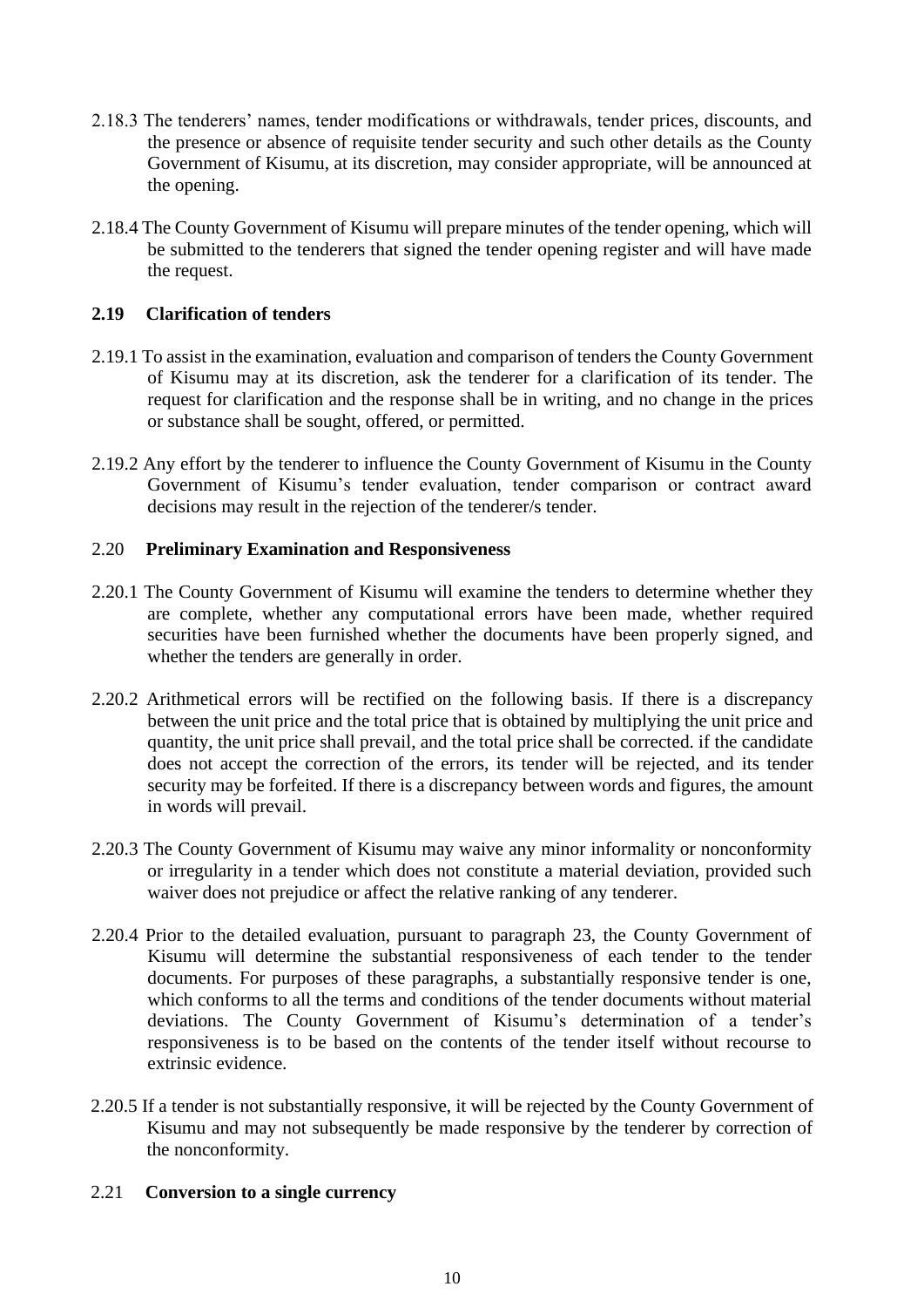2.21.1 Where other currencies are used, the County Government of Kisumu will convert those currencies to Kenya shillings using the selling exchange rate on the date of tender closing provided by the central bank of Kenya.

### (a) *Deviation in payment schedule.*

Tenderers shall state their tender price for the payment on a schedule outlined in the special conditions of contract. Tenders will be evaluated on the basis of this base price. Tenderers are, however, permitted to state an alternative payment schedule and indicate the reduction in tender price they wish to offer for such alternative payment schedule. The County Government of Kisumu may consider the alternative payment schedule offered by the selected tenderer.

- 2.22.5 The tender evaluation committee shall evaluate the tender within 30 days from the date of opening the tender.
- 2.22.6 To qualify for contract awards, the tenderer shall have the following:
	- (a) Necessary qualifications, capability experience, services, equipment and facilities to provide what is being procured.
	- (b) Legal capacity to enter into a contract for procurement
	- (c) Shall not be insolvent, in receivership, bankrupt or in the process of being wound up and is not the subject of legal proceedings relating to the foregoing
	- (d) Shall not be debarred from participating in public procurement.

#### 2.23. **Contacting the County Government of Kisumu**

- 2.23.1 Subject to paragraph 2.19, no tenderer shall contact the County Government of Kisumu on any matter relating to its tender, from the time of the tender opening to the time the contract is awarded.
- 2.23.2 Any effort by a tenderer to influence the County Government of Kisumu in its decisions on tender evaluation tender comparison or contract award may result in the rejection of the tenderers tender.

## **2.24 Award of Contract**

#### a) **Post qualification**

- 2.24.1 In the absence of pre-qualification, the County Government of Kisumu will determine to its satisfaction whether the tenderer that is selected as having submitted the lowest evaluated responsive tender is qualified to perform the contract satisfactorily.
- 2.24.2 The determination will take into account the tenderer's financial and technical capabilities. It will be based upon an examination of the documentary evidence of the tenderers qualifications submitted by the tenderer, pursuant to paragraph 2.1.2, as well as such other information as the County Government of Kisumu deems necessary and appropriate.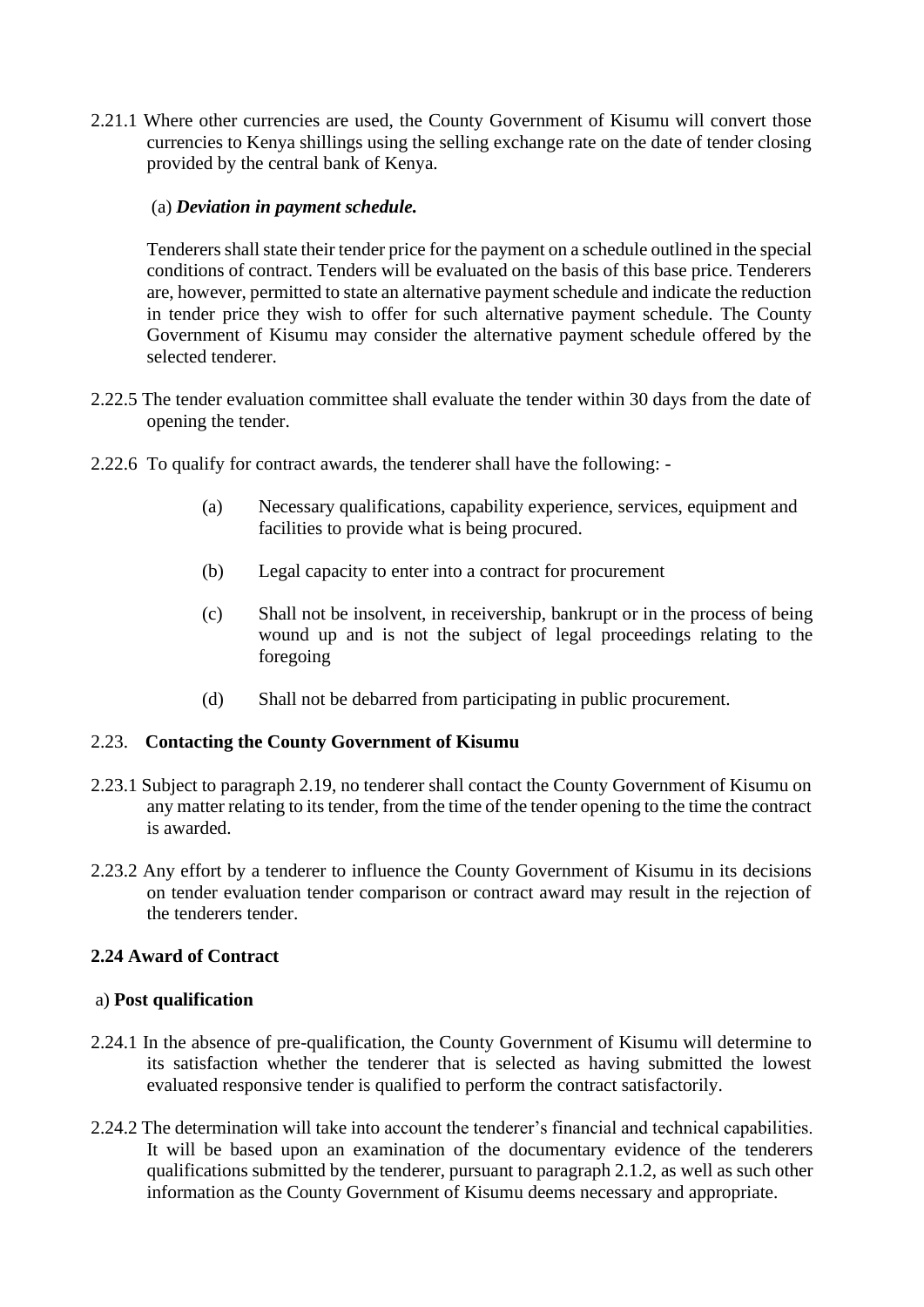2.24.3 An affirmative determination will be a prerequisite for award of the contract to the tenderer. A negative determination will result in rejection of the Tenderer's tender, in which event the County Government of Kisumu will proceed to the next lowest evaluated tender to make a similar determination of that Tenderer's capabilities to perform satisfactorily.

#### b) **Award Criteria**

- 2.24.3 Subject to paragraph 2.29 the County Government of Kisumu will award the contract to the successful tenderer whose tender has been determined to be substantially responsive and has been determined to be the lowest evaluated tender, provided further that the tenderer is determined to be qualified to perform the contract satisfactorily.
- 2.24.4 The County Government of Kisumu reserves the right to accept or reject any tender and to annul the tendering process and reject all tenders at any time prior to contract award, without thereby incurring any liability to the affected tenderer or tenderers or any obligation to inform the affected tenderer or tenderers of the grounds for the County Government of Kisumu's action. If the County Government of Kisumu determines that none of the tenderers is responsive; the County Government of Kisumu shall notify each tenderer who submitted a tender.
- 2.24.5 A tenderer who gives false information in the tender document about its qualification or who refuses to enter into a contract after notification of contract award shall be considered for debarment from participating in future public procurement.

## 2.25 **Notification of award**

- 2.25.1 Prior to the expiration of the period of tender validity, the Procuring entity will notify the successful tenderer in writing that its tender has been accepted.
- 2.25.2 The notification of award will signify the formation of the Contract subject to the signing of the contract between the tenderer and the County Government of Kisumu. pursuant to clause 2.29. Simultaneously the other tenderers shall be notified that their tenders have not been successful.
- 2.25.3 Upon the successful Tenderer's furnishing of the performance security pursuant to paragraph 31, the County Government of Kisumu will promptly notify each unsuccessful Tenderer and will discharge its tender security, pursuant to paragraph 2.12

## 2.26 **Signing of Contract**

- 2.26.1 At the same time as the County Government of Kisumu notifies the successful tenderer that its tender has been accepted, the County Government of Kisumu will simultaneously inform the other tenderers that their tenders have not been successful.
- 2.26.2 Within fourteen (14) days of receipt of the Contract Form, the successful tenderer shall sign and date the contract and return **it** to the County Government of Kisumu.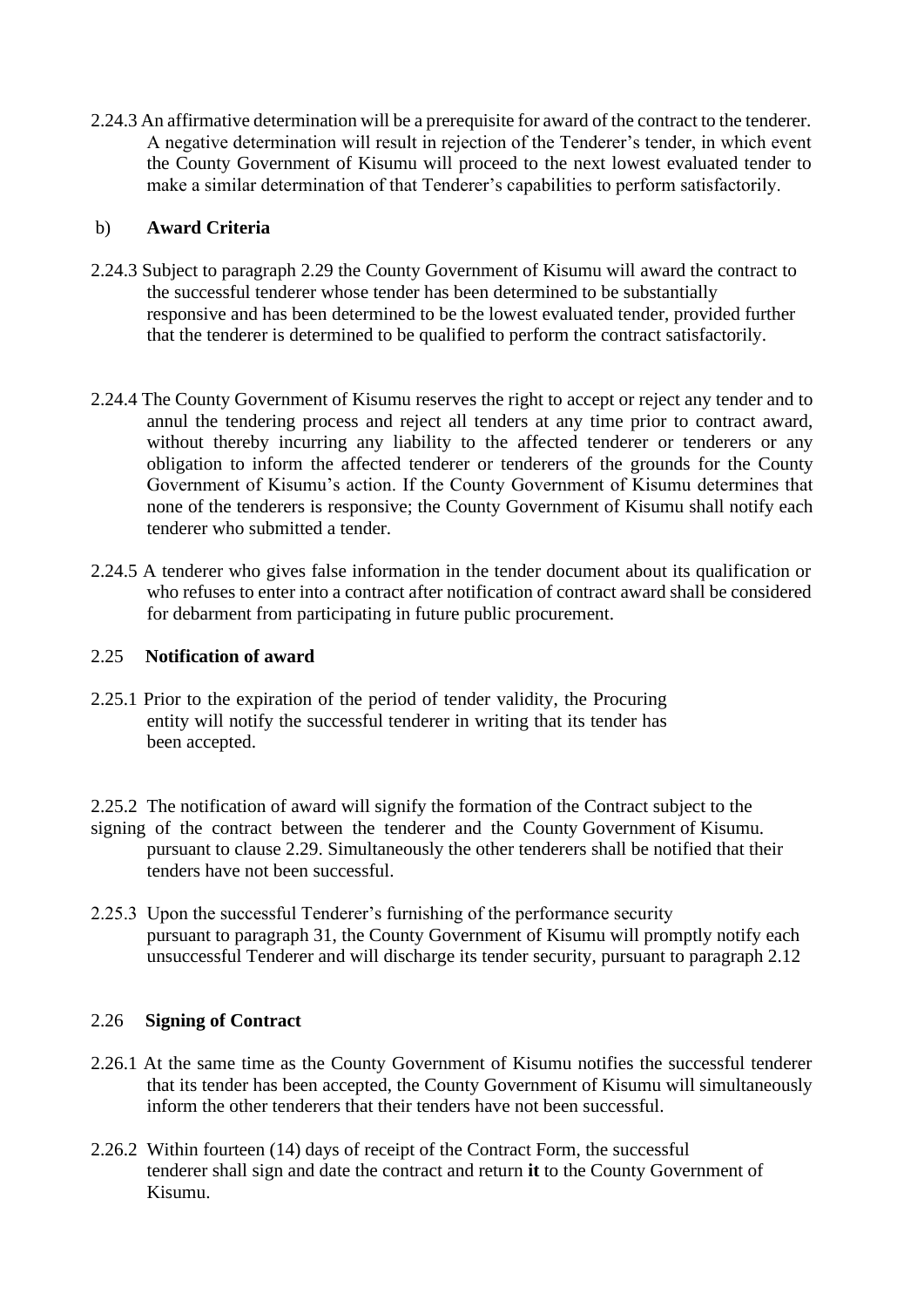2.26.3 The parties to the contract shall have it signed within 30 days from the date of notification of contract award unless there is an administrative review request.

## 2.27 **Performance Security**

- 2.27.1 Within thirty (30) days of the receipt of notification of award from the County Government of Kisumu, the successful tenderer shall furnish the performance security in accordance with the Conditions of Contract, in the Performance Security Form provided in the tender documents, or in another form acceptable to the County Government of Kisumu.
- 2.27.2 Failure of the successful tenderer to comply with the requirement of paragraph 2.29 or paragraph 2.30.1 shall constitute sufficient grounds for the annulment of the award and forfeiture of the tender security, in which event the County Government of Kisumu may make the award to the next lowest evaluated or call for new tenders.

## 2.28 **Corrupt or Fraudulent Practices**

- 2.28.1 The County Government of Kisumu requires that tenderers observe the highest standard of ethics during the procurement process and execution of contracts. A tenderer shall sign a declaration that he has not and will not be involved in corrupt or fraudulent practices.
- 2.28.2 The County Government of Kisumu will reject a proposal for award if it determines that the tenderer recommended for award has engaged in corrupt or fraudulent practices in competing for the contract in question;
- 2.28.3 Further, a tenderer who is found to have indulged in corrupt or fraudulent practices risks being debarred from participating in public procurement in Kenya.

## **APPENDIX TO INSTRUCTIONS TO TENDERERS**

The following information for procurement of services shall complement or amend the provisions of the instructions to tenderers. Wherever there is a conflict between the provisions of the instructions to tenderers and the provisions of the appendix, the provisions of the appendix herein shall prevail over those of the instructions to tenderers

## **ELIGIBILITY IS AS FOLLOWS:**

**PROVISION OF CLEANING, SANITARY SERVICES AND ENVIRONMENTAL SERVICES AT THE KISUMU COUNTY GOVERNMENT HEADQUATER OFFICES CGK/ADM/CS/2019 – 2022/007**  Clause Reference

2.11.1. The qualification requirements are as below

## **TENDER EVALUATION CRITERIA**

After tender opening, the tenders will be evaluated in 4 stages, namely:

- 1. Determination of Responsiveness
- 2. Detailed Technical Examination
- 3. Financial Evaluation
- 4. Combination of Technical, Tender Suns Comparison and Financial Score **STAGE 1 – DETERMINATION OF RESPONSIVENESS**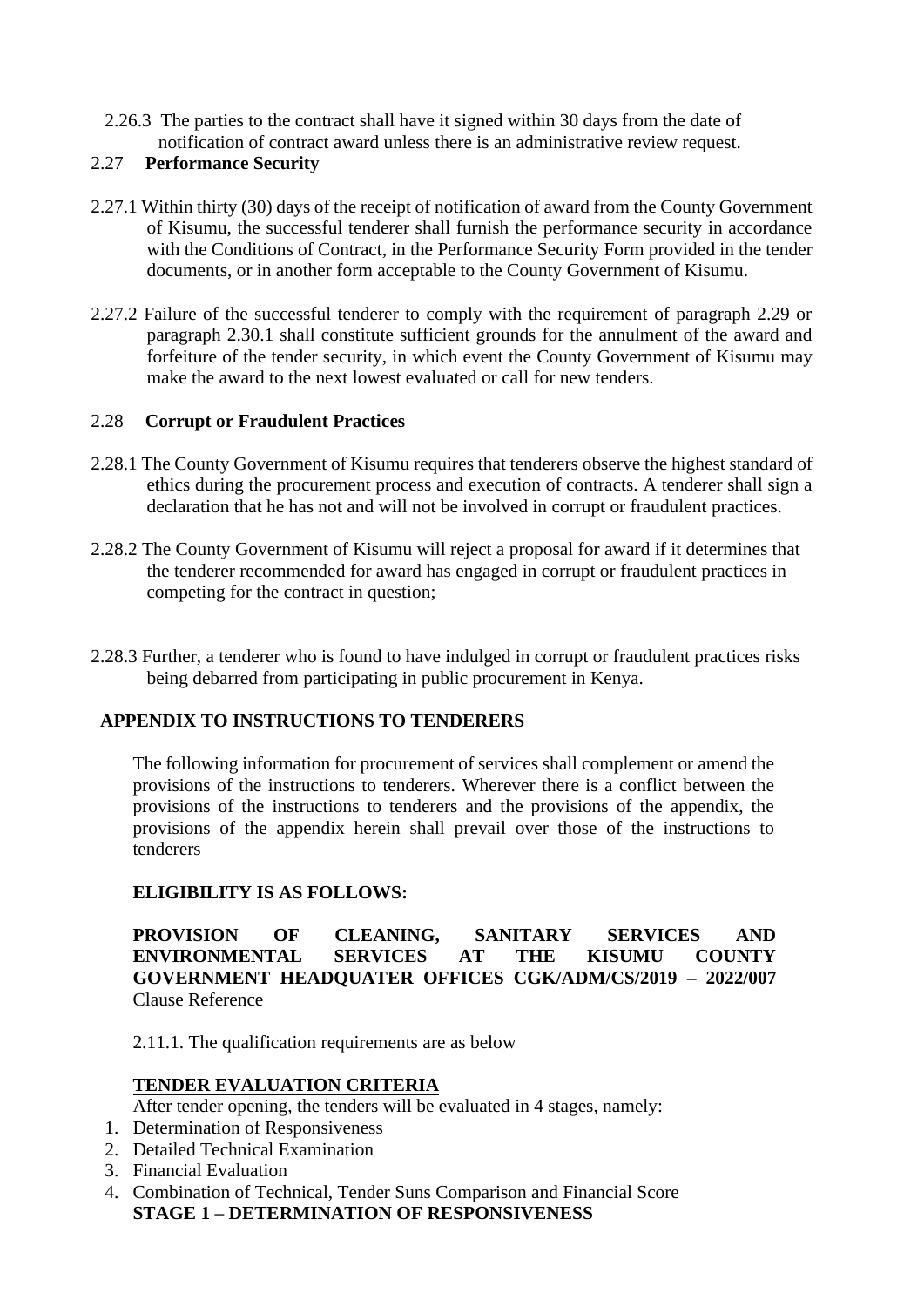## **PRELIMINARY EXAMINATION**

This stage of evaluation shall involve examination of the pre-qualification conditions as set out in the Tender Advertisement Notice or Letter of Invitation to Tender and any other conditions stated in the bid document.

These conditions may include the following:

- i) Provide Certified copy of Registration Certificate
- ii) Provide Certified copy of Tax Compliance Certificate
- i) Provide Certified copy of Compliance certificate from statutory bodies
- ii) Provide Certified copy of Certificate of compliance to minimum wages as per labour laws
- iii) Certified copy of Single Business Permit preferably from Kisumu County.
- iv) Provide certified copy of certificate of Registration with relevant bodies
- v) Tender security declaration form dully filled and signed.
- vi) Dully filled Form of Tender
- vii)Attach Site Visit Form
- viii) Attach copy of CR 12
- ix) Filled Confidential Business Questionnaire
- x) Fully filled and signed FormofTender.
	- xi) Tenderer must submit both hard copy and do online bidding through the suppliers portal https://supplier.treasury.go.ke.
- xii)Bidders shall sequentially serialize all pages for each tender document submitted failure to which the bidder shall be disqualified.

## **2. TECHNICAL EVALUATION**

The tender document shall be examined based on clause 4 of the Instruction to Tenderers which states as follows:

In accordance with clause 4.4 of Instruction to Tenderers, 'the tenderers shall provide such evidence of their continued eligibility satisfactory to the Employer as the Employer shall reasonably request'. The tenderers shall be required to fill the Standards Forms provided for the purposes of providing the required information. The tenderers may also attach the required information if they so desire.

## **The detailed scoring plan shall be as shown in table 1 below: - TABLE 1:**

| <b>Item</b> | <b>Description</b>                                                            | Point         | Max. Point |
|-------------|-------------------------------------------------------------------------------|---------------|------------|
|             |                                                                               | <b>Scored</b> |            |
|             | <b>Statement of Compliance:</b>                                               |               | 6.0        |
| ii.         | a) Professional Affiliate Certificates (Certified copies)                     |               |            |
| iii.        | b) Proof of Government Statutory contributions,                               |               | 6          |
|             |                                                                               |               |            |
|             |                                                                               |               |            |
| iv.         | c) Proof that remunerations are according to labour rate requirements (Attach |               |            |
|             | Payroll)                                                                      |               |            |
| $V_{\cdot}$ | Compliance with occupational health safety of workers (Attach certified<br>d) |               |            |
|             | evidence)                                                                     |               |            |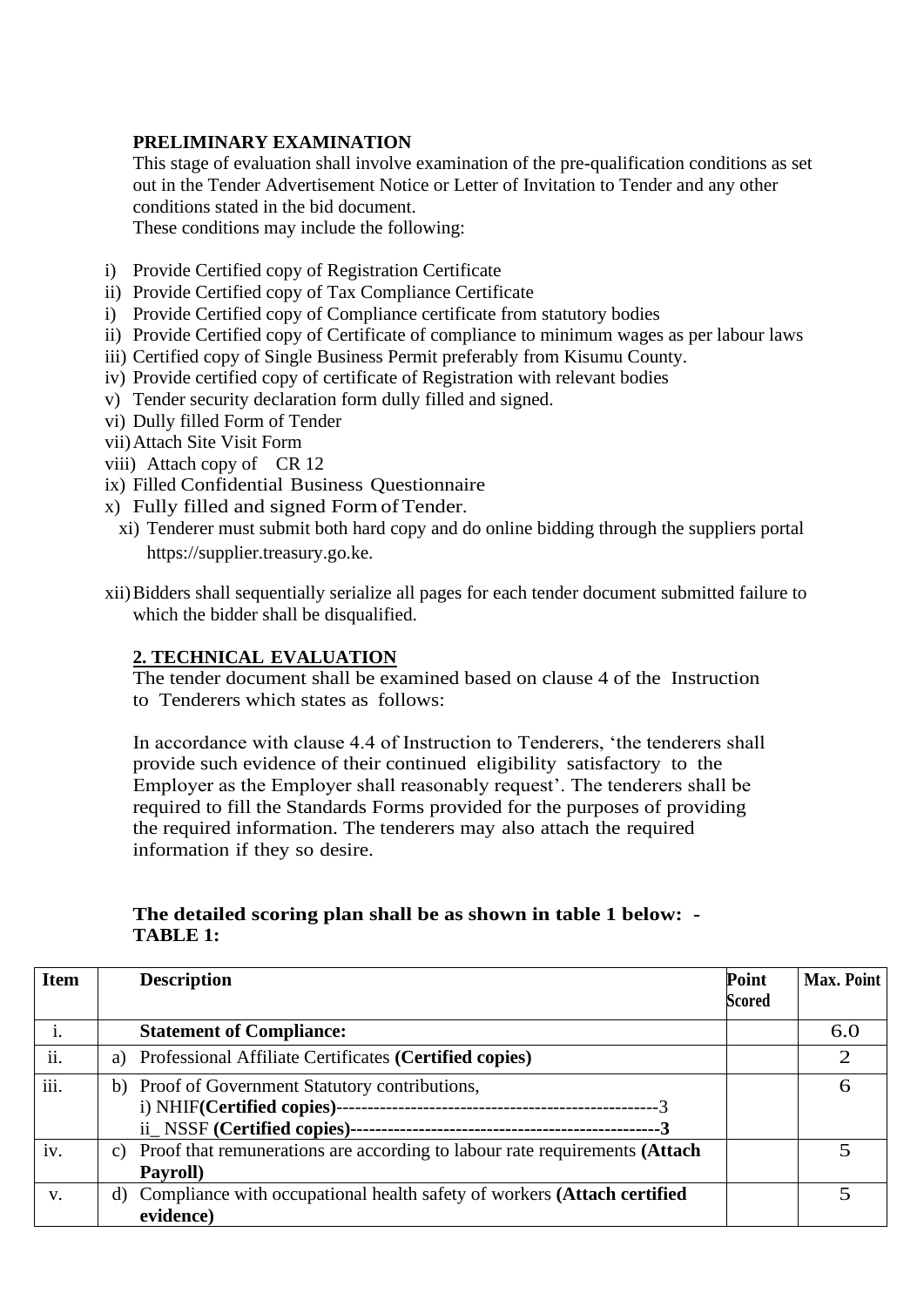| vi.   | <b>Key Personnel (Attach evidence)</b>                                                                                         |                | 6.5             |  |  |  |
|-------|--------------------------------------------------------------------------------------------------------------------------------|----------------|-----------------|--|--|--|
|       | Director of the firm                                                                                                           | 1.5            |                 |  |  |  |
|       | $\circ$                                                                                                                        |                |                 |  |  |  |
|       | $\circ$                                                                                                                        |                |                 |  |  |  |
|       | 1No. degree/diploma of key personnel<br>At<br>least<br>in                                                                      | 1.5            |                 |  |  |  |
|       | relevant field                                                                                                                 |                |                 |  |  |  |
|       | With over 3 years relevant experience --------------------------------1.5<br>$\circ$                                           |                |                 |  |  |  |
|       | $\circ$                                                                                                                        |                |                 |  |  |  |
|       | $\circ$                                                                                                                        |                |                 |  |  |  |
|       | At least 1No certificate holder of key personnel in relevant field                                                             | 1.5            |                 |  |  |  |
|       | With over 3 years relevant experience ------------------------------ 1.5<br>$\circ$                                            |                |                 |  |  |  |
|       | With over 2 years relevant experience -----------------------------1<br>$\circ$                                                |                |                 |  |  |  |
|       | $\circ$                                                                                                                        |                |                 |  |  |  |
| vii.  |                                                                                                                                | 5.5            | 5.5             |  |  |  |
|       | Contract handled in the last five (3) years (Max of 5 No.) [Attach award<br>letter, local service order or contract agreement] |                |                 |  |  |  |
|       | o Contract of similar nature, complexity and magnitude ------------ 5.5                                                        |                |                 |  |  |  |
|       | Contract of similar nature but of lower value than the one in<br>$\circ$                                                       |                |                 |  |  |  |
|       |                                                                                                                                |                |                 |  |  |  |
|       |                                                                                                                                |                |                 |  |  |  |
| viii. | On-going Contract (Max of 5 No.) [Attach award letter, local service order                                                     | $\overline{4}$ | 4               |  |  |  |
|       | or contract agreement]                                                                                                         |                |                 |  |  |  |
|       | o Contract of similar nature, complexity and magnitude -----------4                                                            |                |                 |  |  |  |
|       | Contract of similar nature but of lower value than the one in<br>$\circ$                                                       |                |                 |  |  |  |
|       |                                                                                                                                |                |                 |  |  |  |
|       |                                                                                                                                |                |                 |  |  |  |
| ix.   | Evidence of Financial Resources (cash in hand, lines of credit, over draft                                                     | 5              | 5               |  |  |  |
|       | facility etc)                                                                                                                  |                |                 |  |  |  |
|       | $\circ$ Has financial resources equal or above the cost of the Contract – 5                                                    |                |                 |  |  |  |
|       | Has financial resources below the cost of the Contract ------------2.5<br>$\circ$                                              |                |                 |  |  |  |
|       |                                                                                                                                |                |                 |  |  |  |
| Х.    | <b>Sanctity of the Tender Document</b>                                                                                         | 5              | $5\overline{)}$ |  |  |  |
|       | Having the document intact<br>$\mathbf{O}$                                                                                     |                |                 |  |  |  |
|       |                                                                                                                                |                |                 |  |  |  |
|       | Having mutilated or modified the tender document ------------------0<br>$\mathbf{O}$                                           |                |                 |  |  |  |
|       | <b>Total amount scored</b>                                                                                                     |                | 50              |  |  |  |
|       |                                                                                                                                |                |                 |  |  |  |

Any bidder who scores **35 points** and above shall be considered for further evaluation.

The Technical Evaluation Score will be carried forward to **STAGE 4**

The tenderer/bidder among the qualified (responsive as per evaluation) with the lowest evaluated tender price as submitted and read out during the tender opening would be recommended for award.

**Note**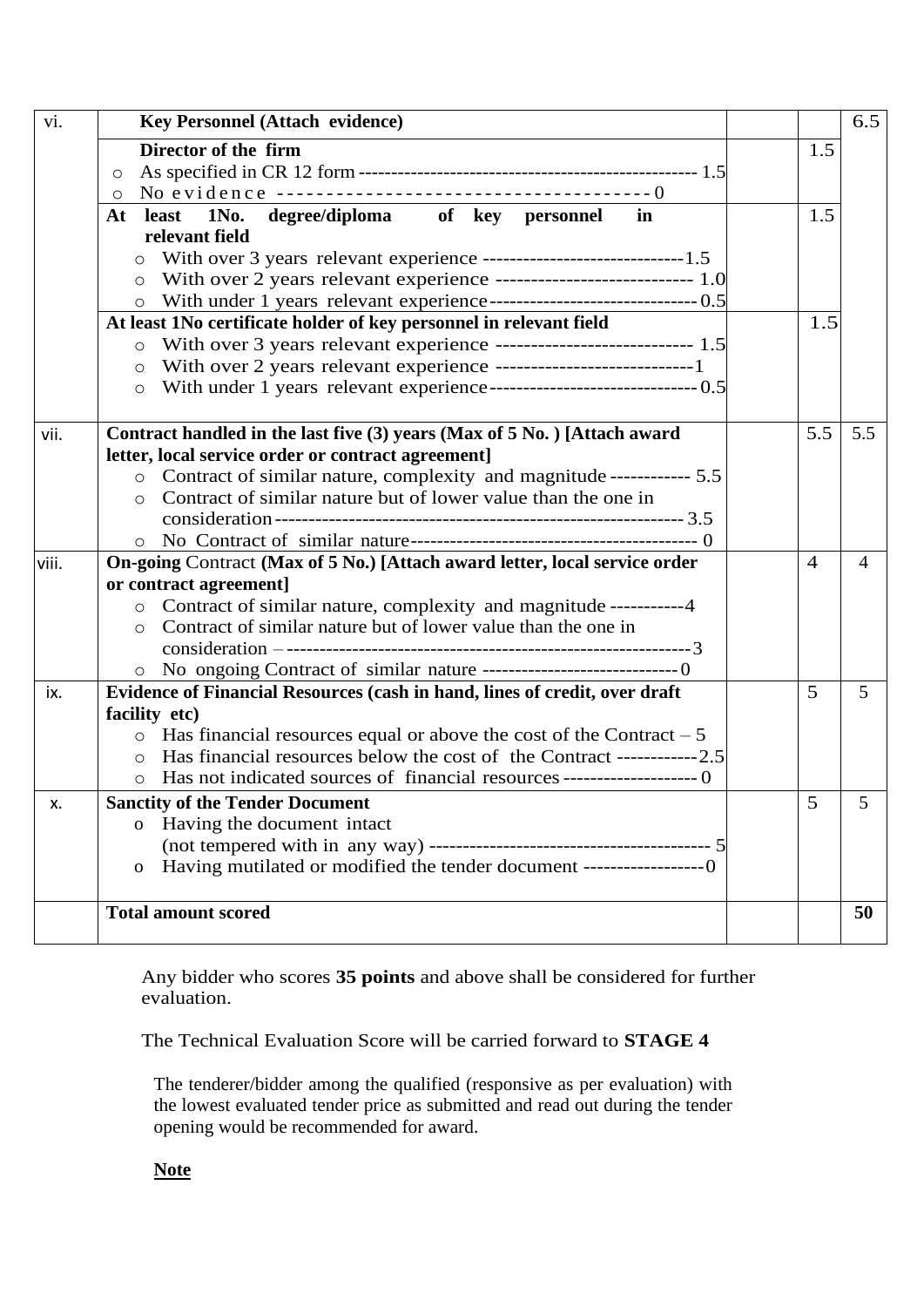Bidders are hereby notified that due diligence shall be carried out on the information provided by the bidder. Any false information provided will lead to automatic disqualification

2.12.1 The amount of tender surety is **N/A**

2.13.1. The tender validity period is 120 days

2.15.1. Tender must submit one original and one copy properly sealed and addressed

2.18. The opening date Tuesday **3 rd March 2020 at 10.00 am local time**

2.30. The performance security is 1% of the contract price.

#### **Pre-tender meeting/Site Visit**

A site visit/pre-bid meeting will be on **24th FEBRUARY, 2020 at 10.00 am local time** at the County Government Offices Second floor. The site visit will start at 10.00 am and it is mandatory that all bidders must attend. Failure to attend will lead to disqualification. Although attendance of the pre-bid meeting is not mandatory, the tenderer's site visit at his/her own time is mandatory and shall ensure that the site visit certificate is signed after such a visit. The costs for this visit are the tenderer's cost

#### **SECTION III GENERAL CONDITIONS OF CONTRACT TABLE OF CONTENTS**

- 3.1 Definitions
- 3.2 Application
- 3.3 Standards
- 3.4 Use of contract documents and information
- 3.5 Patent Rights
- 3.6 Performance security
- 3.7 Inspections and tests
- 3.8 Payment
- 3.9 Prices
- 3.10 Assignment
- 3.11 Termination for default
- 3.12 Termination for insolvency
- 3.13 Termination for convenience
- 3.14 Resolution of disputes
- 3.15 Governing language
- 3.16 Force majeure
- 3.17 Applicable law
- 3.18 Notices

#### **SECTION III GENERAL CONDITIONS OF CONTRACT**  3.1 **Definitions**

In this contract the following terms shall be interpreted as indicated: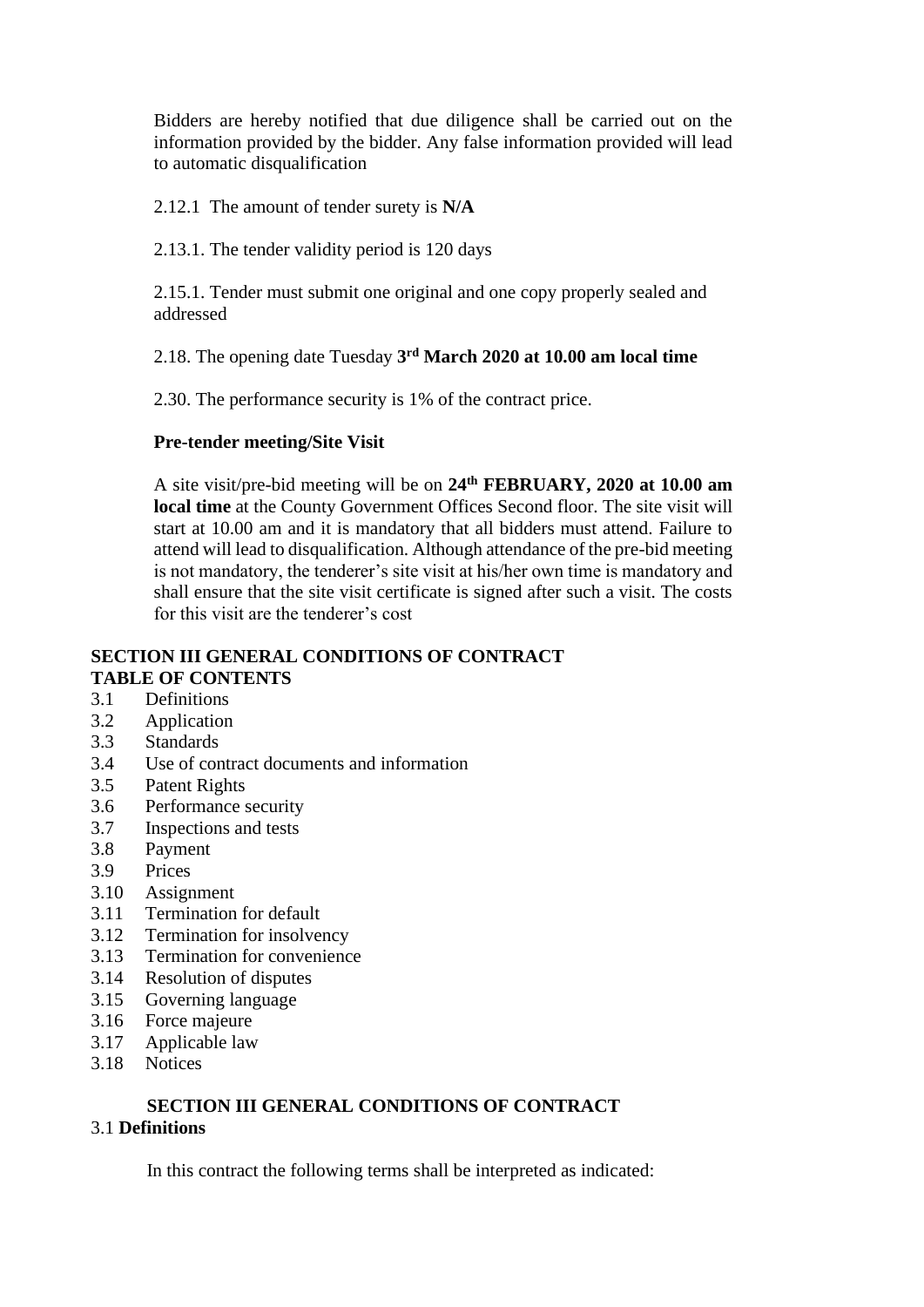- a) "The contract" means the agreement entered into between the County Government of Kisumu and the tenderer as recorded in the Contract Form signed by the parties, including all attachments and appendices thereto and all documents incorporated by reference therein.
- b) "The Contract Price" means the price payable to the tenderer under the Contract for the full and proper performance of its contractual obligations.
- c) "The services" means services to be provided by the contractor including materials and incidentals which the tenderer is required to provide to the County Government of Kisumu under the Contract.
- d) "The County Government of Kisumu" means the organization sourcing for the services under this Contract.
- e) "The contractor means the individual or firm providing the services under this Contract.
- f) "GCC" means general conditions of contract contained in this section
- g) "SCC" means the special conditions of contract
- h) "Day" means calendar day

#### 3.2 **Application**

These General Conditions shall apply to the extent that they are not superseded by provisions of other part of contract.

#### 3.3 **Standards**

3.3.1 The services provided under this Contract shall conform to the 7 standards mentioned in the Schedule of requirements

#### 3.5 **Patent Right's**

The tenderer shall indemnify the County Government of Kisumu against all third-party claims of infringement of patent, trademark, or industrial design rights arising from use of the services under the contract or any part thereof.

#### 3.6 **Performance Security**

Within twenty-eight (28) days of receipt of the notification of Contract award, the successful tenderer shall furnish to the County Government of Kisumu the performance security where applicable in the amount specified in Special Conditions of Contract.

3.6.2 The proceeds of the performance security shall be payable to the County Government of Kisumu as compensation for any loss resulting from the Tenderer's failure to complete its obligations under the Contract.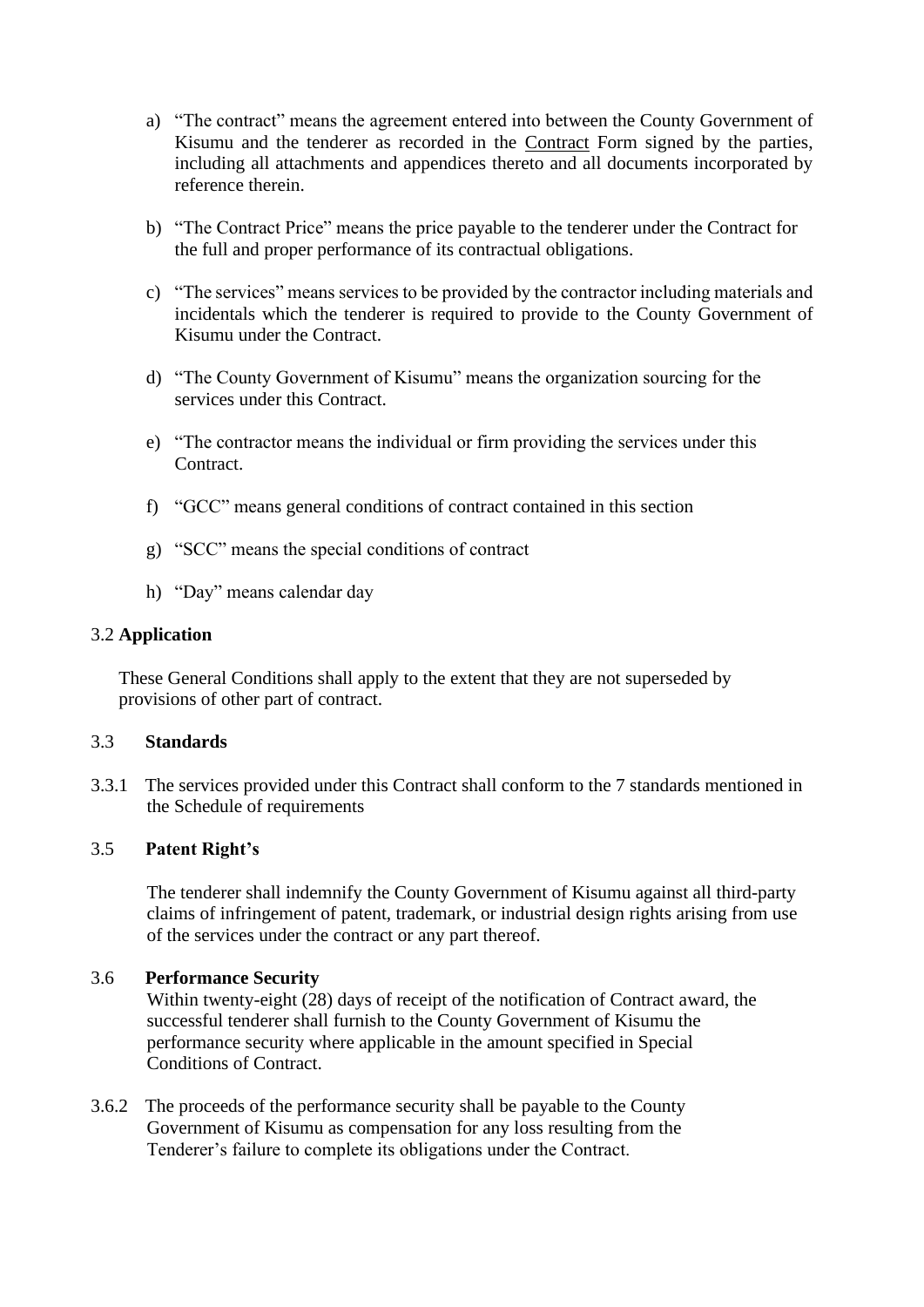- 3.6.3 The performance security shall be denominated in the currency of the Contract or in a freely convertible currency acceptable to the County Government of Kisumu and shall be in the form of:
	- a) Cash.
	- b) A bank guarantee.
	- c) Such insurance guarantee approved by the Authority.
	- d) Letter of credit.
- 3.6.4 The performance security will be discharged by the County Government of Kisumu and returned to the candidate not later than thirty (30) days following the date of completion of the tenderer's performance of obligations under the contract, including any warranty obligations under the contract.

#### **3.7 Inspections and Tests**

- 3.7.1 The County Government of Kisumu or its representative shall have the right to inspect and/or to test the services to confirm their conformity to the Contract specifications. The County Government of Kisumu shall notify the tenderer in writing, in a timely manner, of the identity of any representatives retained for these purposes.
- 3.7.2 The inspections and tests may be conducted on the premises of the tenderer or its subcontractor(s). If conducted on the premises of the tenderer or its subcontractor(s), all reasonable facilities and assistance, including access to drawings and production data, shall be furnished to the inspectors at no charge to the County Government of Kisumu.
- 3.7.3 Should any inspected or tested services fail to conform to the Specifications, the County Government of Kisumu may reject the services, and the tenderer shall either replace the rejected services or make alterations necessary to meet specification requirements free of cost to the County Government of Kisumu.
- 3.7.4 Nothing in paragraph 3.7 shall in any way release the tenderer from any warranty or other obligations under this Contract.

#### 3.8 **Payment**

3.8.1 Payment will be on a monthly basis on submission of an invoice after certification by an authorized officer of the Authority that services have been offered

#### 3.9 **Prices**

Prices charged by the contractor for services performed under the Contract shall not; vary from the prices by the tenderer in its tender or in the County Government of Kisumu's request for tender validity extension as the case may be. No variation in or modification to the terms of the contract shall be made except by written amendment signed by the parties.

#### 3.10 **Assignment**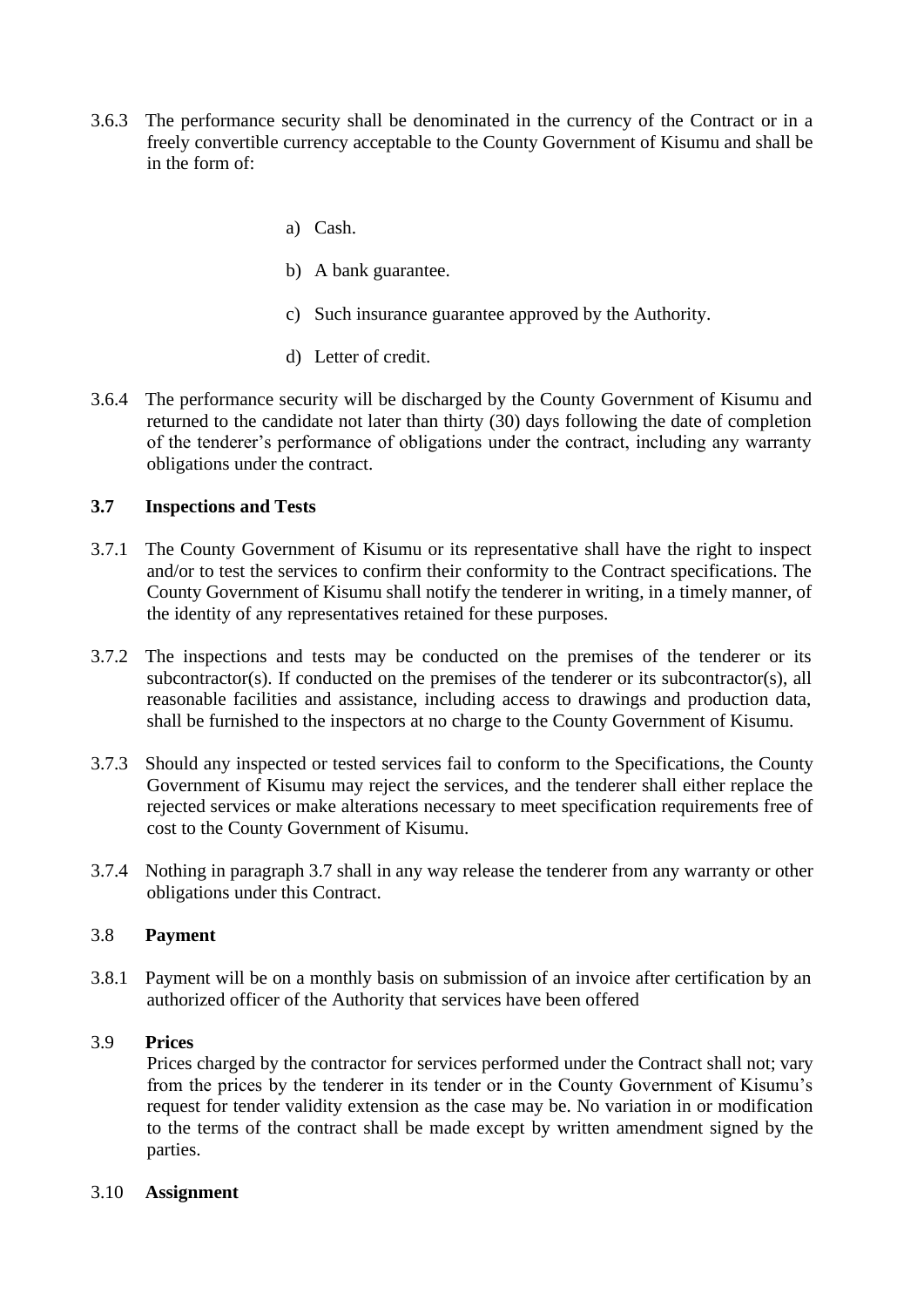The tenderer shall not assign, in whole or in part, its obligations to perform under this contract, except with the County Government of Kisumu's prior written consent.

#### **3.10 Termination for Default**

The County Government of Kisumu may, without prejudice to any other remedy for breach of Contract, by written notice of default sent to the tenderer, terminate this Contract in whole or in part:

a) if the tenderer fails to provide any or all of the services within the period(s) specified in the Contract, or within any

extension thereof granted by the County Government of Kisumu.

- b) if the tenderer fails to perform any other obligation(s) under the Contract.
- c) if the tenderer, in the judgment of the County Government of Kisumu has engaged in corrupt or fraudulent practices in competing for

or in executing the Contract.

In the event the County Government of Kisumu terminates the Contract in whole or in part, it may procure, upon such terms and in such manner, as it deems appropriate, services similar to those undelivered, and the tenderer shall be liable to the County Government of Kisumu for any excess costs for such similar services.

#### **3.12 Termination of insolvency**

The County Government of Kisumu may at the anytime terminate the contract by giving written notice to the contractor if the contractor becomes bankrupt or otherwise insolvent. In this event, termination will be without compensation to the contractor, provided that such termination will not produce or affect any right of action or remedy, which has accrued or will accrue thereafter to the County Government of Kisumu.

#### **3.13 Termination for convenience**

The County Government of Kisumu by written notice sent to the contractor may terminate the contract in whole at any time for its convenience. The notice of termination shall specify that the termination is for the County Government of Kisumu convenience, the extent to which performance of the contractor of the contract is terminated and the date on which such termination becomes effective.

#### **3.14 Resolution of disputes**

The County Government of Kisumu and the contractor shall make every effort to resolve amicably by direct informal negotiations any disagreement or dispute arising between them under or in connection with the contract.

#### **3.15 Governing Language**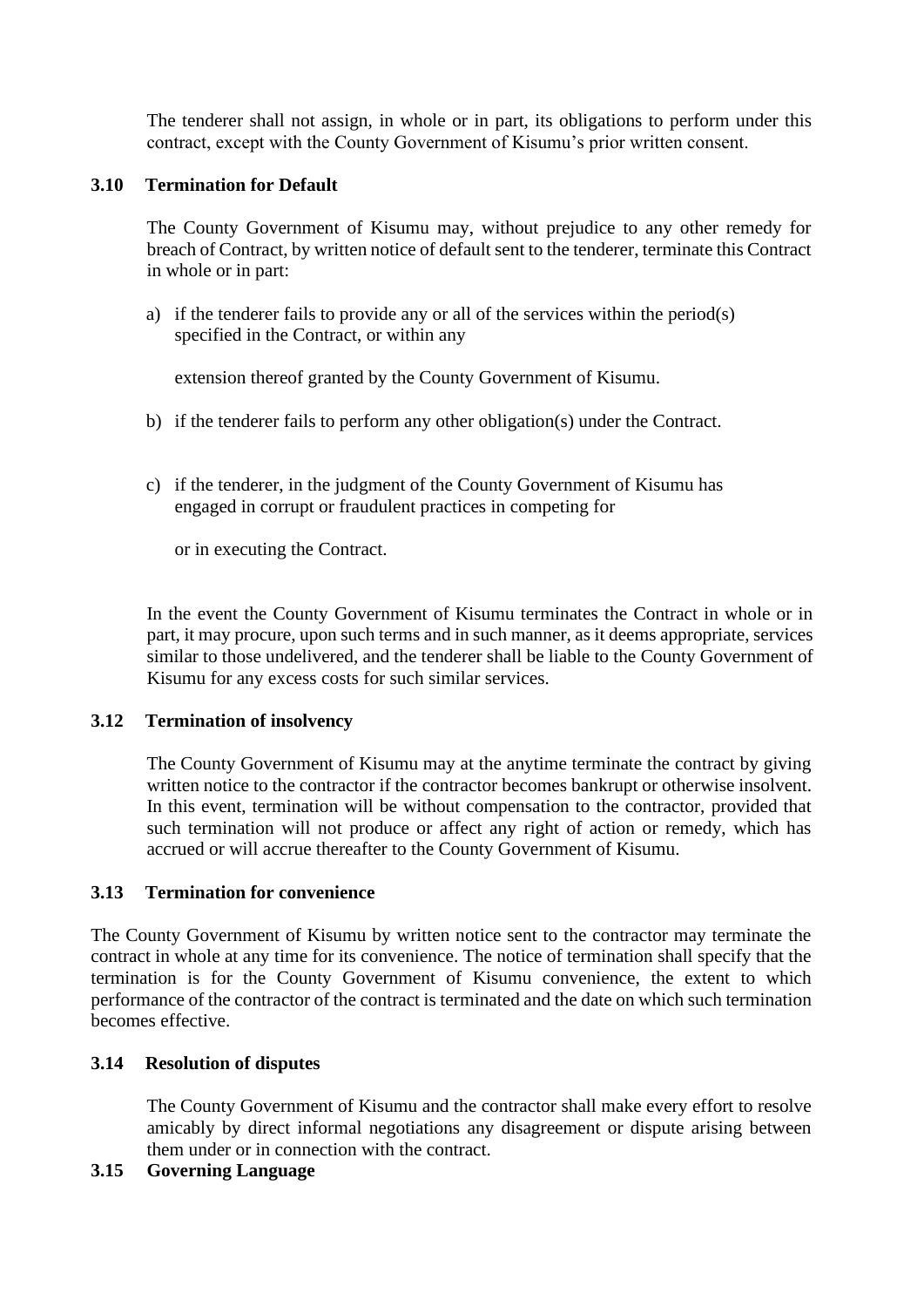The contract shall be written in the English language. All correspondence and other documents pertaining to the contract, which are exchanged by the parties, shall be written in the same language.

#### **3.16 Force Majeure**

The contractor shall not be liable *for* forfeiture of its performance security, or termination for default if and to the extent that its delay in performance or other failure to perform its obligations under the Contract is the result of an event of Force Majeure.

#### **3.17 Applicable Law.**

The contract shall be interpreted in accordance with the laws of Kenya unless otherwise specified in the SCC

#### **3.18 Notices**

Any notices given by one party to the other pursuant to this contract shall be sent to the other party by post or by fax or E-mail and confirmed in writing to the other party's address as may be specified by both parties.

A notice shall be effective when delivered or on the notices effective date, whichever is later.

## **SECTION D. SPECIAL CONDITIONS OF CONTRACT FOR CLEANING SERVICES**

This Special Conditions of contract shall apply in regard to this contract. Whenever there is a conflict between the conditions of contract and the special condition of contract, the provision herein shall prevail and supersedes over those in the general conditions of contract

#### 1 **Definitions**

In this contract the following terms shall be interpreted as indicated:

- a. "The contract" means the agreement entered into between the County Government of Kisumu and the tenderer as recorded in the Contract Form signed by the parties, including all attachments and appendices thereto and all documents incorporated by reference therein.
- b. "The Contract Price" means the price payable to the tenderer under the Contract for the full and proper performance of its contractual obligations.
- c. "The services" means services to be provided by the contractor including materials and incidentals which the tenderer is required to provide to the County Government of Kisumu under the Contract.
- d. "The County Government of Kisumu" means the organization sourcing for the services under this Contract.
- e. "The contractor means the individual or firm providing the services under this Contract.
- f. "GCC" means general conditions of contract contained in this section
- g. "SCC" means the special conditions of contract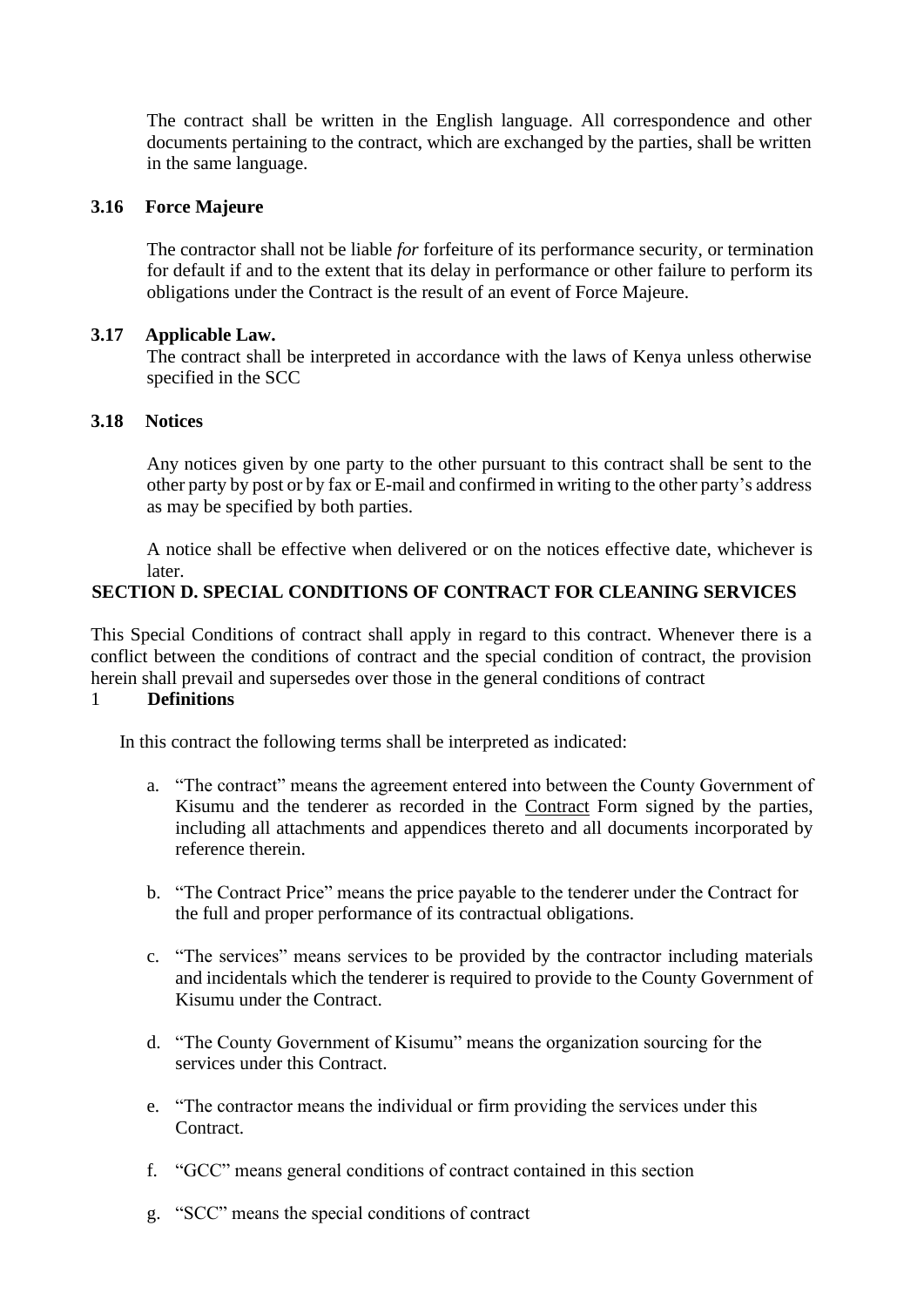- h. **"Days" are** calendar days;
- i. **"Months"** are calendar months.
- j. **"Equipment"** is the Contractor's machinery and vehicles brought temporarily to the Site for the execution of the Services.
- k. **"Site" means** the place or places where the Services are to be carried out.
- l. **"Kisumu County's Representative" is** the person appointed by the Employer and notified to the Contractor for the purpose of supervision of the Services.
- m. **"Specification" means** the Specification of the Services included in the Contract.
- n. **"Agreement" means** this Agreement made between County Government of Kisumu and the Contractor including the First and second schedules and to other document forming the Agreement;
- o. **"Effective Date" means** the date that the services shall commence as stipulated in the Agreement.
- p. **"Party"** means either Ksm County or the Contractor
- q. "**Both Parties"** means Ksm County and the Contractor
- r. **"Rates"** means the costs and charges of the services the Contractor shall provide to Ksm County; as provided for in the Second Schedule of this Agreement;
- s. **"Cleaning Services"** means the cleaning services, that will be provided to Ksm County by the Cleaning Company pursuant to this Agreement and includes any additional or incidental services that may be requested by Ksm County from time to time;
- **t. "Duties"** means providing, performing, actioning, executing, engaging and or obliging to a moral legal duty to provide services by the Contractor to Ksm County as provided for in the First and Second Schedule of this Agreement; or any other assignment directed on request by signing of a Temporary Works Order

## **2. CONTRACT DOCUMENTS**

- 2.1 The following documents shall constitute the Contract documents and shall be interpreted in the following order of priority;
	- a. Agreement,
	- b. Contractors Tender
	- c. Letter of Award and Acceptance,
	- d. General Conditions of Contract and Special Conditions of contract
	- e. Technical Specifications,
	- f. Schedule of Rates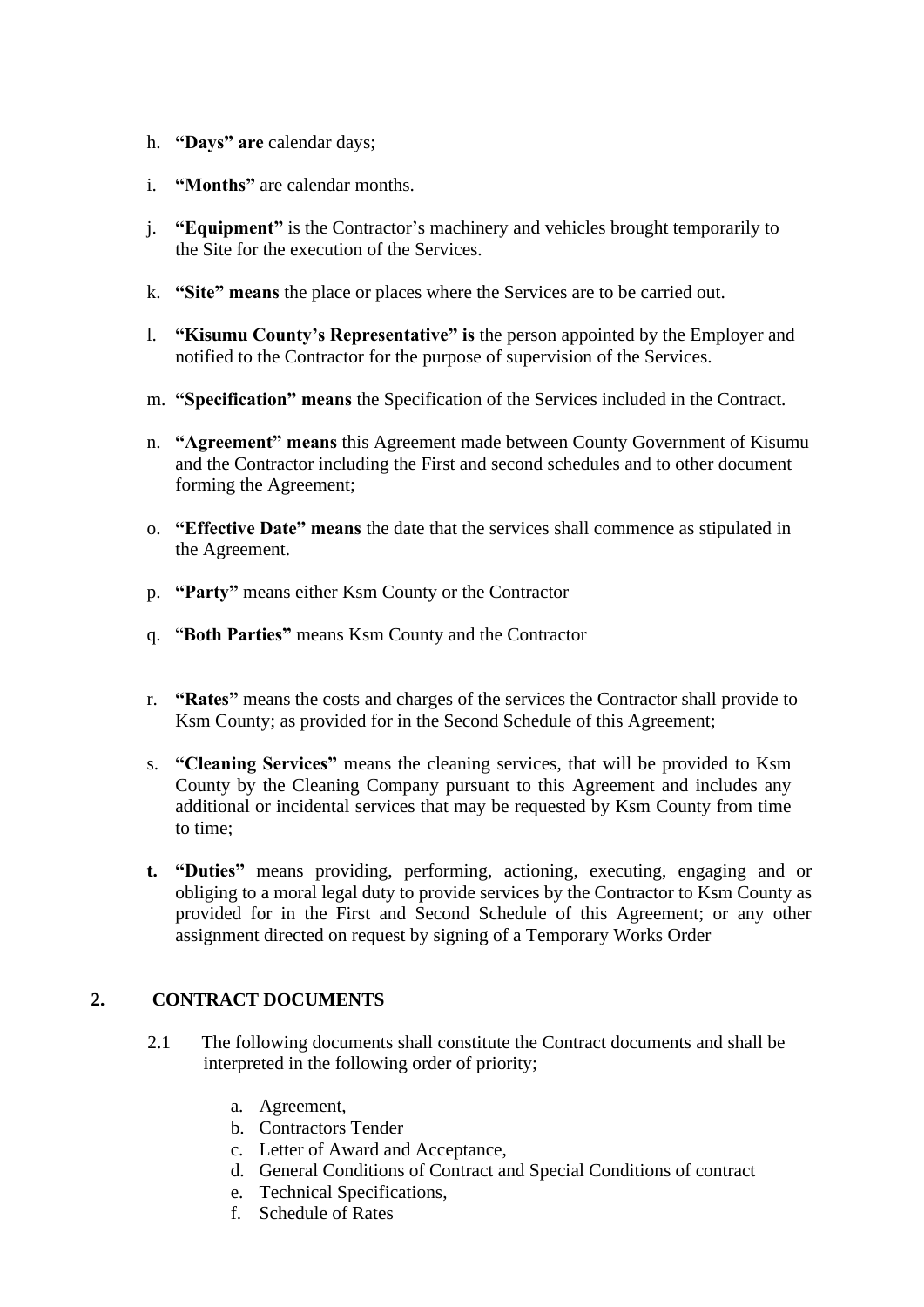- g. Tenderer Statement of compliance
- h. Key Performance Indicators and Services Level Agreement as will be agreed by both parties

## **3. EMPLOYER'S REPRESENTATIVE'S DECISIONS**

3.1 Except where otherwise specifically stated, the Employer"s Representative will decide contractual matters between the Employer and the Contractor in the role representing the Employer.

## **4. INSTRUCTIONS**

- 4.1The Contractor shall carry out all instructions of the ksm county"s Representative which are in accordance with the Contract.
- 4.2 All verbal instructions to the Contractor shall as soon as possible after such instructions has been made be confirmed in writing by the Director procurement

## **5. MANAGEMENT MEETINGS**

- 5.1 A Contract top management meeting shall be held and attended by the Employer's Representative and the Contractor. Its business shall be to evaluate periodic performance of the Work. The Employer's Representative shall record the business of management meetings and provide copies of the record to those attending the meeting and the Employer. The responsibility of the parties for actions to be taken shall be decided by the Employer's Representative either at the top management meeting or after the management meeting and stated in writing to all who attend the meeting.
- 5.2 A formal meeting between the supervisor of the contract and Ksm County representative shall be held when deemed necessary. Any results from this meeting shall reflect on the monthly evaluation and performance assessment as per clause 7.
- 5.3 Communication between parties shall be effective only when in writing.

## **6. DURATION OF CONTRACT**

a) This Agreement shall unless extended by both parties terminate at the end of 3(3) years expiry from the commencement date.

## **7. PERFORMANCE APPRAISAL**

7.1 On a monthly basis the employer's representative(s) and the contractor shall on an agreed date and time conduct a comprehensive assessment/appraisal and record the findings in format as derived from the Bill of Quantities. Such records shall form part of subsequent deliberations and or action as stipulated in clause 8 & 9. The performance evaluation form is attached in appendix 2. This form will be customized to reflect the scope derived from the Bills of Quantities in the various locations and the cleaning standards for respective lots.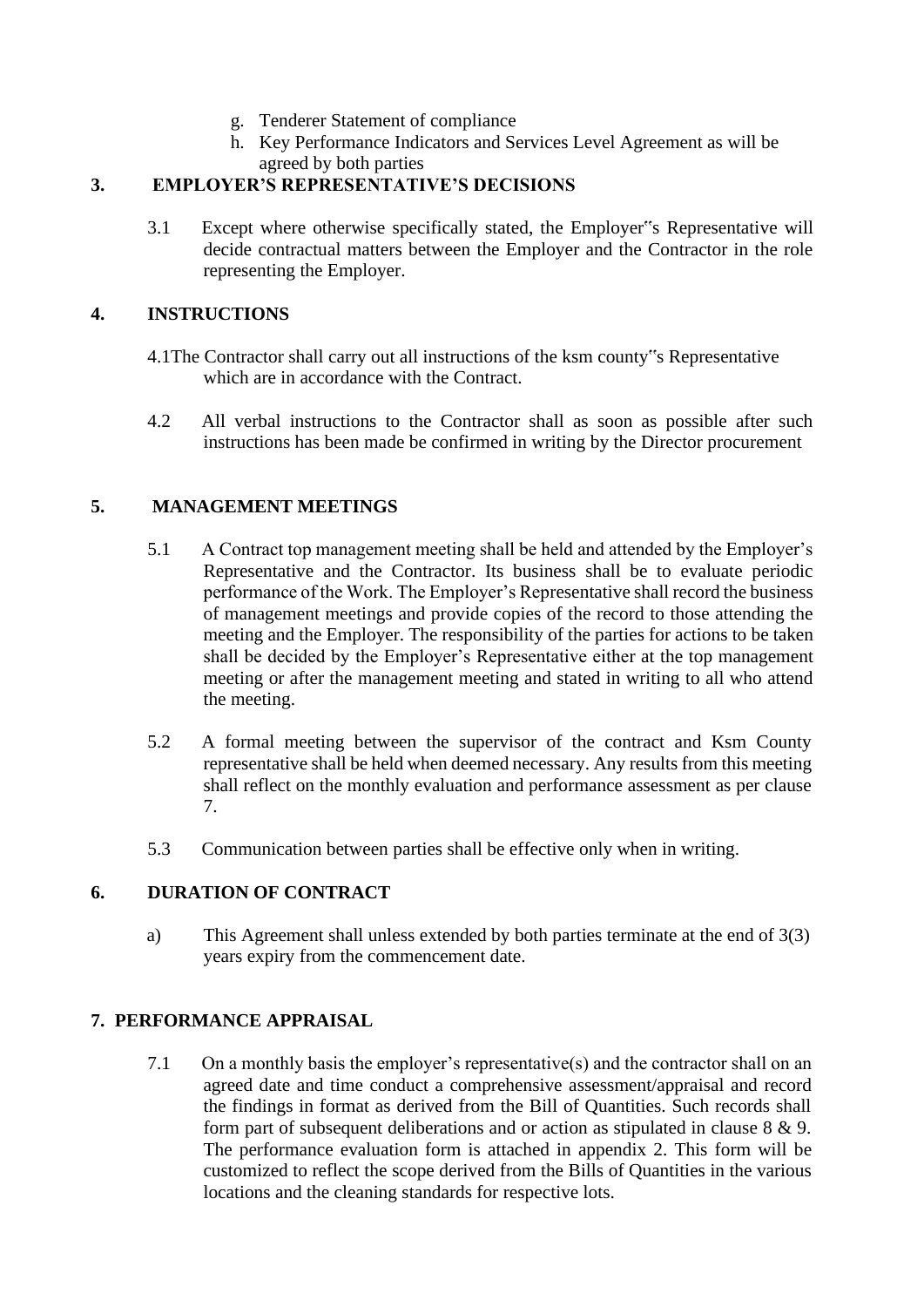## **8. NON PERFORMANCE PENALTY**

8.1 In the event that the Contractor does not administer the contract in whole or in part, KSM COUNTY shall apply penalties as specified in this document**.** Any persistence beyond two months will call for termination proceedings to commence

## **9. TERMINATION**

9.1 Ksm County may without prejudice to any other remedy accruing to it terminate this Agreement in writing in whole or in part if:-

## (a) **By Breach of Contract**

(i) The Contractor frequently fails to provide services of acceptable standards set by Ksm County in the performance of this Agreement and

(ii) The Contractor fails to perform any other obligation under this Agreement.

(b) **By Agreement** Either party may terminate the Agreement by giving to the other party three (3) months' notice in writing or payment of three

(3) months to offset fees and charges in lieu of such notice;

9.2 On termination of this Agreement, howsoever terminated, the Contractor shall be permitted to remove all its equipment which may have been placed by the Contractor upon the employer's premises.

## **10. CONFIDENTIALITY**

10.1 The Contractor, its Cleaning Officers, servants and agents shall not at any time during or after termination of this Agreement divulge or allow to be divulged to any person or third party any information relating to the business or affairs of Ksm County.

## **11. ASSIGNMENT**

11.1 The Contractor shall not assign or sub-contract any of its rights or duties under his Agreement

## **12. SUB-CONTRACT**

12.1 The contractor shall not be sub-contracted under this agreement.

## **13. PAYMENT TERMS**

13.1 The contractor will promptly be paid upon receipt of certified invoices confirming that the services have been delivered in accordance with the contract.

#### **14. PROVISIONS AND STANDARD OF SERVICE**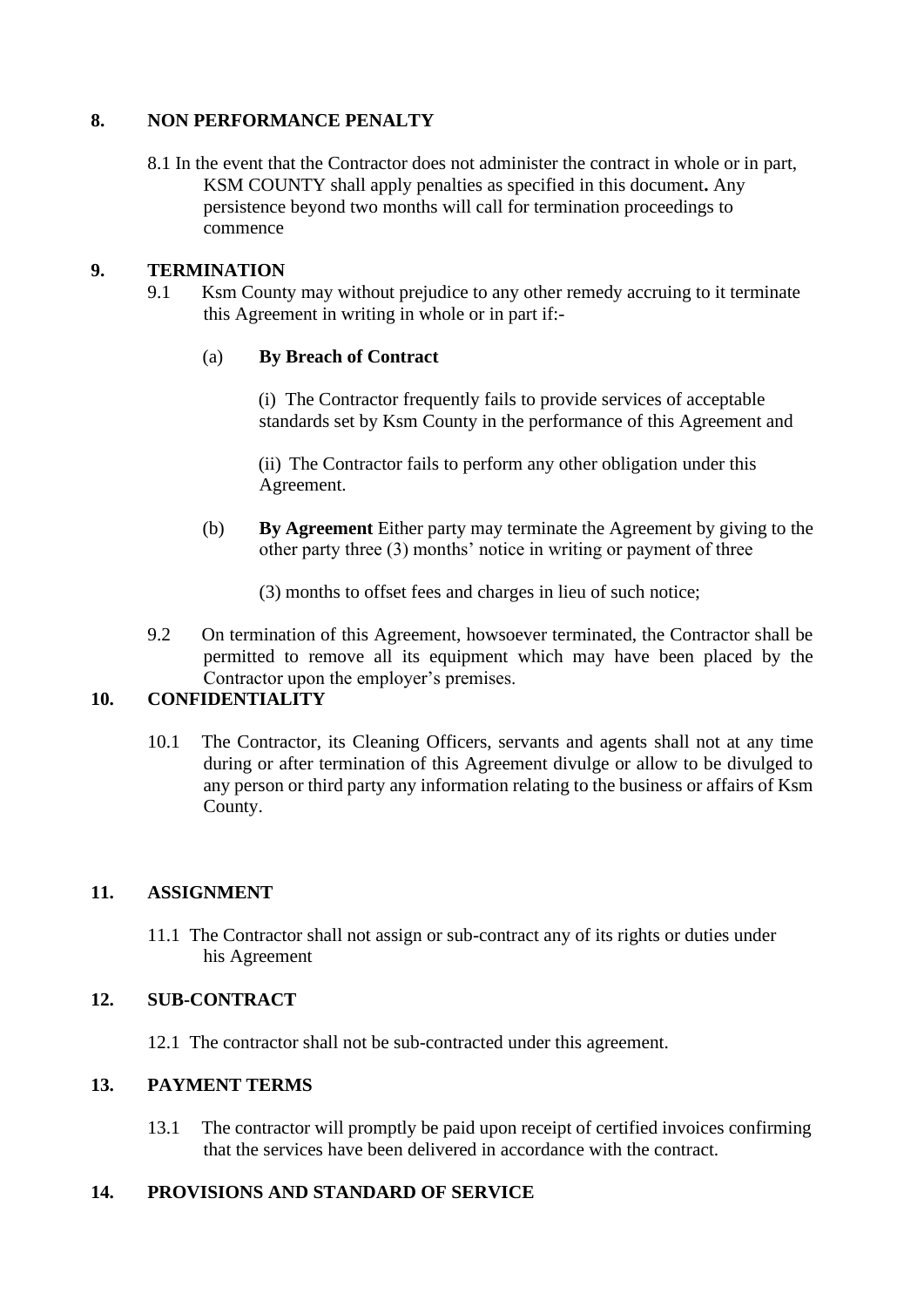- (b) The Contractor shall provide services of acceptable standards set by Ksm County in the performance of this Agreement and unacceptable performance shall be grounds for summary termination of the Agreement without any notice at the sole discretion of Ksm County;
- (c) Frequent and inexcusable delays by the Contractor in the performance of its obligations hereunder shall give rise to sanctions and imposition of liquidated damages by Ksm County
- (c) If at any time during the performance of this Agreement the Contractor encounters conditions affecting timely provision of services, the contractor shall immediately and without any delay notify Ksm County in writing of the condition, its cause and duration and possible solution thereto and as soon as practicable Ksm County shall evaluate the condition and may, at its sole discretion, waive the contractor's obligations without the risk of sanctions impositions of liquidated damages and or the summary termination of this Agreement without any notice.

## **15. SUPERVISOR(S) QUALIFICATION**

- 15.1 The contractor supervisor on the ground **must** have the under listed qualifications:
	- (a) At least a pass in "O" Level Certificate
	- (b) A certificate in housekeeping from a recognized institution
- 15.2 The contractor shall undertake basic training of his staff on environmental management, occupational safety and health, firefighting, first aid, handling of hazardous chemicals and any other training as applicable.

## **16. STAFF IDENTIFICATION**

16.1 The contractor shall provide uniforms which shall be worn all the time and protective gear as shall be appropriate. The contractor shall provide to Ksm County a list of staff and the copies of their National Identity Cards. Where there are changes in staffing Ksm County should be notified prior to deployment of the new staff.

## **17. PERFORMANCE SECURITY**

17.1 The Contractor shall before be executing this agreement furnish Ksm County with a Tender Securing Declaration Form**.**

## **18. INDUCEMENT/PAYMENT OF COMMISSION AND CORRUPT GIFTS**

18.1 The Contractor shall not; Offer or give or agree to give to any person in the service of the Employer any gifts or consideration of any kind as an inducement or reward for doing or forbearing to do or for having done or forborne to do any act in relation to the obtaining or execution of this or any other contract with the Employer or for showing or forbearing to show favor or disfavor to any person in relation to this or any other contract with the Employer.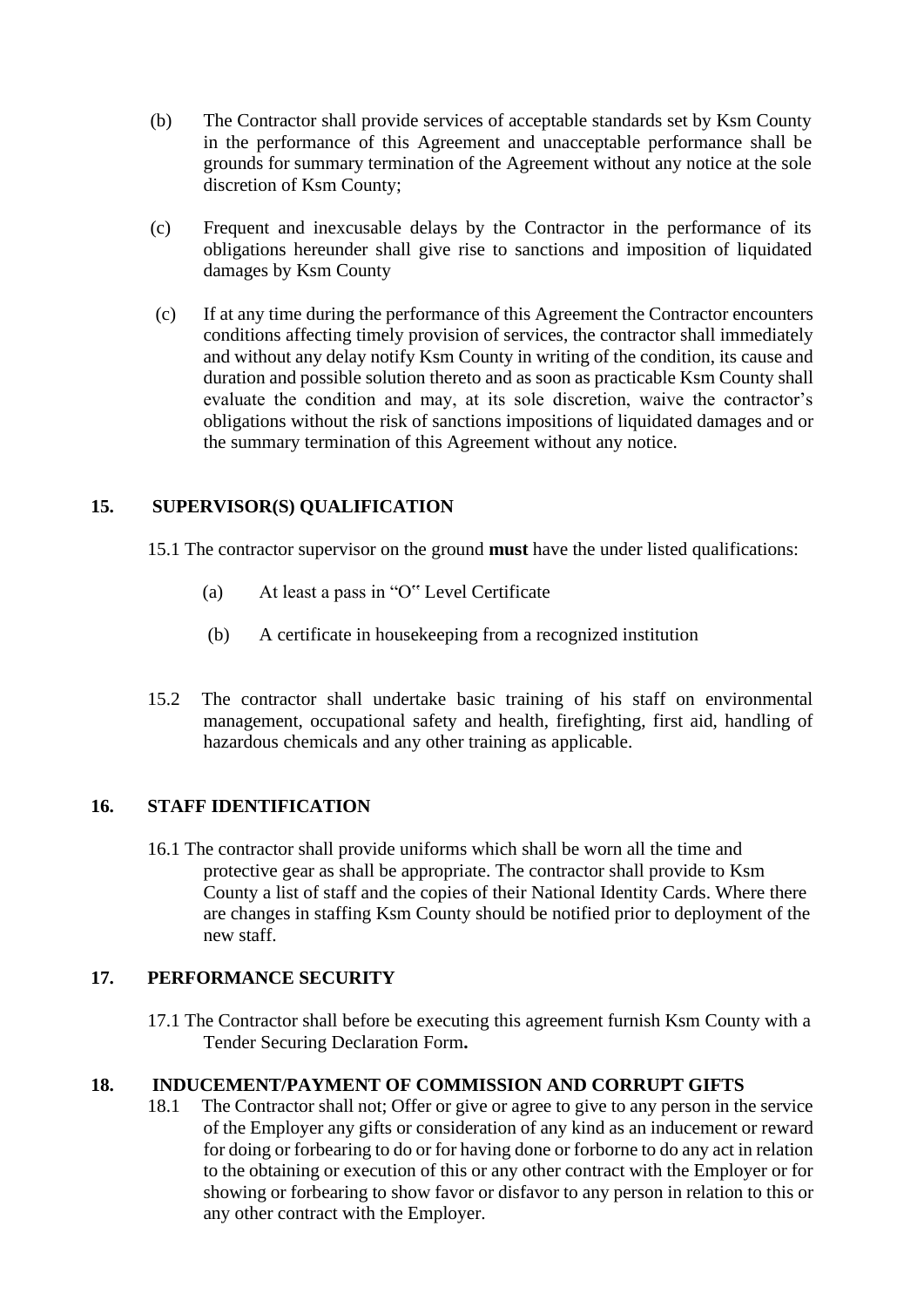18.2 Any breach of this Condition by the Contractor or by anyone employed by him or acting on his behalf (whether with or without the knowledge of the Contractor) shall be an offence under the Laws of Kenya.

### **19. PROBATION PERIOD**

19.1 The Contractor shall provide the services to Ksm County on a probationary basis during the first Three (3) months of this Agreement and thereafter, subject to proper performance and evaluation thereof, the Agreement may be confirmed or terminated in writing at the discretion of Ksm County

#### **20. NOTICE ADDRESSES**

20.1 Any notice to be served on either of the parties by the other shall be sent by prepaid recorded delivery or registered post to the address of the relevant party or by facsimile transmission or by and shall be deemed to have been received by the addressee within Three (3) days of posting or 24 hours if sent by facsimile transmission or by electronic mail.

## **21. TENDER PRICES)**

21.1 The contract price will be fixed during the term of contract and not subject to variation on any account.

## **22. INDEMNITY**

22.1

The Contractor shall indemnify and keep indemnified Ksm County, its servants and

against loss of or damage to property or bodily injury sustained by it or them by reason of any act, omission or neglect of the Contractor, its servants or agents whilst performing their duties under this Agreement and against the dishonesty

of its Cleaning Officers whilst performing their duties hereunder and this shall include any loss, damage, injury or any consequential or indirect loss sustained by Ksm County, its servants or agents or third parties lawfully on the Premises by reason of any act or omission or neglect of the Contractor its servants or agents.

## **23. CLAIMS**

23.1 Notice of all claims by Ksm County in respect of any loss damage or injury or consequential or indirect loss shall be given in writing to the Company giving details of such loss, damage or injury of consequential or indirect loss within Fourteen (14) days after the discovery of such damage loss or injury.

#### **24. INSURANCE**

24.1The Contractor shall insure its Cleaning Officers engaged in the performance of this Agreement against injury sustained by them in the course of carrying out their duties in pursuance hereof and unless such injury shall be due to the act negligence or default of Ksm County, its servants or agents. The Contractor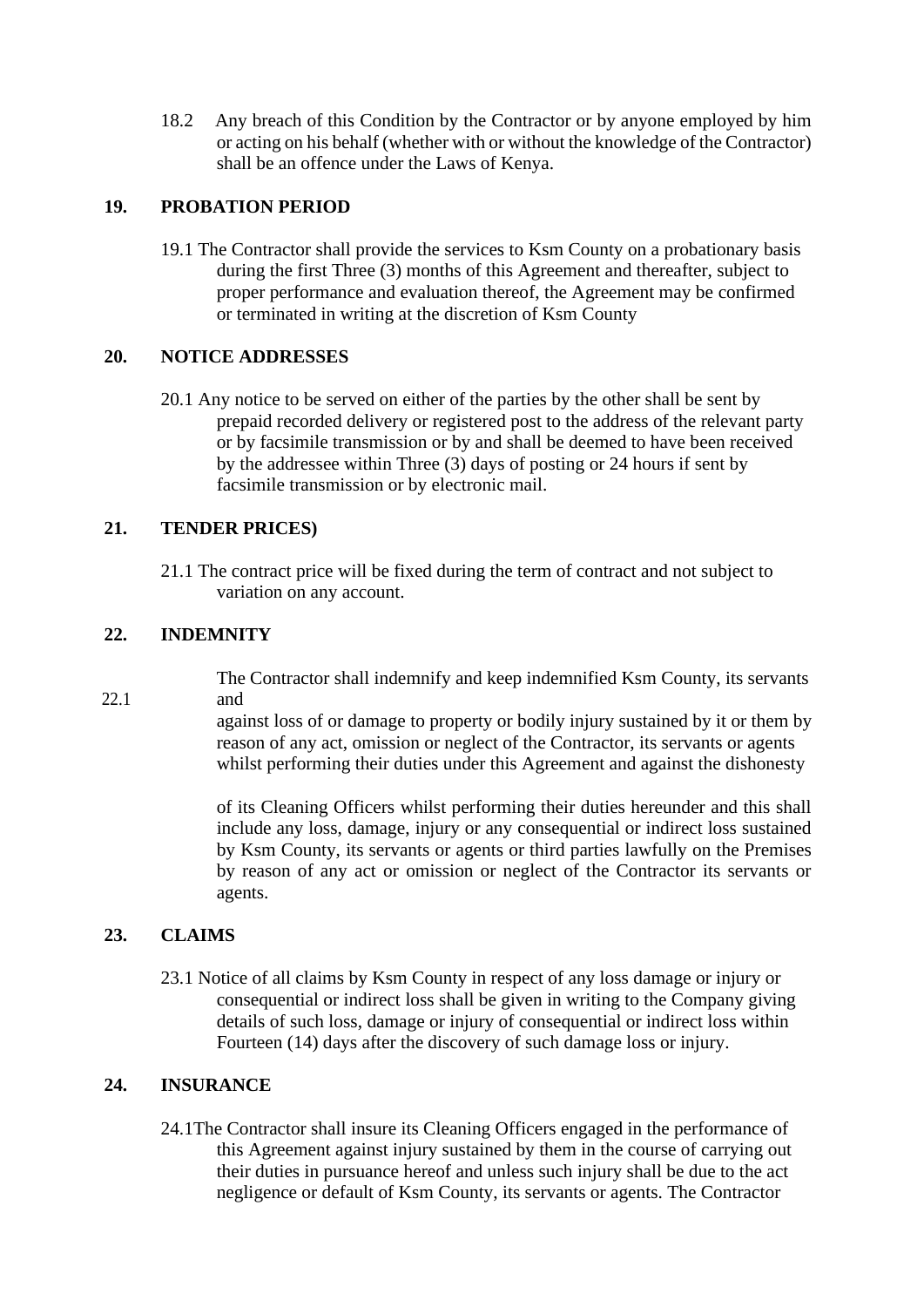will indemnify Ksm County against all actions, claims and demands in respect of such injury.

24.2 The Contractor shall be required by Ksm County to avail the Policy of Insurance in respect thereof and proof of payment of current premium.

### **25. LIQUIDATED DAMAGES**

25.1 If the contractor fails to provide any or all of the services within the period(s) specified in the contract, Ksm County shall, without prejudice to its other remedies under the contract, deduct from the contract prices liquidated damages sum equivalent to the contract sum until actual delivery of services and after this Ksm County may consider terminating the contract.

#### **26. SALARY PAYMENT / BENEFITS**

- 26.1 Contractor shall ensure that each person engaged in this contract is paid as per the minimum wage set by the government in a timely manner but not later than the fourth working day of each month. Late payment shall not be tolerated under any circumstances
- 26.2 The Contractor shall ensure that all staff receives one (1) month paid leave for every 1 years of employment.
- 27.3 KSM County reserves the right to check that salaries to personnel working on this Contract are paid in full and on time. Failure to provide information and or failure to adhere to timely payment may result in termination of this Contract.

#### **27. SECURITY PASSES**

- 27.1. All Contractor staff shall carry their staff ID Cards with them at all times.
- 27.2At the start of this Contract, the Contractor shall obtain at his/her cost, Temporary, followed by permanent security passes for all staff working at the KSM County. Passes must be carried at all times by Contractor personnel along with staff ID card.
- 27.3 Each person shall be responsible for the safe keeping of his/her pass. Passes shall remain the property of KSM County Security Dept. Any lost or stolen cards must be reported to KSM County immediately, and all costs related to replacement of such cards shall be borne by the Contractor.

#### **28 UNIFORM**

- 28.1 Contractor shall provide and maintain a high standard of cleanliness to all Uniforms (including footwear), to be worn by Contractor personnel in performance of their respective duties under this Contract
- 28.2 KSM County reserves the right to approve the design style, fabrics and colors for uniforms to be provided by Contractor to his personnel providing services under this Contract.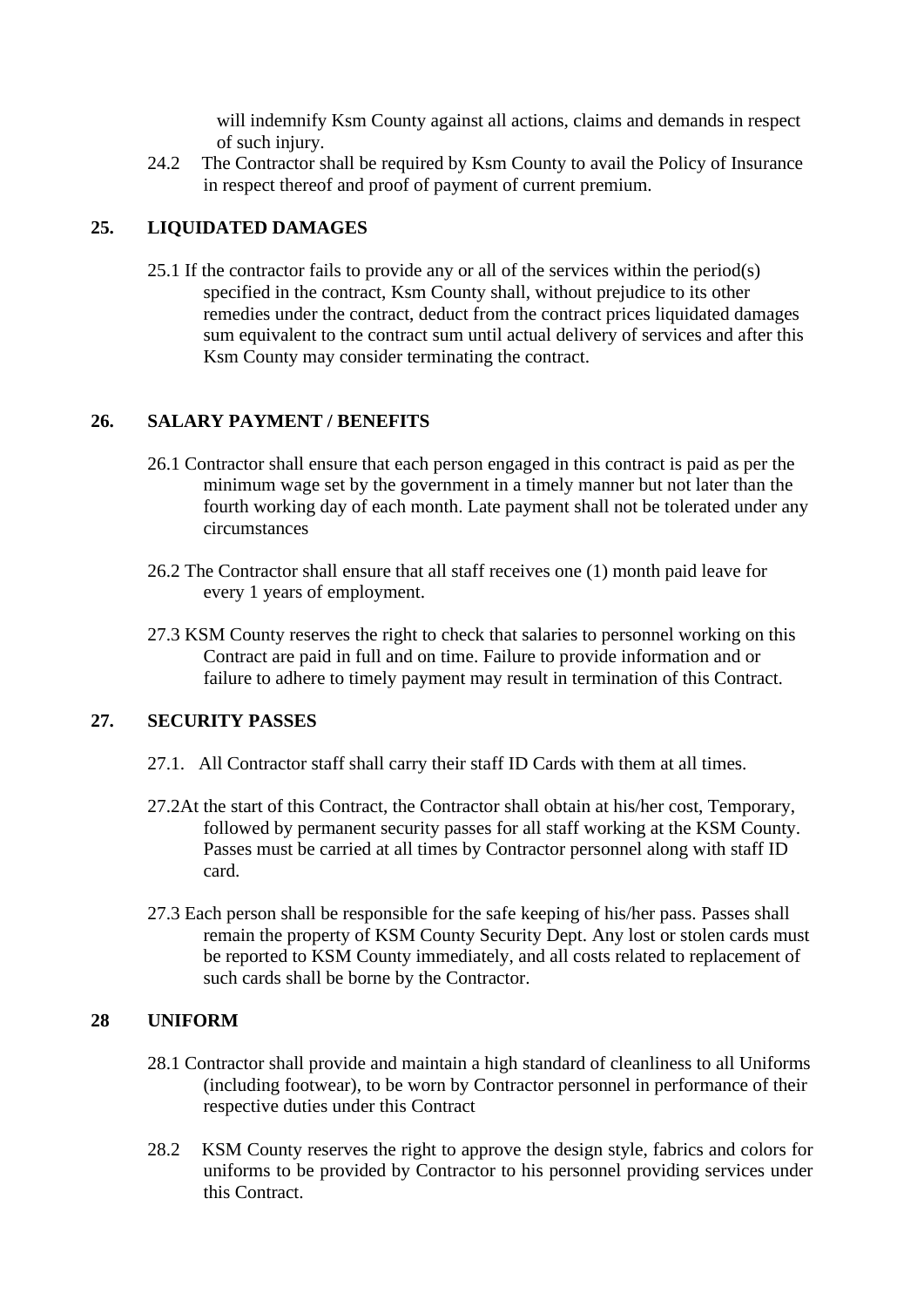- 28.3 A set of uniforms to be provided to each employee annually.
- 28.4 Uniforms to be replaced at a minimum on an annual basis and earlier if deemed necessary by KSM County Representatives.
- 28.5 All uniforms shall be subject to regular inspection by KSM County Representatives. Contractor's personnel shall ensure that the uniform is clean and his appearance is neat and tidy at all time while providing the services.
- 28.6 All Contractors personnel shall wear uniforms that will be styled and colored as approved by KSM County. The name tag shall reflect workers true identity.
- 28.7 All cost related to uniforms shall be borne by Contractor.

#### **29 LEAVE / ABSENTEEISM / TERMINATION / REPLACEMENT**

- 29.1 The Contractor shall be responsible for the effective management of the contract staff vacation leave; absences, sick- leave, special leave etc, and must ensure that sufficient systems and structures are in place to maintain the level of Service performance requirements under this Contract.
- 29.2 The Contractor from time to time shall provide vacation leave schedule of all his personnel in a given year for Company's reference.
- 29.3Contractor shall not transfer, remove, or replace any of his personnel who are providing the Services without the informing KSM County
- 29.4 Should KSM County identify any Contractor's personnel deemed unacceptable due to misconduct, lack of cooperation, unacceptable hygiene standards, and incompetence or otherwise, then the Contractor shall replace these personnel at no cost to KSM County.
- 29.5 Contractor shall ensure without fail that KSM County is provided with the agreed number of workers each working day. Any absenteeism shall be reported immediately by Contractors Supervisor to KSM County Representative. Planned leave should be advised giving at least one months' notice. Contractor shall provide suitable Company approved replacement personnel for any absentee due to planned leave or sick leave.
- 29.6 The Contractor shall ensure sufficient personnel are available to provide coverage for bi-annual leave, sick leave, special leave, etc. in order to maintain the level of Service performance.
- 29.7 Contractor should not change or relocate any personnel without informing KSM County.
- 29.8 Contractor personnel assigned to this Contract shall not work on any other Contract individual agreement be it temporary or part time basis at KSM.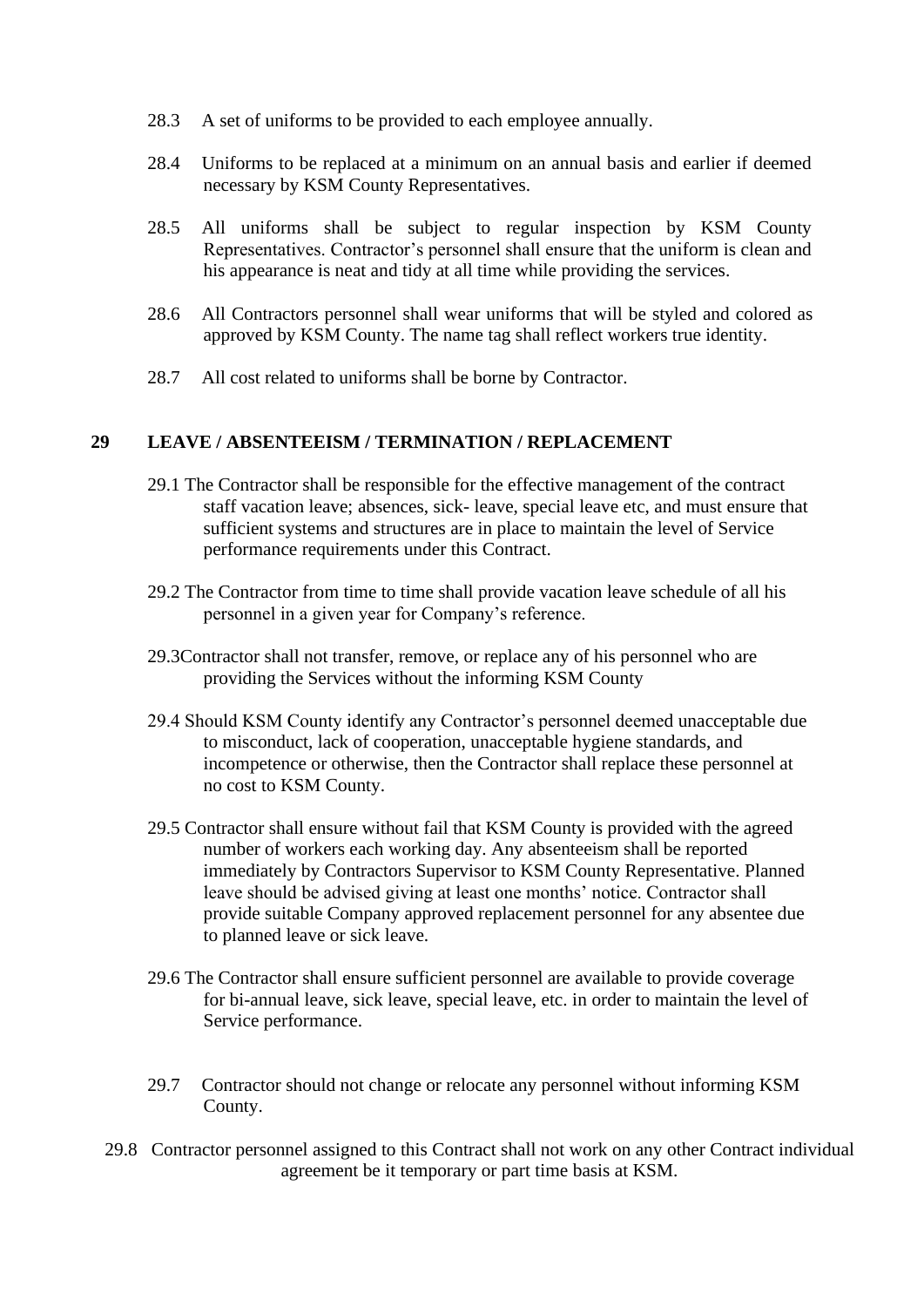#### **30 MONTHLY REPORT, MEETING, AND PERFORMANCE EVALUATION**

- 30.1 Throughout the Contract duration, Contractor shall be responsible for producing monthly report including but not limited to the following important aspects:
	- a. Executive summary describing actual building/facilities cleaned vs required in the Contract
	- b. Status of cleaning equipment
	- c. Actual man-power histogram vs planned number of personnel, Absenteeism, replaced personnel, etc, this to be provided on monthly Basis.
	- d. Areas of concern encountered during performance of the Services (I.e. access to work site, technical issue, etc), this to be provided on monthly basis.
	- e. Any incidence/accidents shall be reported immediately to the

concerned Ksm County Representative. Contractor's personnel shall fill incidence/ accident forms to be provided by Ksm County highlighting any incidence/accident occurred. This shall also be reported in the monthly report for any incidence/accident taken place during that month.

f. Other reports as requested by Ksm County Representative.

## **31. ENVIRONMENTAL CONSIDERATION**

- 31.1 As a public organization, Ksm County shares the Government's commitment to Environmental Sustainability and in particular to sustainable procurement. The contractor is therefore required to be observing the following:
	- Use of green products  $\Box$
	- $\Box$  Energy reduction
	- $\Box$  Use of renewable energy, e.g. solar power, wind power
	- $\Box$  Use of environmental friendly materials
	- $\Box$  Reduction of water usage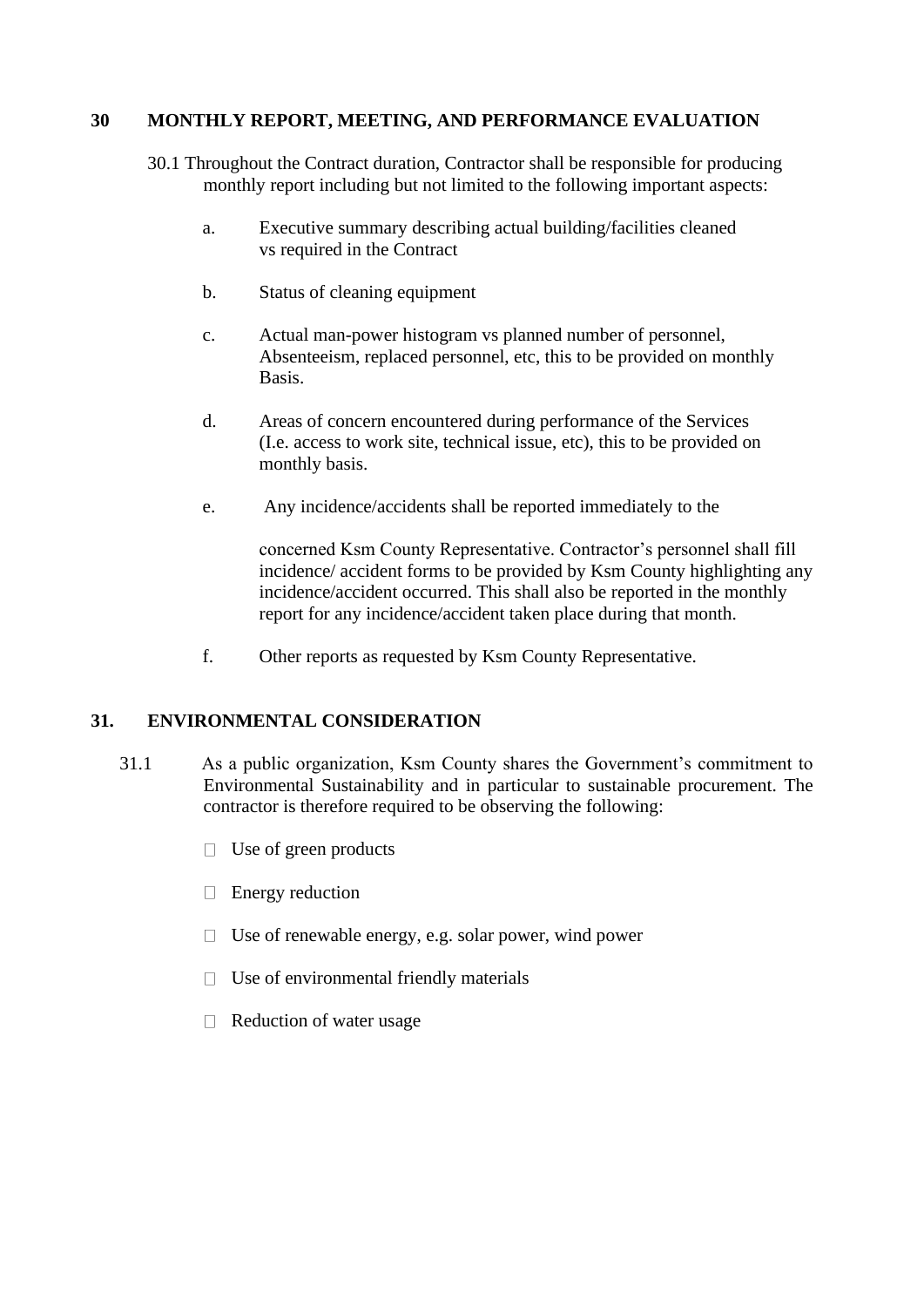- $\Box$  Reduction of waste
- $\Box$  Use of 'green'' energy efficient equipment

## **32 CONTRACTOR OBLIGATION**

- 32.1 Notwithstanding the responsibility of Contractor to fulfill all the Contract obligations, the Contractor without being limited to the following shall provide:
	- 1 All cleaning materials, supervision, labor, cleaning equipment necessary for the performance of the Services.
	- 2 Safeguarding of Contractor's cleaning material stocks and well-being of cleaning equipment within the designated Contractor's work area in a safe and tidy manner, and the removal away from site of all unused cleaning materials on completion of the Services to the satisfaction of Company.
	- 3 Report any and all maintenance defects or breakdowns encountered during the course of their duties to the KSM County REPRESENTATIVE immediately;

## **33 KSM COUNTY OBLIGATIONS**

- 33.1 Without limiting the responsibility of the Contractor in any way to complete the provision of the Services, the KSM County will provide/assist the following:
	- 1. Assist to obtain security passes.
	- 2. Review/Approval of Contractor's cleaning material submittals
	- 3. Review/Approval of Contractor's Cleaning Method
	- 4. Review/Approval of Contractor's cleaning equipment
	- 5. Periodic inspection and auditing of Contractor Services
	- 6. Ad-hoc inspection of Contractor cleaning equipment and personnel .
	- 7. Prepare Key performance Indicators and Service Level Agreement in conjunction with the contractor

## **34 UNACCEPTABLE METHODS**

34.1 Methods of cleaning which would impair safe working arrangements or give rise to nuisance or damage to members of the public, private property or inconvenience to passenger are unacceptable. The Contractor shall, at the direction of the KSM County representative, investigate all unacceptable methods reported to the KSM County representative and, if appropriate, discipline any employee undertaking such methods or any dangerous practice.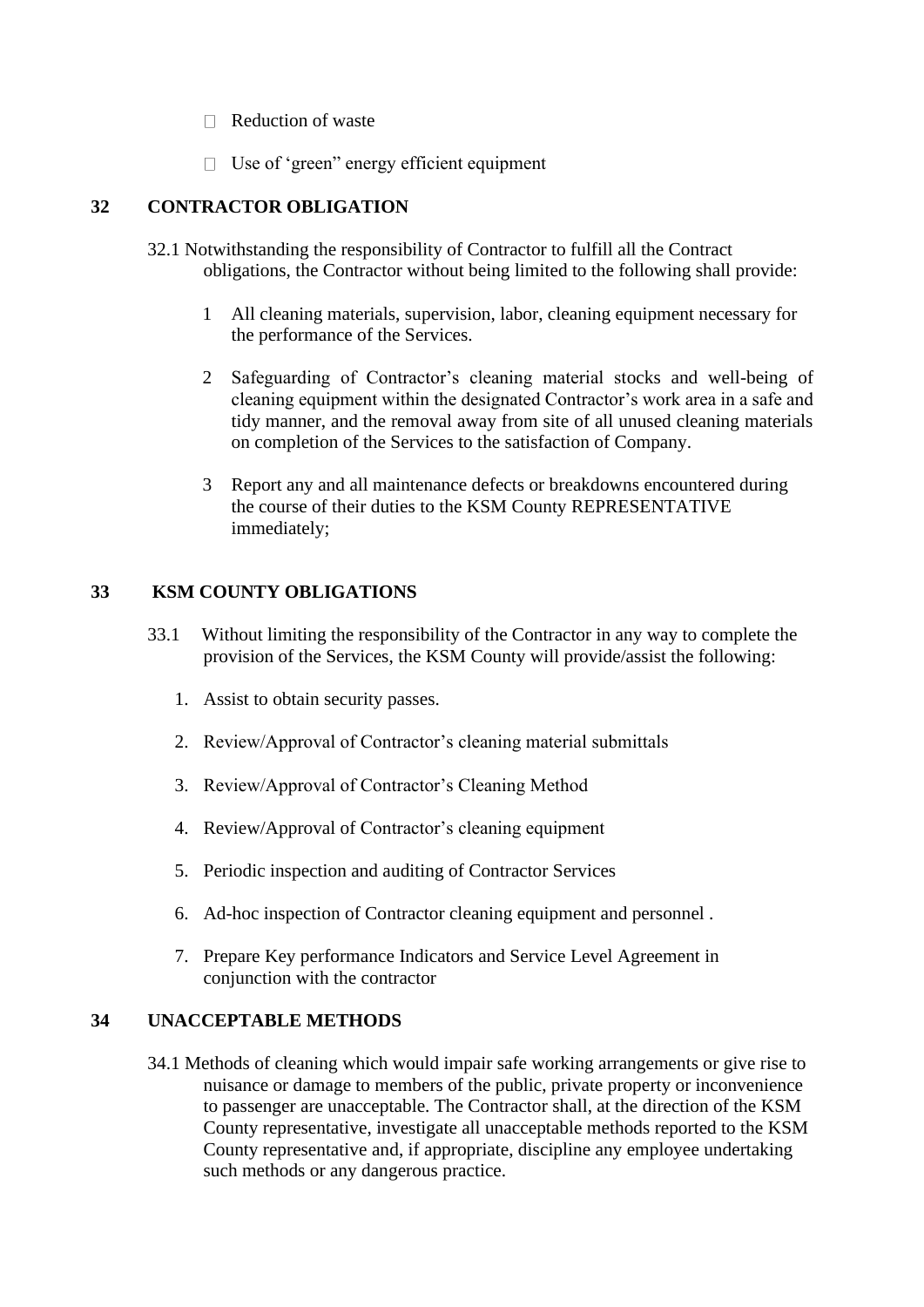## **35 COMPLAINTS**

- 35.1 The KSM County Director's representative shall receive all complaints and any received directly by the Contractor will be redirected to the KSM County Director's representative forthwith.
- 35.2 The KSM County Director's representative shall notify the Contractor of any complaints requiring his attention. The Contractor shall deal with such complaints in a prompt, courteous and efficient manner and the Contractor shall notify the KSM County Director's representative forthwith of how and when the complaint was resolved.
- 35.3 Complaints received by or referred to the KSM County Director's representative shall be investigated by the KSM County Director's representative who, in appropriate cases, can invoke the default provision.

## **36 CLEANING WORKS ORDERS**

- 36.1 The successful Contractor representative in consultation with the KSM County's Representatives shall provide in writing **specific cleaning works orders w**ithin fourteen days from commencement of duties. (This timeframe must be strictly adhered to.)
- 36.2 Cleaning works orders must be accessible and available on site at all times. These site orders shall inter alia deal with the following issues:-
	- $\Box$ The number of cleaning personnel required on site.
	- $\Box$ The targets to be meet
	- $\Box$ Uniform and dress standards
	- $\Box$ General duties
	- $\Box$ Required documentation: cleaning rosters, attendance registers, duty rosters and any other necessary documentation
	- $\Box$ Time for reporting for duties
	- 36.3 Any signed cleaning works orders shall be deemed to be part of the Contract.
	- 36.4 The successful Contractor shall ensure that every staff member understands and complies with the cleaning works orders.

## **37 MAINTENANCE**

The contractor must give a written report on all the defects in the contracted areas on a daily basis

## **38 PERFORMANCE MANAGEMENT**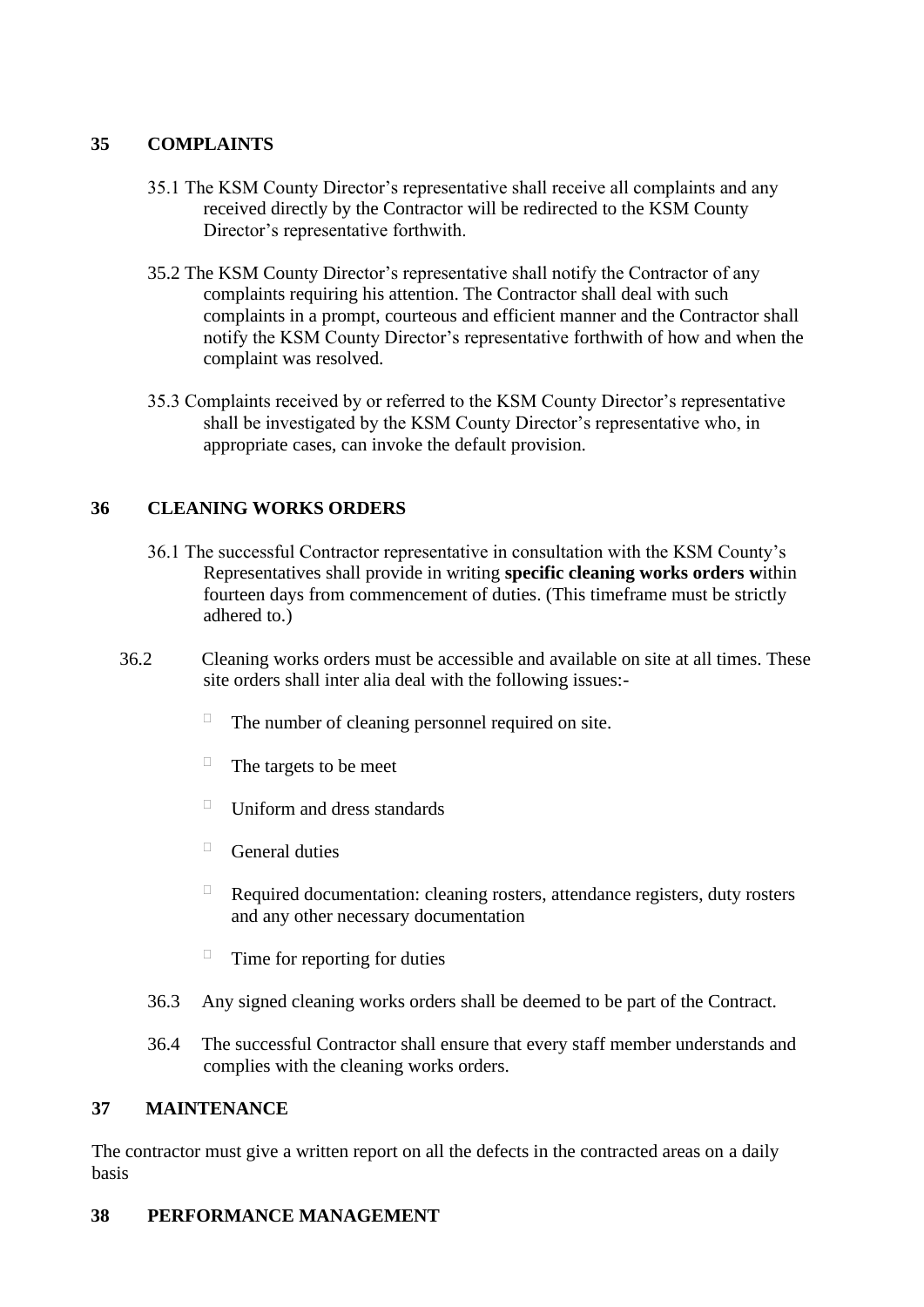- 38.1 The contractor must perform the required services to standard acceptable to KSM County. Key performance Indicators (KPIs) will be established to measure the ongoing performance of the contractor.
- 38.2 KSM County may apply the following KPIs as attached in appendix 3:
	- i. Standard of cleanliness
	- ii. Cleaning complaints
	- iii. Customer service
	- iv. Safety management system
	- v. Stability of Supervisor and staff
	- vi. Presentation & uniforms
	- vii. Cleaning staff attendance
- 38.3 The contractor in consultation with the KSM County representative may propose KPI's which may be used to measure the ongoing performance of the contract
- 38.4 The contractor will be required to attend a particular site/location with the KSM County representative to undertake the KPI

38.5 The County Government of Kisumu shall carry out routine and random inspection of the contract areas as specified in the scope of work and bills of quantities.

- 38.6 Where the inspection or survey indicates that the contractor has not performed the services to the specified standards, the Authority shall deduct from the contract price, the cost of materials and labor and of the service for which the Contractor is in default and the Authority has had to rectify.
- 38.7 The County Government of Kisumu shall evaluate the performance of the services by the contractor and at its absolute discretion grade the service levels in respect of each month.
- 38.8 Grading for performance standards attained in each month shall be made in the following manner.

| $\Box$ 90% and Above                   |      | Excellent |
|----------------------------------------|------|-----------|
| $\overline{0}$ 80% and above           |      | Good      |
| $\mathrm{u}$ Between 60% and 79%       |      | Average   |
| $\mathrm{B}$ Between 50% 59%           | Poor |           |
| $\overline{\phantom{0}}$ 49% and below |      | Very poor |

38.9 In the event that the level of service provided is not satisfactory, the Authority shall deduct from the applicable contract price in respect of the relevant month on the following percentages:-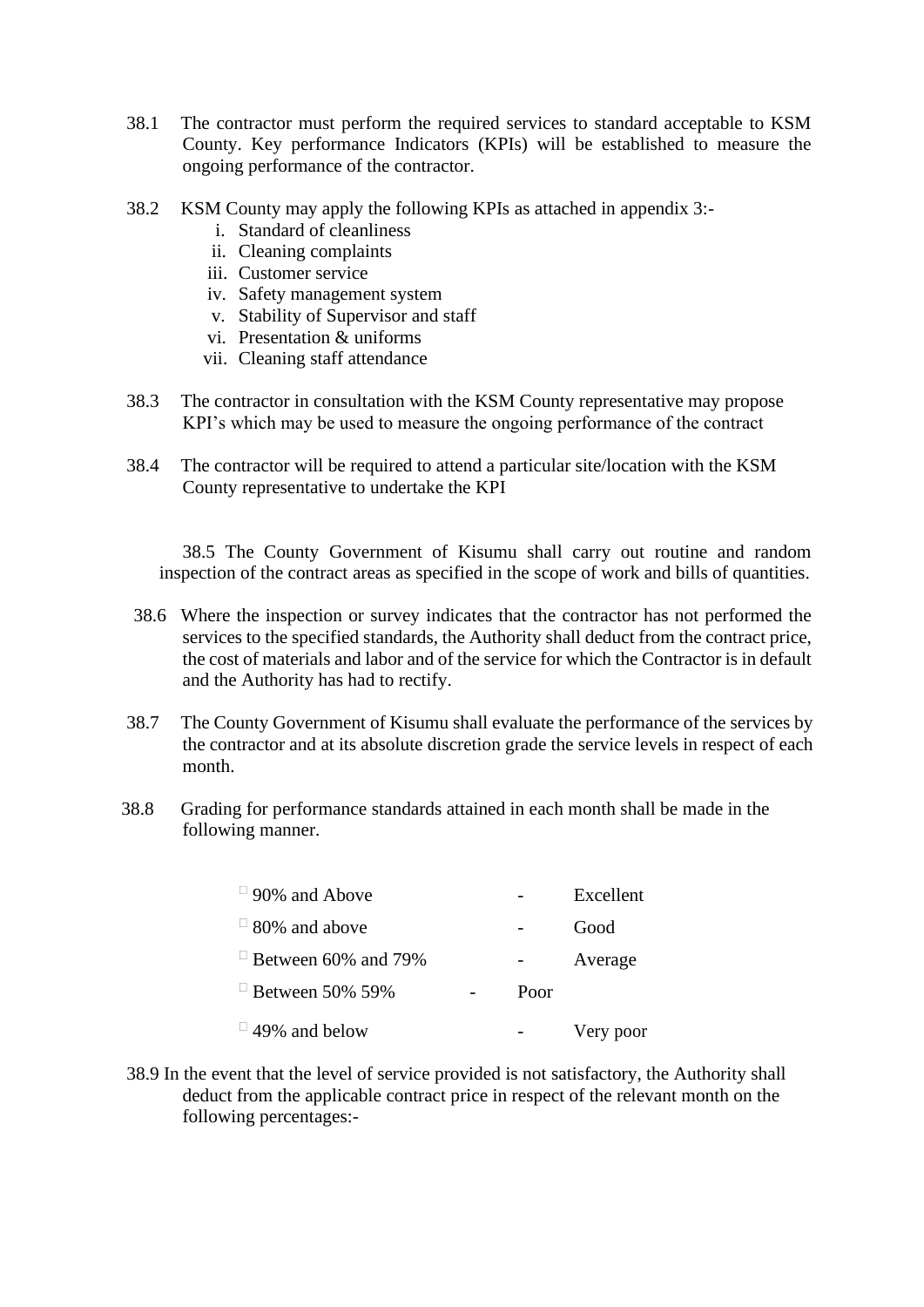| <b>Evaluated Performance</b>  | <b>Deduction</b> |
|-------------------------------|------------------|
| $\Box$ Below 80% (Poor)       | 10\%             |
| $\Box$ Below 60 % (Very poor) | 20%              |

**39.10** The contractor in consultation with the KSM County shall enter into **Service Level Agreements** (SLAs) which will be used to measure the performance of the contractor. Wherever the service levels will not be met than the above deductions will be effected and where the performance for two months will be below **60%** then termination proceedings will commence.

## **OTHER SPECIAL CONDITIONS OF CONTRACT**

- 39 The successful bidder will meet the cost:
	- Access passes and charges for his employees-
	- $\Box$ Access and toll charges
	- $\Box$ Security passes Kshs 3,000.00 per person per year.
- 40 Storage facilities if required will be provided to the contractor at rent and other terms to be specified by the Authority.
- 41 The contractor shall provide refuse bins with liners and collect all the refuse from all the buildings to the designated garbage collection point
- 42 The Authority shall not be liable for any injury to the tenderer, his servants or licensees caused in the course of/or consequential upon the performance of the services contracted herein.
- 43 The contractor shall be responsible for the safety and security of the Authority's property of whatever description in the contract areas and shall ensure that they are secure at all times from theft by its servants and all kinds of risks which may occasion loss and or damage.
- 44 The contractor shall not do or suffer to be done anything on the KSM County grounds which may render any increased or extra premium payable for the insurance of the KSM County or which may make void or voidable any policy for such insurance for the time being held by the Authority and in the event of breach of this covenant, shall:
	- a) Repay the Authority all sums paid by way of increased premium and all expenses incurred in or about the renewal or modification of any such policy by reason of such breach or
	- b) Compensate the Landlord for any claims in respect of such policy thereby rendered void or voidable.
- 45 Any servant and/or agent of the contractor misconducting himself/herself whether due to insobriety or otherwise or conducting himself/herself in a manner prejudicial to the security and good image of the KSM County shall be liable to instant removal from the KSM County and the Authority may directly impose such conditions as it may deem necessary for his readmission of the KSM County.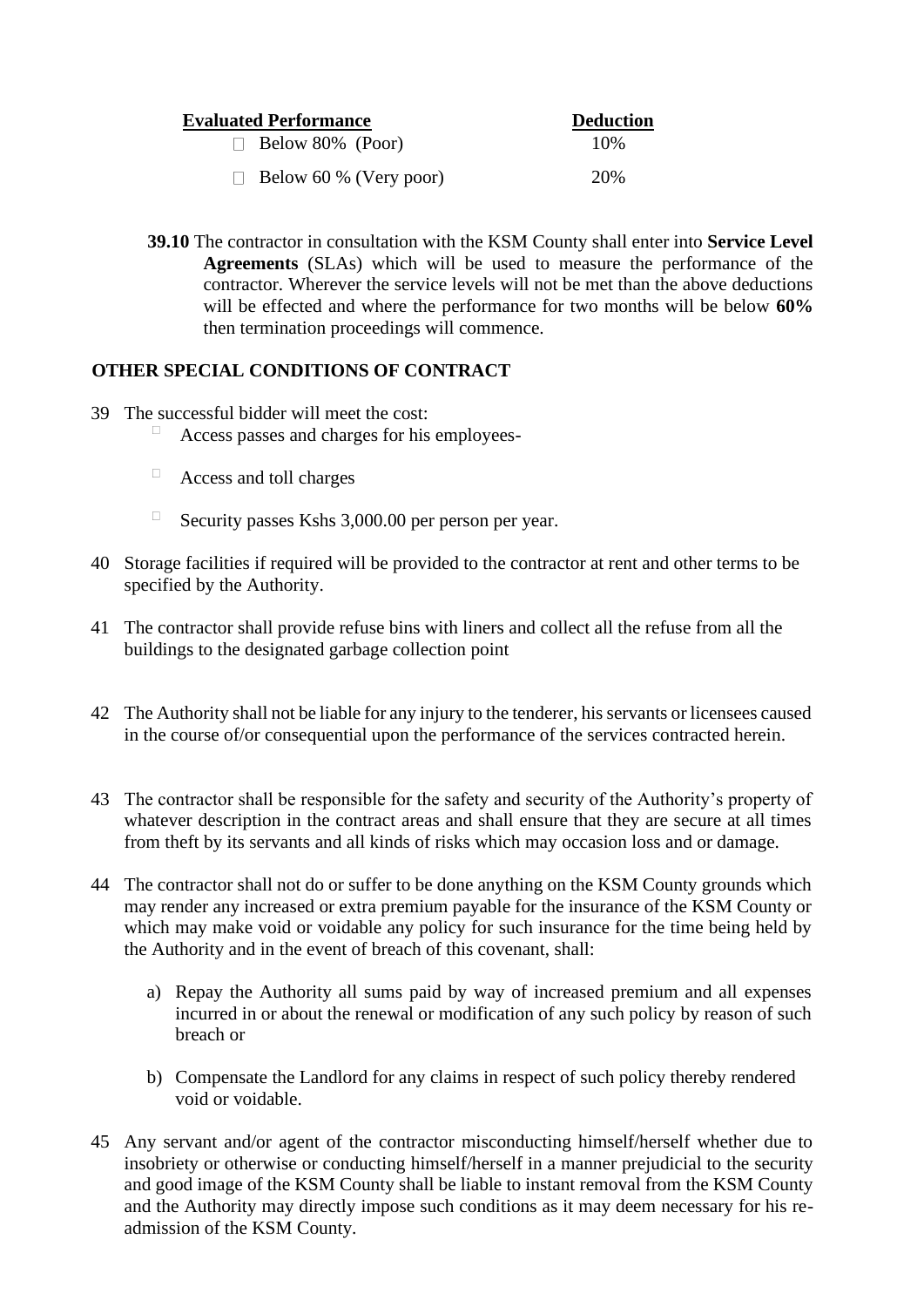- 46 The contractor, his servants and/or agent shall at all times comply with all regulations and directives, which may be issued from time to time in connection with the operations of the KSM County by the Authority.
- 47 The Contractor shall be liable for and shall indemnify and hold harmless, the Authority, including for this purpose any employee or agent of the Authority, in respect of any loss, liabilities, damage, claim or proceedings suffered or incurred by the Authority, its employees, tenants, customers or other users of the KSM County or any third parties arising from or in connection with any neglect or wrongful omissions or willful default of the Contractor, its employees, agents or sub-contractors, arising from or in connection with the performance of the services.
- 48 Subject to the provisions of the County Government of Kisumu Acts or any re-enactment or amendment thereof for the time being in force or any other Regulations, directives, orders or instructions that may be issued in connection of the operation of the KSM County, the Authority shall grant to the Tenderer, its employees, servants or agents full access to and from the contract areas for purposes of performance of the services under this contract upon fulfillment of set requirements.
- 49 The contractor it's employees and agents shall at all times observe and comply with all security, safety, health, environment and operational regulations, instructions or rules from time to time promulgated, issued, laid down or required by the Authority to be observed or complied with and shall indemnify the Authority for any loss or damages incurred by the Authority's as a result of the Contractor's or it's employees' or agents' failure to observe or comply with such requirements.
- 50 The contractor shall at all times diligently observe all labour laws in force and shall take all reasonable precautions to prevent any unlawful riots, sit in , boycott of work or disorderly conduct by or amongst his staff and labour for the preservation of peace and protection of persons and property in the KSM County. Contravening labour laws may lead to Termination
- 51 The contractor shall be required to be compliant with NSSF and NHIF requirements and regulations for all the employees.
- 52 The Contractor shall not assign its rights, obligations and/or benefits under its contract or sub-contract any services herein. Any allotment or transfer of shares by the contractor, which substantially alters or affects the ownership or control by the Contractor shall for the purposes of this clause be deemed an assignment or transfer of this agreement.
- 53 Due precautions shall be taken by the Contractor and at his own cost to ensure the safety of his staff and labour, and in collaboration with and to the requirements and due satisfaction of the Port Health and at all times to comply with all standard health requirements in and around the KSM County which the Authority may from time to time promulgate and allow the designated representation or agent of the Authority including **medical officer of Port Health**  at all reasonable times to inspect the operations of the contract relating to the provisions of the services and all materials, equipments, disinfectants and detergents used in connection therewith.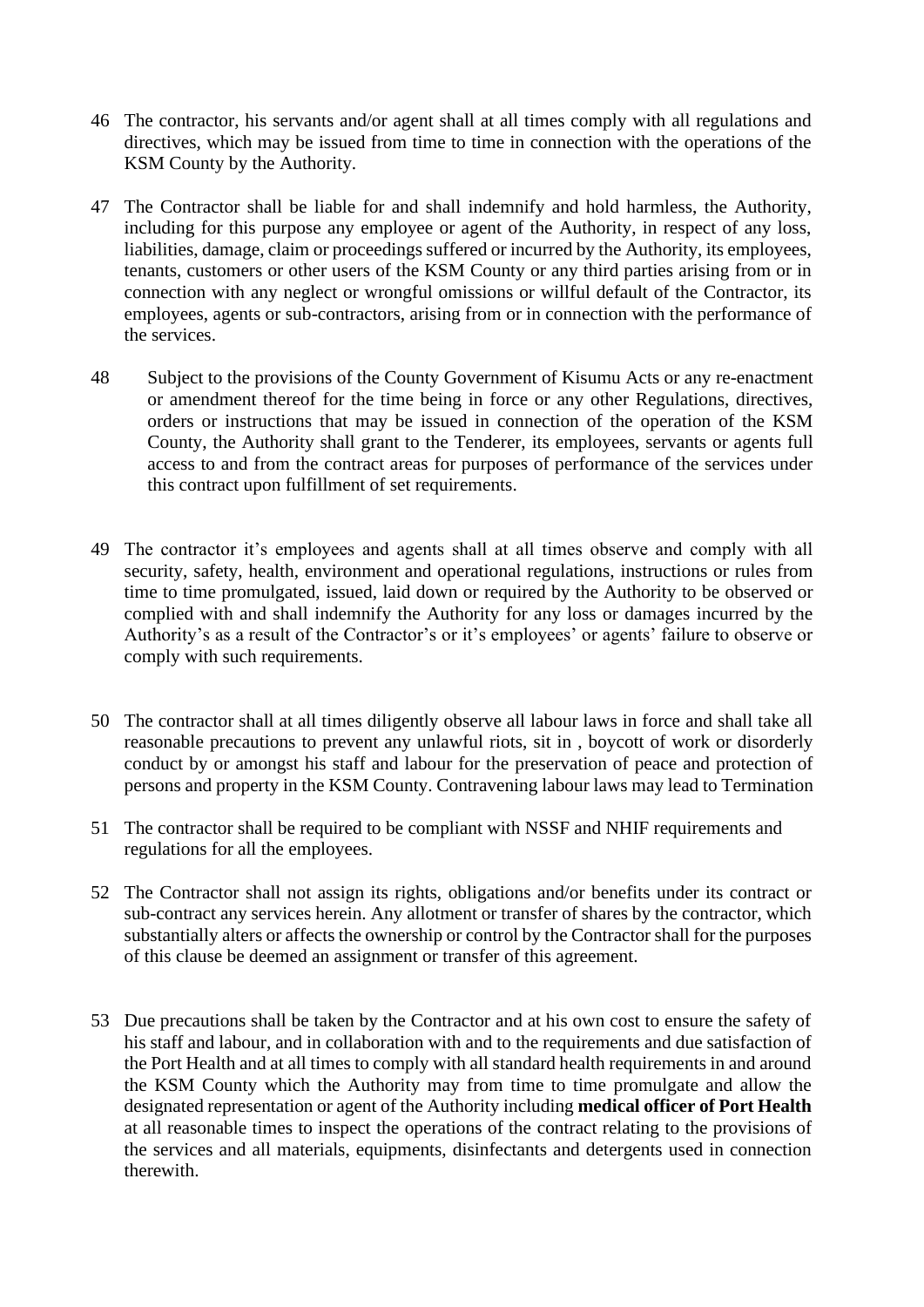#### 54 **Implementation and execution of the contract**

- 54.1 The overall responsibility for the execution and implementation of the cleaning and environmental services at the County Government Offices will rest with the Station Manager/ housekeeper who will be the DESIGNATED representative of the contractors.
- 54.2 The Station Manager shall have full power and authority to act on behalf of the Contractor. In addition the station executive housekeeper must be competent and responsible, and have adequate experience in carrying out the cleaning services and shall exercise personal supervision on behalf of the CONTRACTOR.
- 55 The Station Manager responsible for the supervision and management of the CONTRACTORS' personnel.

#### **56 Statutory Requirements**

56.1 It is important that the Contractor fully understands the statutory duties of the County Government of Kisumu because it will be incumbent upon the Contractor to carry out the Service in accordance with those statutory requirements on behalf of the KSM COUNTY. Any penalties prescribed by law and any consequential costs resulting from the Contractor failing to carry out those statutory duties shall be paid by the Contractor.

#### **57. Deployment of Tools**

Tools to be deployed by contractor are the property of the contractor and will be maintained by contractor at his own cost.

The contractor should deploy minimum number of tools and equipments as per requirement. The tools brought on site will not be allowed to be taken away except for repairs and disposal till completion of contract duration. In case of any short fall on a particular day the recovery shall be made at the rate as specified in tender document.

The contractor should procure/ arrange and demonstrate the required equipment/ tools for cleaning services and environmental management within seven days of signing the contract agreement as per the numbers and machines specified in tender document.

Tools /equipment brought by the contractor should always be in working conditions. If any defects occur in the operation, the same shall be repaired and made workable within twenty-four hours. However till such time he has to make an alternative arrangements to maintain the premises at his own cost and for this alternative arrangement nothing extra is payable. No tool shall be out of order for more than 3 days. If it remains out of order beyond this time, recovery shall be made at the rates specified in tender document for number of days for which machines remain non-functional.

#### **60. Provisions of Materials**

The Contractor shall supply all equipment, tools and materials, including consumables such as toilet rolls, soap, etc., required throughout the performance of the Service and shall include for the provision of such materials in his Tender. All materials used shall be approved by the KSM County Director's representative at least one month prior to the Commencement Date and any proposed changes shall be discussed with and agreed by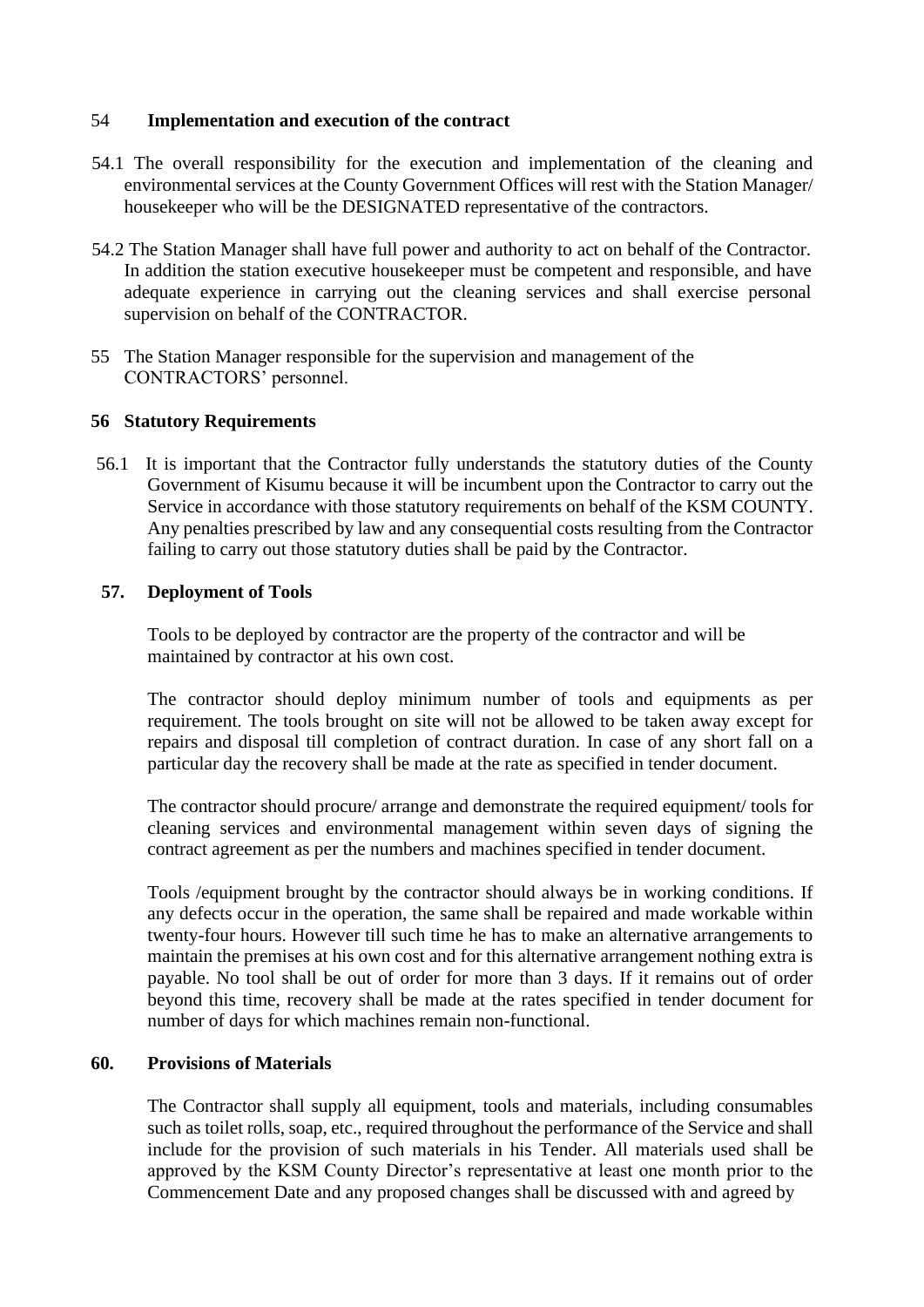the KSM County Director's representative in advance. The KSM County Director's representative reserves the right to refuse the use of any chemicals on environmental grounds.

The contractor would be expected to adopt/ adjust to new products in the market at no cost to KSM COUNTY.

#### **SECTION V – SCHEDULE OF REQUIREMENTS SECTION: SCOPE OF CLEANING WORKS.**

The scope of the cleaning services includes: -

- 1. Cleaning of all areas as specified in the bill of quantities
- 2. Environmental management in all areas as specified in the bill of quantities
- 3. Provision of cleaning consumable materials, tools and equipment. The successful contractor will be required to provide the following and any other suggested consumables and equipment for use in providing contracted services: -

#### **1.1 Consumables**

- $\Box$  Quality white toilet papers
- $\Box$  Hand washing soap/cream/ foam pink or white in color
- $\Box$  Air fresheners and automated air freshener dispensers in every toilet
- $\Box$  Toilets balls
- $\Box$  Quality hand paper towels (white in color)
- $\Box$  Proper and decent cleaning in progress and wet floors warning signage
- $\Box$  Toilet detergents and disinfectants
- Quality step-on dustbins *.(All white or blue in color with transparent linings)*
- step-on sanitary bins *and Automatic sanitary bins for physically challenged users (All white in color with transparent linings)*
- □ Floor Strippers water and solvent based
- Detergents
- $\Box$  Transparent bin linings

#### **Equipment and Tools**

 $\Box$ Yellow Dusters and white cleaning cloths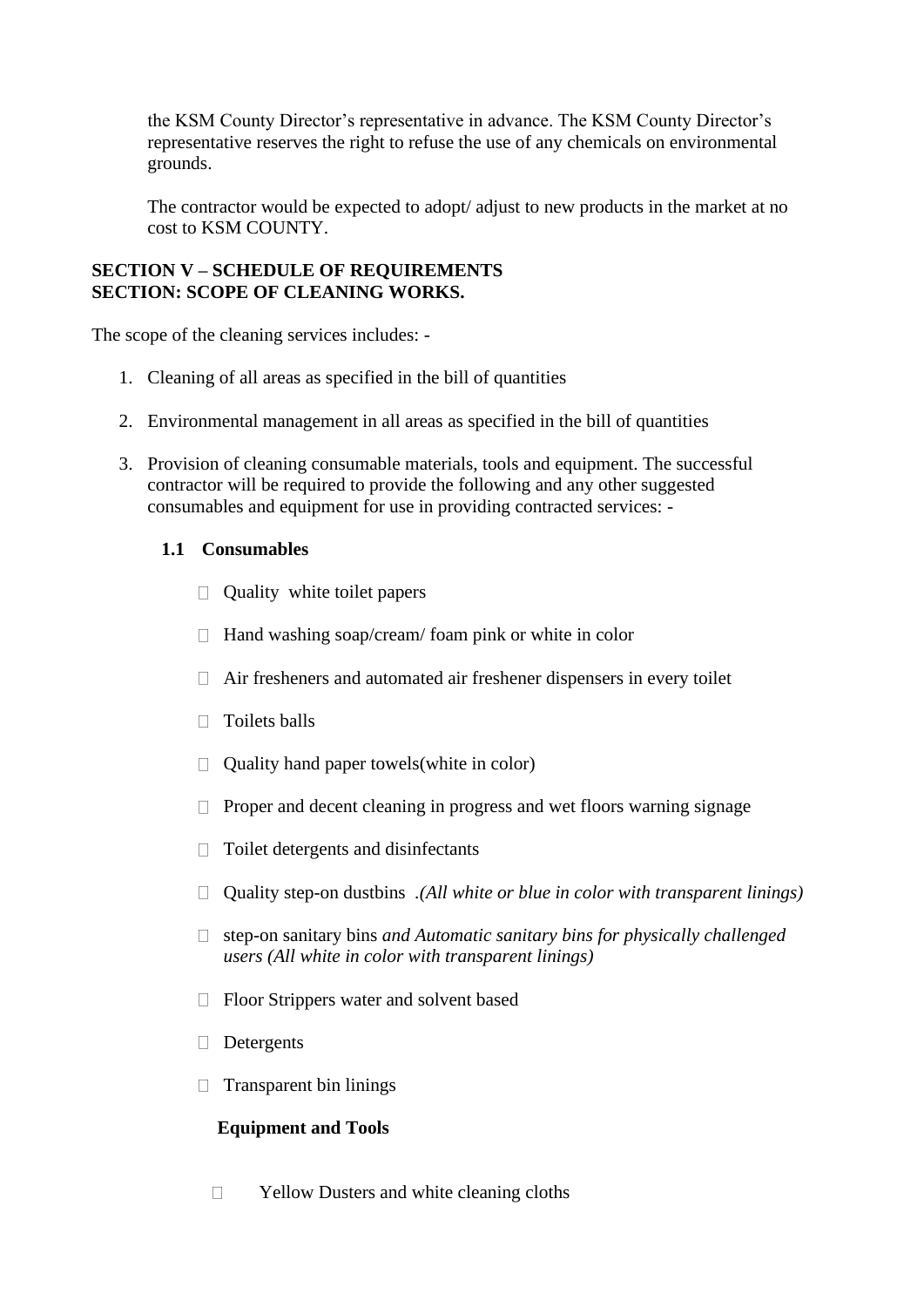- $\Box$ Piston pumps
- Toilets brushes and holders(white in color)  $\Box$
- $\Box$ Mop buckets white or blue
- Floor shining mops  $\Box$
- Brooms  $\Box$
- $\Box$ Deck scrubbers
- $\Box$ Hand brushes
- Yellow dusters and cleaning cloths  $\Box$
- $\Box$ Ordinary dusters
- $\Box$ Caution signs
- Small dustbins ( 10 ltrs) with transparent liners for offices and lounges  $\Box$

However, the contractor shall be expected to specify and list all consumables, tools and equipment to be used to achieve the required standards in the form for list of equipment and materials

#### **SECTION:-CLEANING PERFORMANCE STANDARDS**

#### **1. General Cleaning**

#### **A. Sweeping and Dusting**

- 1. Lobby and entrance floors will be clean and free of dirt streaks and there will be no dirt remaining in corners, behind doors, or where the dirt is picked up with the dustpan after the sweeping operation.
- 2. Wads of gum, tar, and other sticky substance will have been removed from the area.
- 3. Grills and woodwork will be dust-free after dusting.
- 4. There will not be any spots or smudges on the wall surfaces

#### **B. Polishing and Wall Spotting**

- 1. Doorknobs push bars, kick plates, railings, doors and other surfaces will be clean and polished to an acceptable luster.
- 2. Wall surfaces up to a standing height will be free of finger marks, smudges, and other dirt spots of any kinds.

#### **C. Mopping**

- 1. The floors will be free of loose and/or caked dirt particles and will present an overall appearance of cleanliness after the mopping operation.
- 2. Walls, baseboards, and other surfaces will be free of watermarks, scars from the cleaning equipment striking the surfaces, and splashing from the cleaning solution and rinse water.
- 3. All surfaces will be dry and the corners and crevices clean after mopping.

#### **2. Office Cleaning**

#### **A. Trash Removal**

1. All wastepaper baskets will be empty and in place, clean and ready for use. Liners will be inserted as required.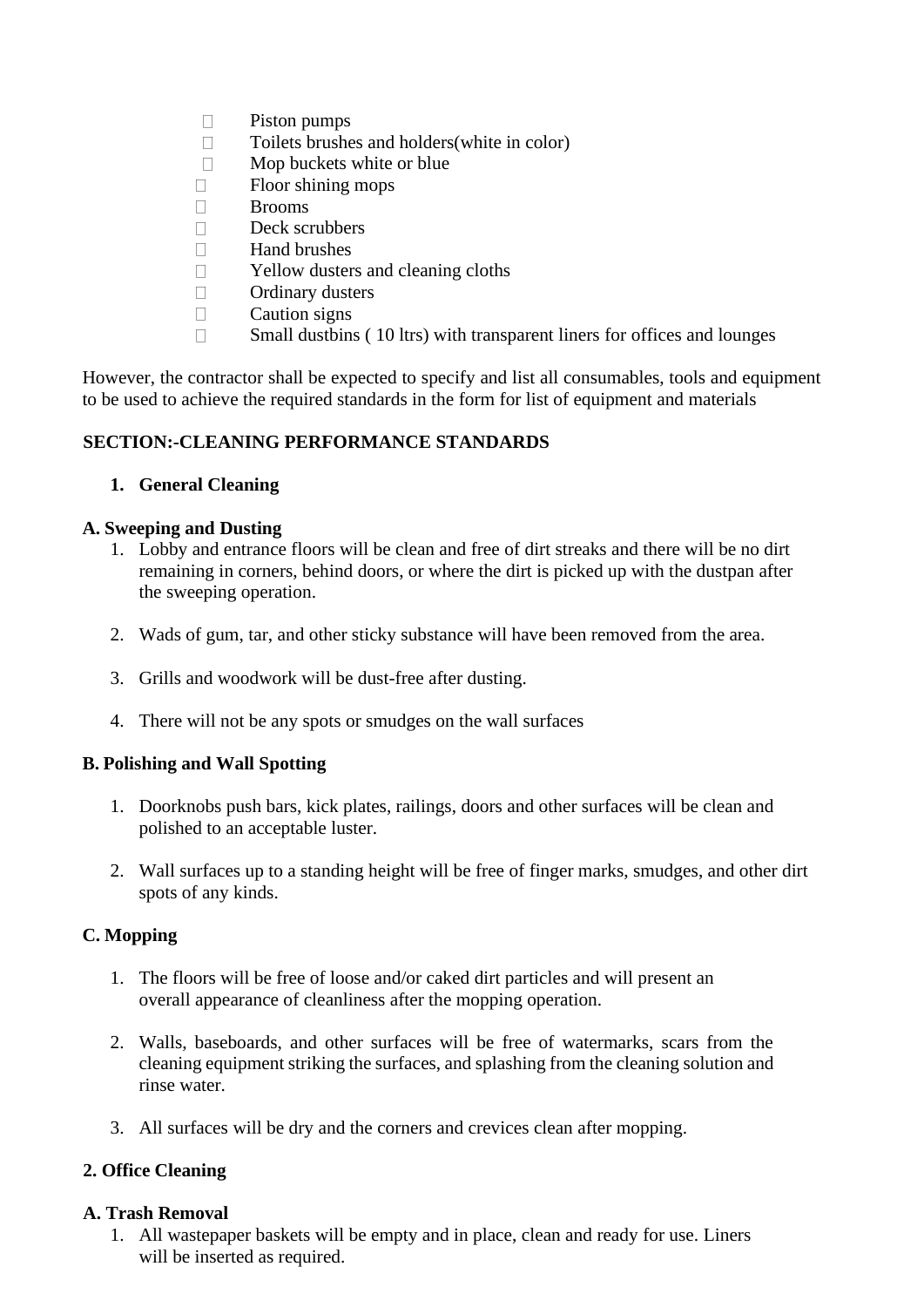- 2. All ashtrays will be empty and in place, clean and ready for use.
- 3. Ashes and trash bags, when filled will be disposed of quickly.

## **B. Sweeping**

- 1. There will not be any dirt left in corners, under furniture, or behind doors.
- 2. Baseboards, furniture, and equipment will not be disfigured or damaged during the cleaning operation.
- 3. There will not be any dirt left where sweepings were picked up.
- 4. Furniture and equipment moved during sweeping will be replaced.
- 5. There will be no trash or foreign matter under desks, tables, or chairs.

#### **C. Dusting**

- 1. There will not be any dust streaks on desks or other office equipment.
- 2. Woodwork, after being properly dusted, will appear bright.
- 3. Corners and crevices will be free from any dust.
- 4. There will not be any oily spots or smudges on walls
- 5. When inspected , there should be few traces of dust on any surface.
- 6. Windowsills, door ledges, doorframes, door louvers, window frames, wainscoting, baseboards, columns, and partitions will be free of dust.

#### **D. Damp-Wiping**

1. Mirrors, ashtrays, door glass, and all other glass that can be reached while standing on the floor will be clean and free of dirt, dust, streaks, and spots.

#### **E. Clean Rugs**

- 2. Rugs will be clean and free from dust, dirt, and other debris.
- 3. There will be no trash or foreign matter under desks, tables, or chairs.
- 4. Any furniture moved during rug cleaning will be replaced.

## **5. A. Restroom Cleaning**

- 1. Trash containers will be emptied clean.
- 2. All sanitary receptacles will be clean, both inside and outside, and contain a new liner.
- 3. No trash or marks will be on floor.

## **B. Replenishment of Supplies**

1. All dispensers of supplies will be clean and filled with the proper supplies (towels, soap, napkins, etc.)

## **C. Cleaning of Sanitary Receptacles**

- 1. All sanitary receptacles will be empty except for a new "liner".
- 2. All sanitary receptacles will be free of spots, stains, and finger marks.
- 3. All sanitary receptacles will be free of odors.

## **D. Cleaning of Toilet Room Fixtures**

- 1. All porcelain surfaces of washbasins, toilets, and urinals will be free of dust, dirt, spots, and stains.
- 2. The wall surfaces will be free of spots and smears.
- 3. All toilet seats will be left in raised position after cleaning. They will be free of spots and stains, and the seat hinges will be free of mold.
- 4. The plumbing fixtures will be free of mold and water stains.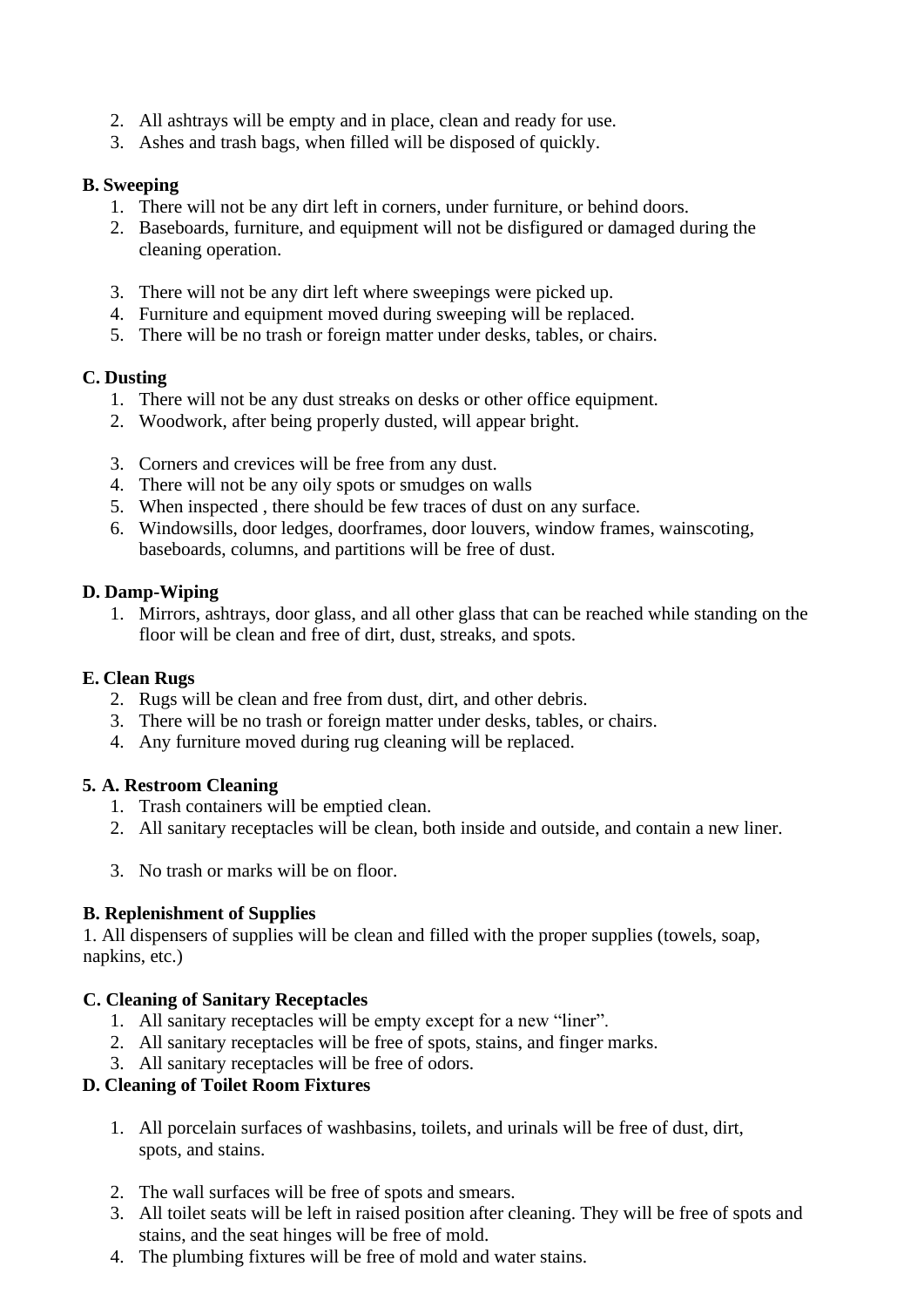E.Cleaning of Supply Dispensers, Tile Walls, Stall Partitions, Doors, Shelves, Mirrors and Floors

- 1. All supply dispensers will be clean and free of finger marks and water spots.
- 2. All shelves and shelf brackets will be free of gum, dust, fingerprints, water stains, smudges and other soil.
- 3. All mirrors should be free of streaks, smudges, water spots, dust; lipstick smudges, and should not be cloudy.
- 4. Walls stall partitions, and doors will be free of hand marks, dust, pencil marks, lipstick smudges, water streaks, mop marks, and mold.
- 5. Floors (especially in corners) will be free of dirt and dust, gum, grease, black marks, loose paper, water, mop stains, and strings. Particular attention should be given to area under urinal.

## **6. Wall Cleaning**

## **A. Wall Washing**

- 1. There will be no streaks or spots remaining on walls or signs of not overlapping.
- 2. There will be no smudges, spots at point where cleaning of the lower and upper halves of the wall overlaps.
- 3. No water will have been spilled on floor or furnishings.
- 4. Wall will be uniformly clean all over.
- 5. Woodwork on doors, windows, and moldings will be clean.

## **B. Furniture Replacement**

1. All furniture, pictures, and other furnishings moved during the wall washing operation will be returned to their original position.

## **7. Floor Cleaning**

- 1. Cleaning solutions, where used, will have been mixed thoroughly and in the proportions specified without undue spillage of either solution or rinse water.
- 2. Proper precautions will have been taken to advise building occupants of wet and/or slippery floor conditions.
- 3. The space to be mopped will have been properly prepared for the mopping operation by sweeping the floor area as necessary and otherwise clearing of visible debris.

## **B. Floor Mopping**

- 1. The mopping work will have been performed in such manner as to properly clean the floor surface; care is to be taken to see that the correct type and mixture of cleaning solution, if required, has been used. Proper extraction methods will be used to eliminate residue buildup in seams and discoloring of grout.
- 2. All mopped areas will be clean and free from dirt, streaks, mop marks, and strands, etc.; properly rinsed, if required, and dry mopped for an overall appearance of cleanliness.
- 3. Walls, baseboards, and other surfaces will be free of watermarks, scars, or marks form the cleaning equipment striking the surfaces and splashing from the cleaning solution and rinse water.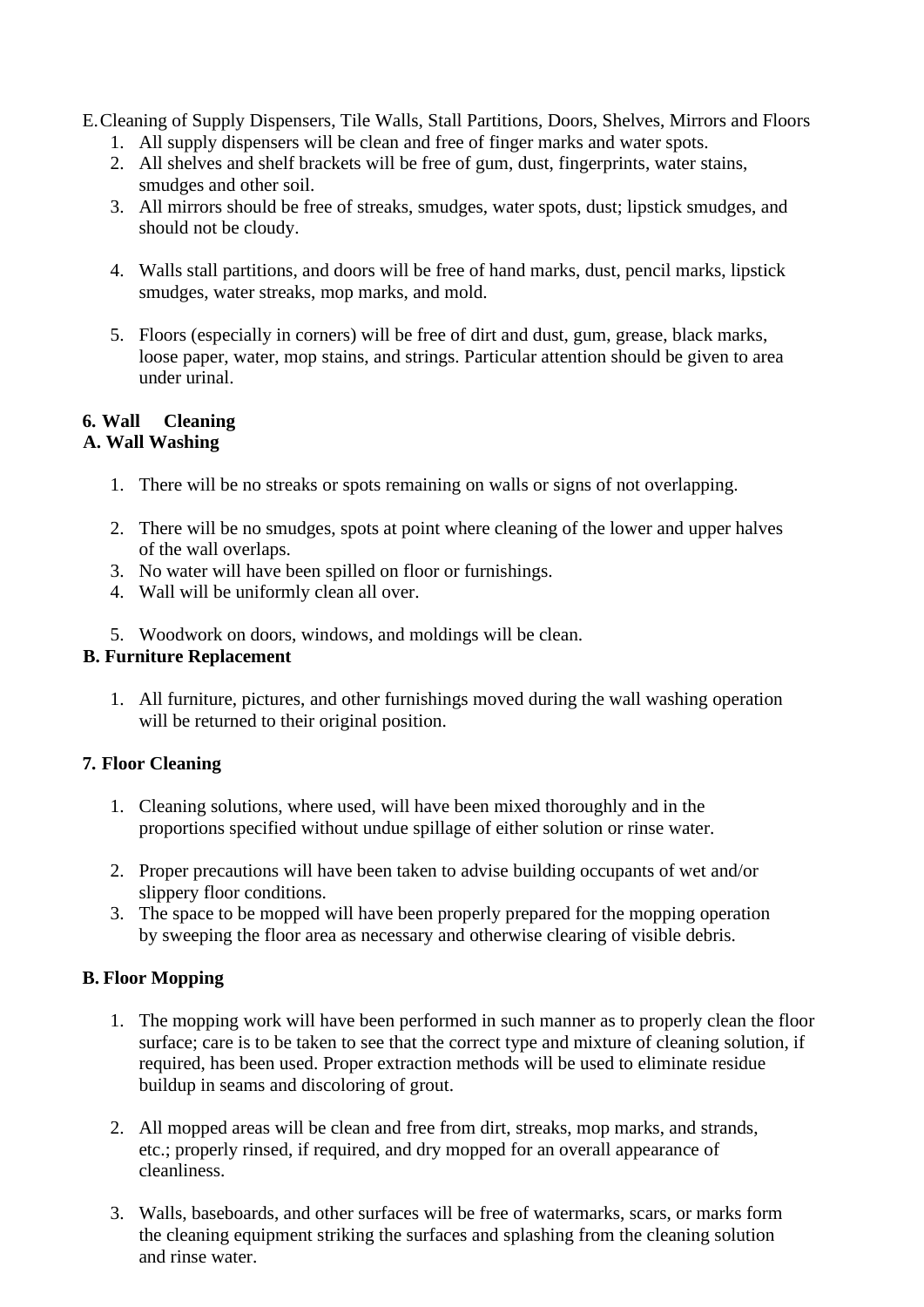4. Care will have been taken throughout the mopping operation to prevent the liquids and equipment from coming into contact with electric outlets located in the floor areas or baseboards.

#### **F. Furniture Arrangements**

- 1. All rug edges will be replaced to their proper position.
- 2. All moved items of furniture and office equipment will be returned to their original positions.
- 3. Care will have been exercised to avoid damage to building and/or office equipment during movement of the furniture, etc.

## **7. Waste Disposal**

#### **A. Paper and Trash Collection, Removal and Disposal**

- 1. Bagged trash will be deposited in a pre-approved location
- 2. Any paper and trash spilled during the collection process will have been cleaned up.

## **TENDERER'S STATEMENT FOR MATERIALS, EQUIPMENT AND PERSONNEL FOR CLEANING AND ENVIRONMENTAL SERVICES AT KISUMU COUNTY GOVERNMENT OFFICES**

The materials and equipment provided must be adequate to provide the service required to the required standard and must be available and in use on site for the duration of the contract. The equipment must be maintained in good working order at all times. Bidders must indicate the tools, machines, materials and equipment's as a minimum that they shall use in executing the contract

#### EQUIPMENTS

| . –<br>110. | ----<br>TICITI<br>__  | - -<br>$\sim$ |  |
|-------------|-----------------------|---------------|--|
| . .         | mower<br>awn<br>$  -$ |               |  |

#### **Consumables**

| No. | Item                                           | Minimum amount<br>required per month | Tenderer statement of<br>compliance |
|-----|------------------------------------------------|--------------------------------------|-------------------------------------|
|     | 1 Toilet papers White                          |                                      |                                     |
|     | 2 White hand Paper Towels                      |                                      |                                     |
|     | Liquid Disinfectants,<br>methylated spirit and |                                      |                                     |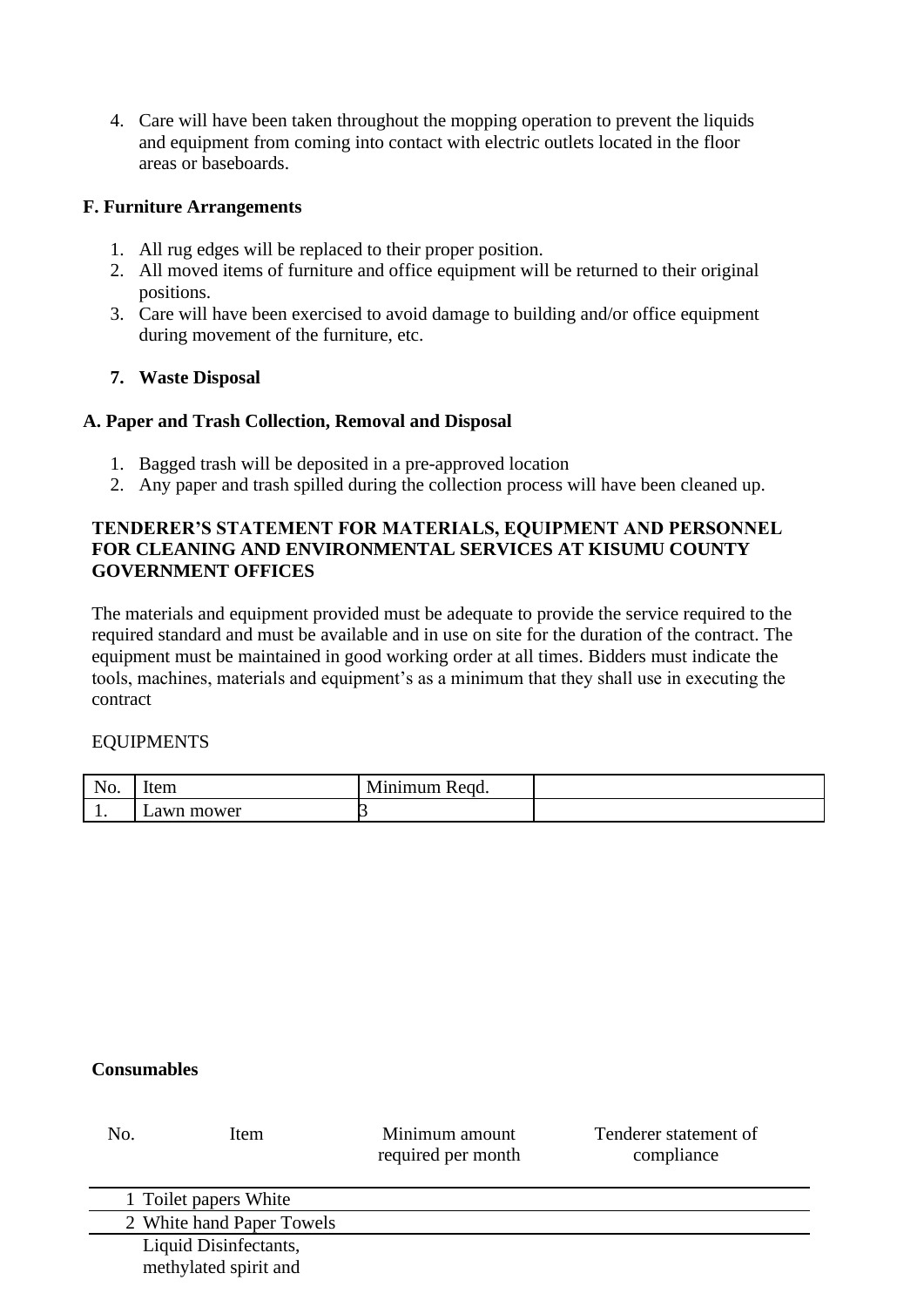| $\overline{2}$ | dettol                                                                                                                                                                                                                         |  |
|----------------|--------------------------------------------------------------------------------------------------------------------------------------------------------------------------------------------------------------------------------|--|
|                |                                                                                                                                                                                                                                |  |
| 3              | Vim powder                                                                                                                                                                                                                     |  |
|                |                                                                                                                                                                                                                                |  |
| 4              | Pink hand washing cream                                                                                                                                                                                                        |  |
|                | <b>Automatic Air fresheners</b>                                                                                                                                                                                                |  |
| 5              | and dispensers                                                                                                                                                                                                                 |  |
|                |                                                                                                                                                                                                                                |  |
| 6              | Toilet balls                                                                                                                                                                                                                   |  |
|                |                                                                                                                                                                                                                                |  |
| $\overline{7}$ | multipurpose detergent                                                                                                                                                                                                         |  |
|                |                                                                                                                                                                                                                                |  |
| 8              |                                                                                                                                                                                                                                |  |
|                | Step on Sanitary Bins white                                                                                                                                                                                                    |  |
|                |                                                                                                                                                                                                                                |  |
| 9              | w.c brushes white                                                                                                                                                                                                              |  |
|                |                                                                                                                                                                                                                                |  |
| 10             | w.c brush holders white                                                                                                                                                                                                        |  |
|                |                                                                                                                                                                                                                                |  |
| 11             | Scotchbrite                                                                                                                                                                                                                    |  |
|                |                                                                                                                                                                                                                                |  |
|                | mutton cloths and yellow                                                                                                                                                                                                       |  |
| 12             | dusters                                                                                                                                                                                                                        |  |
|                |                                                                                                                                                                                                                                |  |
| 13             | Force pump                                                                                                                                                                                                                     |  |
|                |                                                                                                                                                                                                                                |  |
|                | 14 hand gloves surgical/HD                                                                                                                                                                                                     |  |
|                |                                                                                                                                                                                                                                |  |
|                | $-15$ step on dustbins white                                                                                                                                                                                                   |  |
|                |                                                                                                                                                                                                                                |  |
|                | -16 Transparent bin liners                                                                                                                                                                                                     |  |
|                |                                                                                                                                                                                                                                |  |
|                | 17 mop single bucket                                                                                                                                                                                                           |  |
|                |                                                                                                                                                                                                                                |  |
|                | 18 heavy duty mops and the same state of the state of the state of the state of the state of the state of the state of the state of the state of the state of the state of the state of the state of the state of the state of |  |
|                |                                                                                                                                                                                                                                |  |
|                | 19 caution                                                                                                                                                                                                                     |  |
|                | signs Water <b>Strategies</b> Water                                                                                                                                                                                            |  |
|                | for                                                                                                                                                                                                                            |  |
| 20             | <u> 1989 - Johann Stoff, deutscher Stoff, der Stoff, der Stoff, der Stoff, der Stoff, der Stoff, der Stoff, der S</u><br>cleaning/washrooms                                                                                    |  |
|                |                                                                                                                                                                                                                                |  |
|                |                                                                                                                                                                                                                                |  |
| 21             | Slashers/pangas                                                                                                                                                                                                                |  |
|                |                                                                                                                                                                                                                                |  |
| 22             | Jembers/Shovels                                                                                                                                                                                                                |  |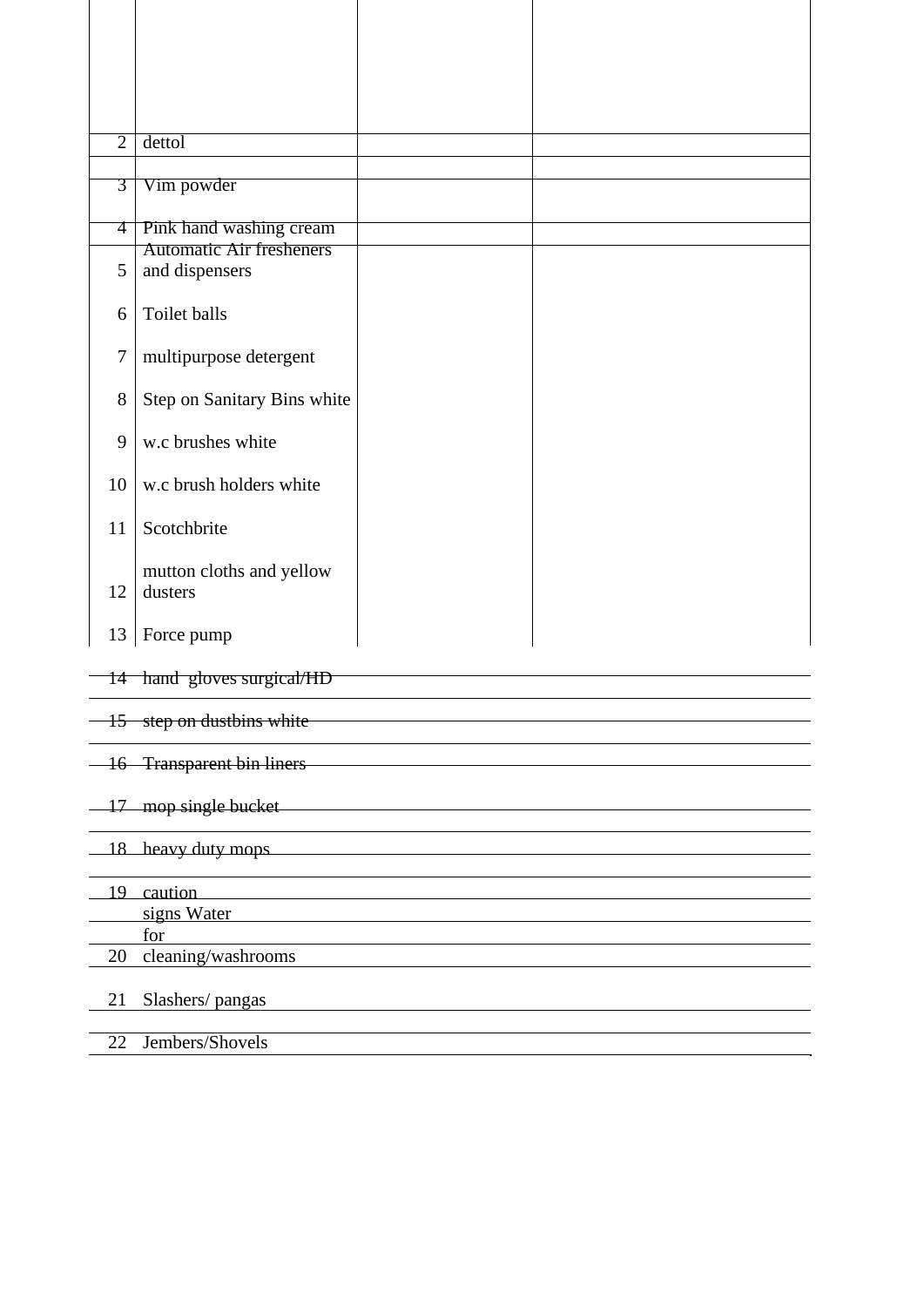#### **personnel**

| N <sub>o</sub> | Designation                   | Minimum<br>number | Minimum<br>Qualification | Experience<br>1n<br>similar job | Tenderer<br>Statement of<br>compliance |
|----------------|-------------------------------|-------------------|--------------------------|---------------------------------|----------------------------------------|
|                | <i>Supervisors</i>            |                   | Certificate              | year                            |                                        |
|                | <b>Cleaners</b> and Gardeners |                   | <b>KSCE</b>              |                                 |                                        |

All tenderers must give a compliance statement that they will comply to the minimum requirements for equipments, consumables and personnel as indicated above

In the event that the successful tenderers cannot provide the minimum number equipment and personnel for the execution of the contract, the following penalties will apply:-

## **1. GENERAL**

This scope of work details the work to be carried out on Environmental management in the Building side areas specified in this document. The tenderer shall be deemed to have full information of the site and the locations where the services shall be performed.

The scope of the works shall entail among others:-

- 1. Provide the necessary tools and clean water to maintain the hedges. to the highest standards by spot weeding the base, pruning, and fertilization, spraying and/or watering as directed.
- 2. Provide the necessary requirements and maintain the grass at the county government by cutting the grass to recommended levels and cutting down trees and shrubs including, Removal of pests and landscaping. Collecting stones and carting away to a disposal centralized point
- 3. Collect garbage and cart away to the designated site disposal
- 4. Provide the necessary tools and carry out sweeping work of the bituminous surfaces and pavements

The contractor will be required to maintain all the areas with the highest standards of decorum as is applicable to the satisfaction of the Authority and for this purpose, his obligations will at a minimum include the following:-

Grass cutting on all areas of the landside and on the building side shall be carried on a regular basis to ensure it is trimmed at all times throughout the year. Grass in all areas as detailed in the contract shall not be allowed to exceed 50 mm in height at any time.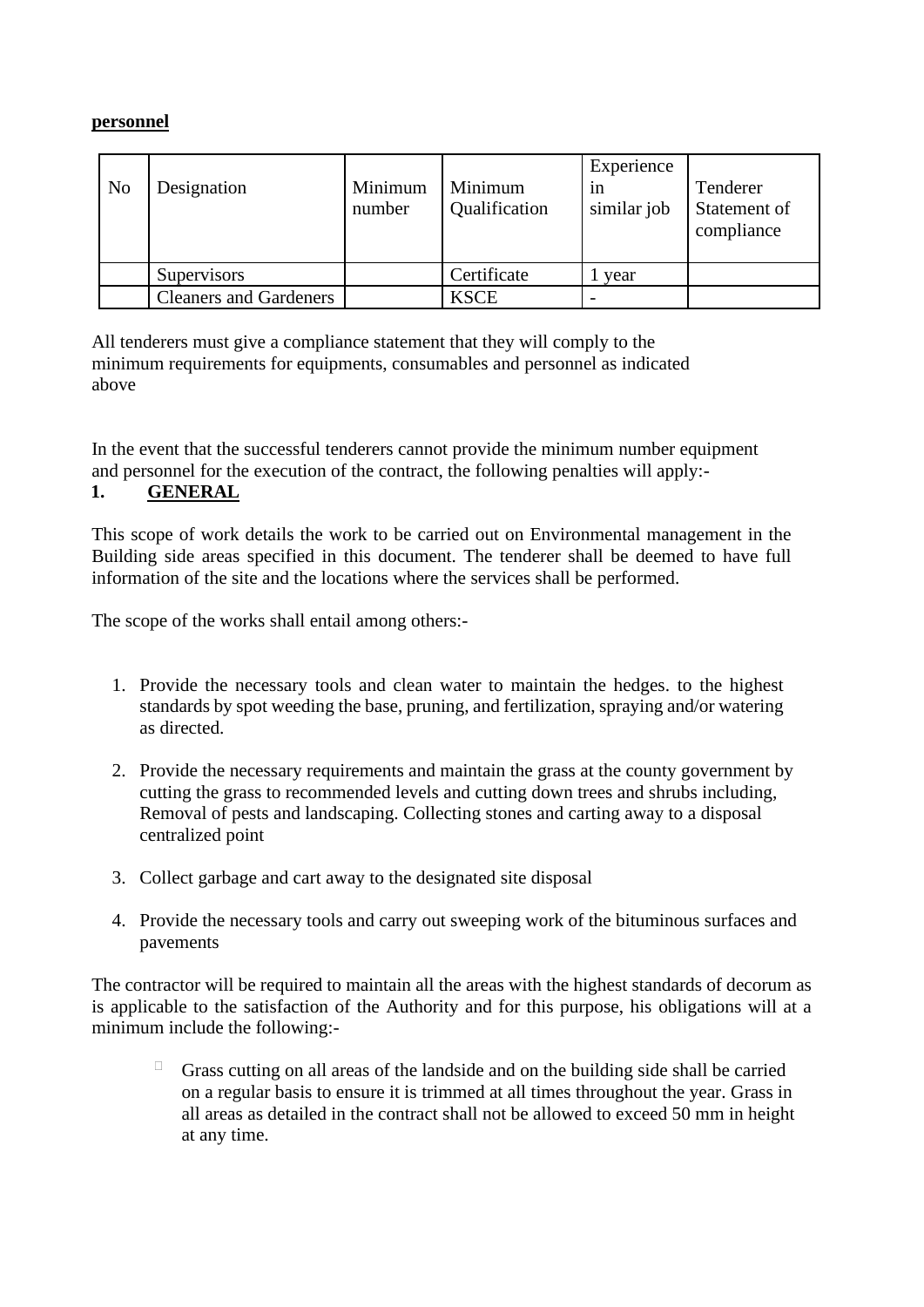- $\Box$ Collecting of stones in all areas where grass is cut shall be done on a daily basis to ensure effective grass cutting with brush cutter
- $\Box$ Spraying weed killer on the weeds (especially grass) growing on the pavements and removing the same manually

### **TECHNICAL SPECIFICATIONS AND BILLS OF QUANTITIES BILLS OF QUANTITIES**

The bills of quantities for Provision of Cleaning and Environment Services should be read in conjunction with the instructions to bidders, special conditions of contracts, the schedule of works and drawings.

This bill of quantities is the basis for payment of the Cleaning Services that are to be provided on a lump per square metre covered under the contract. The rates given by the bidder shall, except insofar as otherwise provided under the contract, shall include all equipment, labour, management/supervision, materials/consumables, insurance, profit, taxes and duties, together with all general risks, liabilities and obligations set out or implied in the contract.

Payment shall be made in accordance with the actual performance of the contractor and compliance with the Service Level Agreement to be entered between the contractor and KSM County. Failure to meet the Service Levels will result in payment reductions in accordance with the special conditions of contract.

A unit rate or price shall be entered by the bidder against each area in the bill of quantities. The cost of cleaning an area against which the bidder has failed to enter a unit rate or price shall be deemed to be covered by other unit rates and prices entered in the bill of quantities.

## **PROVISION OF CLEANING,SANITARY AND ENVIRONMENTAL SERVICES**

## **BILL OF QUANTITIES FOR CLEANING AND ENVIRONMENTAL**

## **WORKS AT KISUMU COUNTY GOVERNMENT OFFICES**

## **PROVISION OF CLEANING SERVICES AND SANITARY FOR THE COUNTY GOVERNMENT OF KISUMU HEADQUATER**

#### **BILLS OF QUANTITIES**

The table below shows the floors and wings occupied by the County Government offices within the prosperity house and other activities that need to cleaned

| <b>FLOOR</b>    | WING A                         | <b>WING B</b>                    | WING C                           | <b>COST</b><br><b>PER</b><br><b>UNIT</b> | <b>TOTAL</b><br><b>AMOUNT</b> |
|-----------------|--------------------------------|----------------------------------|----------------------------------|------------------------------------------|-------------------------------|
|                 | <b>Basement</b>                | <b>Basement</b>                  | <b>Basement</b>                  |                                          |                               |
| 1 <sup>st</sup> |                                |                                  |                                  |                                          |                               |
| 3rd             | Governor's<br>Office           | CECM-<br>Finance                 | <b>Chief Officer</b><br>-Finance |                                          |                               |
|                 | Deputy<br>Governor's<br>Office | Directorate of<br>Administration | Directorate<br>Procurement       |                                          |                               |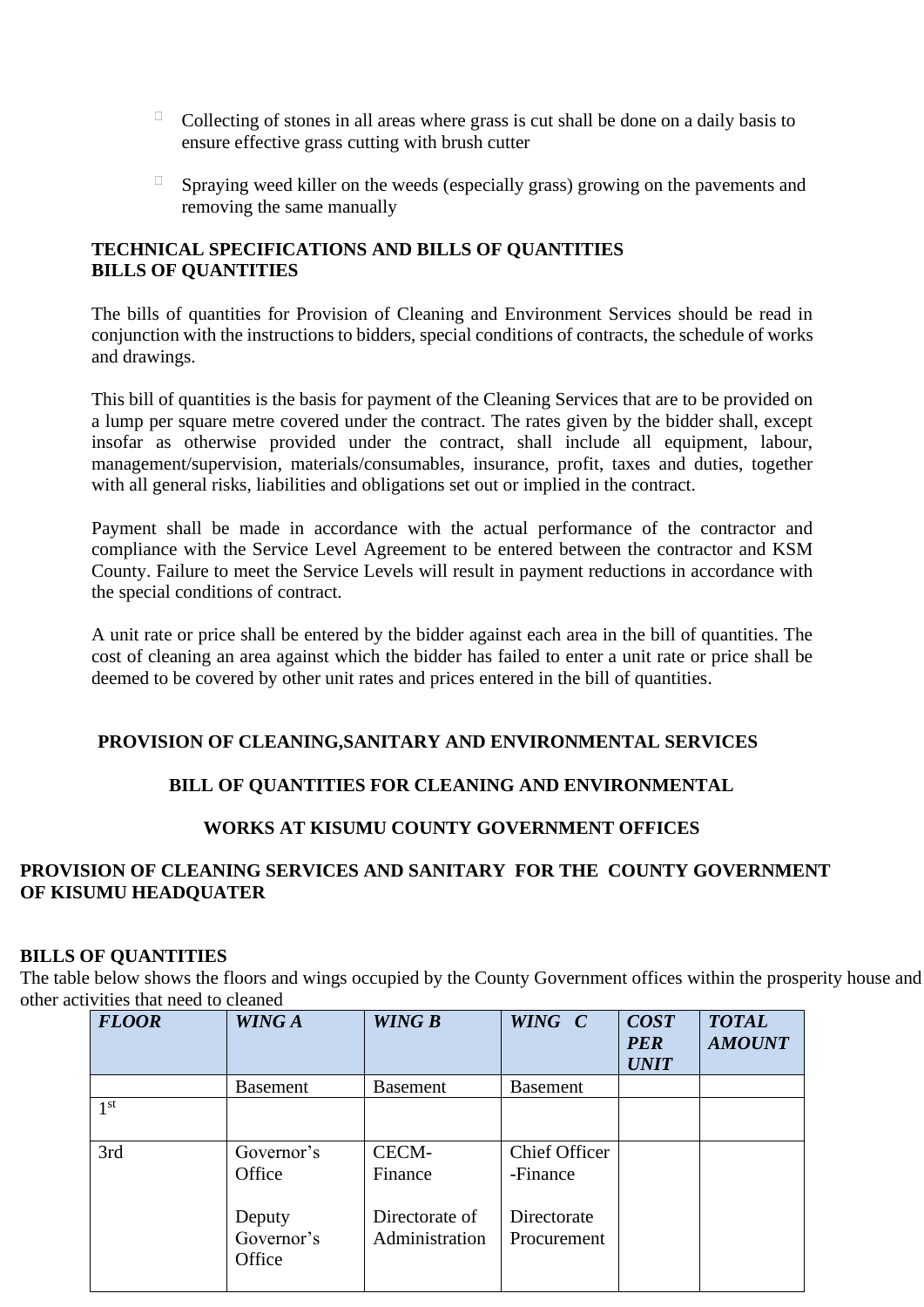|                     | County                   | Directorate of          | Directorate         |  |
|---------------------|--------------------------|-------------------------|---------------------|--|
|                     | Secretary                | <b>HRM</b>              | of Budget           |  |
|                     |                          |                         |                     |  |
|                     | Chief of Staff           | Payroll                 | Directorate         |  |
|                     |                          | Manager                 | of Revenue          |  |
|                     | Directorate of           |                         |                     |  |
|                     | Governor's               | County                  |                     |  |
|                     | Press Unit               | Registry                |                     |  |
|                     |                          |                         |                     |  |
|                     |                          | <b>Internal Audit</b>   |                     |  |
|                     |                          |                         |                     |  |
| 3 <sup>rd</sup>     |                          |                         |                     |  |
| 4 <sup>th</sup>     |                          |                         |                     |  |
| 5 <sup>th</sup>     |                          | <b>Betting</b>          | Directorate         |  |
|                     |                          | Control, Liquor         | of Livestock,       |  |
|                     |                          | Directorate of          | veterinary          |  |
|                     |                          | Agriculture             | and fisheries       |  |
| $\overline{6^{th}}$ |                          | Department of           |                     |  |
|                     |                          | Health and              |                     |  |
|                     |                          | Sanitation              |                     |  |
| 7 <sup>th</sup>     |                          | Department of           |                     |  |
|                     |                          | Health and              |                     |  |
|                     |                          | Sanitation              |                     |  |
| 8 <sup>th</sup>     | Department of            | Department of           | Department          |  |
|                     | Business,                | Economic                | of Education,       |  |
|                     | Energy and               | Planning                | Youth, ICT          |  |
|                     | Industry                 |                         | & Human             |  |
|                     |                          | Department of           | Capacity            |  |
|                     |                          | Information &           | Development         |  |
|                     |                          | Communication           |                     |  |
|                     |                          |                         |                     |  |
|                     |                          | Department of           |                     |  |
|                     |                          | Technology              |                     |  |
|                     |                          |                         |                     |  |
|                     |                          | Department<br>Business, |                     |  |
|                     |                          | Cooperatives            |                     |  |
|                     |                          | and Marketing           |                     |  |
| <b>gth</b>          | Department of            | Special                 | Directorate         |  |
|                     | Lands, Housing           | Delivery Unit           | of Protocol         |  |
|                     | and Physical             | (SDU)                   |                     |  |
|                     | Planning                 |                         | Directorate         |  |
|                     |                          | Lake Region             | of Special          |  |
|                     | Directorate of           | Economic Bloc           | Programs            |  |
|                     | <b>Political Affairs</b> | (LREB)                  | and                 |  |
|                     |                          |                         | Disaster            |  |
|                     |                          |                         | Management          |  |
|                     |                          |                         |                     |  |
|                     |                          |                         | County              |  |
|                     |                          |                         | Attorney            |  |
| 10 <sup>th</sup>    |                          | Department of           | <b>Business and</b> |  |
|                     |                          | Tourism, Arts           | Industry            |  |
|                     |                          | & Sports                | (One office)        |  |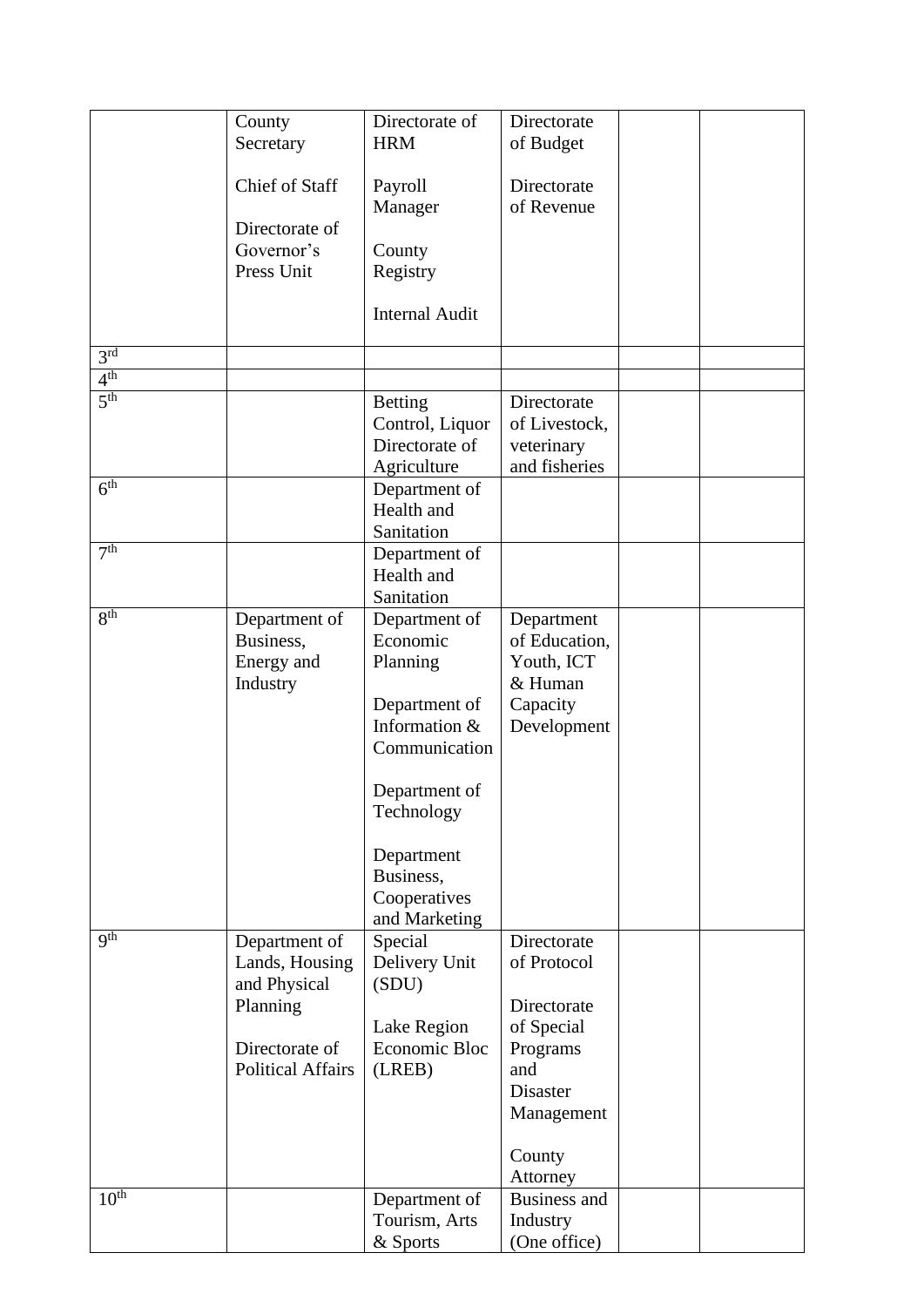| 11 <sup>th</sup>     | CECM-Water,    | Department   |  |
|----------------------|----------------|--------------|--|
|                      | Environment    | of           |  |
|                      | and Natural    | Agriculture, |  |
|                      | Resources      | Livestock,   |  |
|                      |                | Food and     |  |
|                      | Chief Officer- | Fisheries    |  |
|                      | Water          |              |  |
|                      | Chief Officer- |              |  |
|                      | Environment    |              |  |
| <b>Environmental</b> | Compound       |              |  |
| works                | grass cutting  |              |  |
|                      | flower hedging |              |  |
|                      | clearing of    |              |  |
|                      | drainages      |              |  |
| <b>SUB TOTAL</b>     |                |              |  |
| ADD 16%              |                |              |  |
| V.A.T                |                |              |  |
| <b>GRAND</b>         |                |              |  |
| <b>TOTAL</b>         |                |              |  |

**Amount in words: …………………………………………………**

**…………………………………………………………………………**

**…………………………………………………………………………**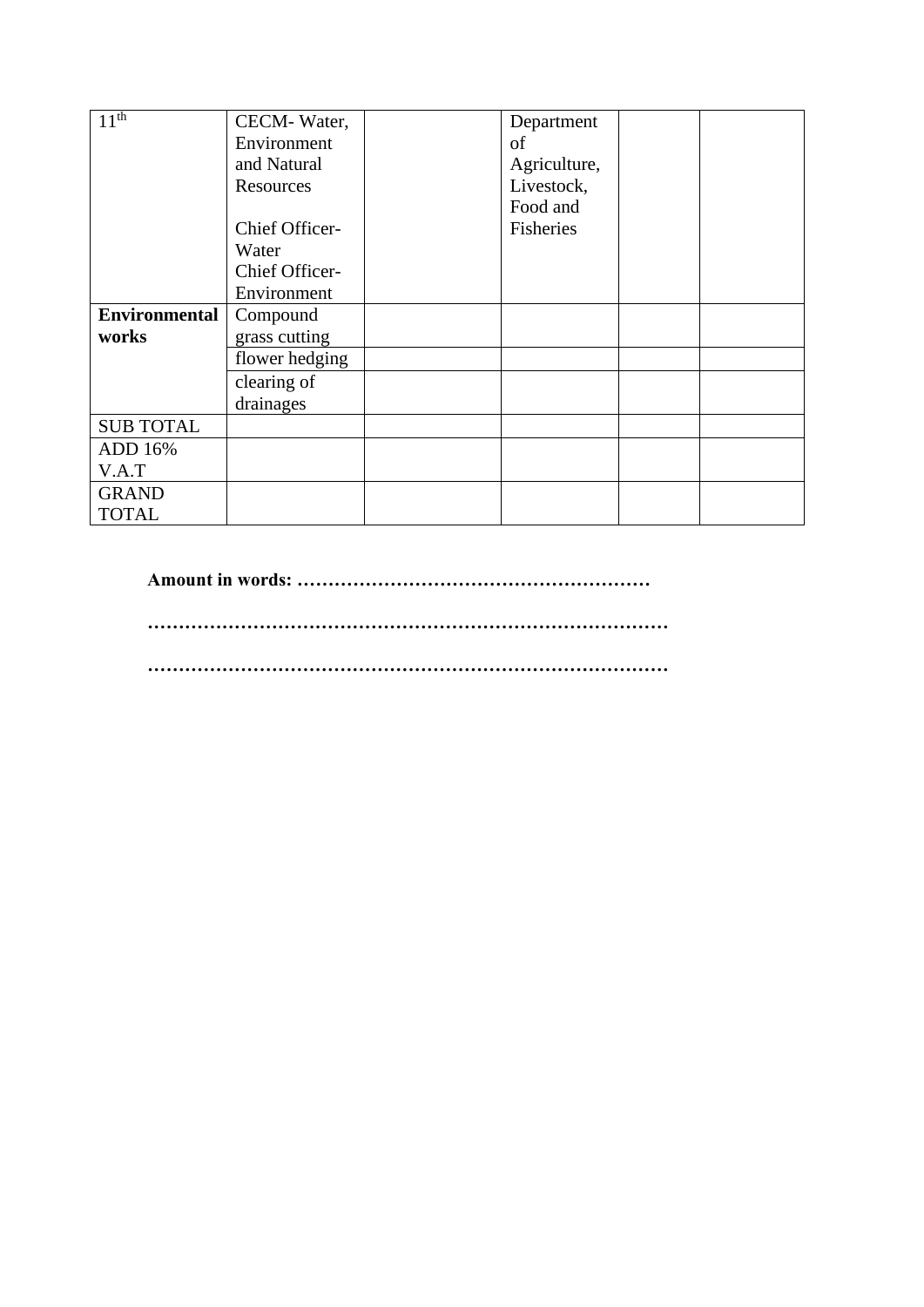#### **SECTION VII- STANDARD FORMS**

#### **Notes on standard forms**

- 1. The tenderer shall complete and submit with its tender the form of tender and price schedules pursuant to instructions to tenderers clause 9 and in accordance with the requirements included in the special conditions of contract.
- 2. When requested by the appendix to the instructions to tenderers, the tenderer should provide the tender security, either in the form included herein or in another form acceptable to the County Government of Kisumu pursuant to instructions to tenderers clause 12.3
- 3. The contract form, the price schedules and the schedule of requirements shall be deemed to form part of the contract and should be modifies accordingly at the time of contract award to incorporate corrections or modifications agreed by the tenderer and the County Government of Kisumu in accordance with the instructions to tenderers or general conditions of contract.
- 4. The performance security and bank guarantee for advance payment forms should not be completed by the tenderers at the time of tender preparation. Only the successful tenderer will be required to provide performance/entity and bank guarantee for advance payment forms in accordance with the forms indicated herein or in another form acceptable to the County Government of Kisumu and pursuant to the – conditions of contract.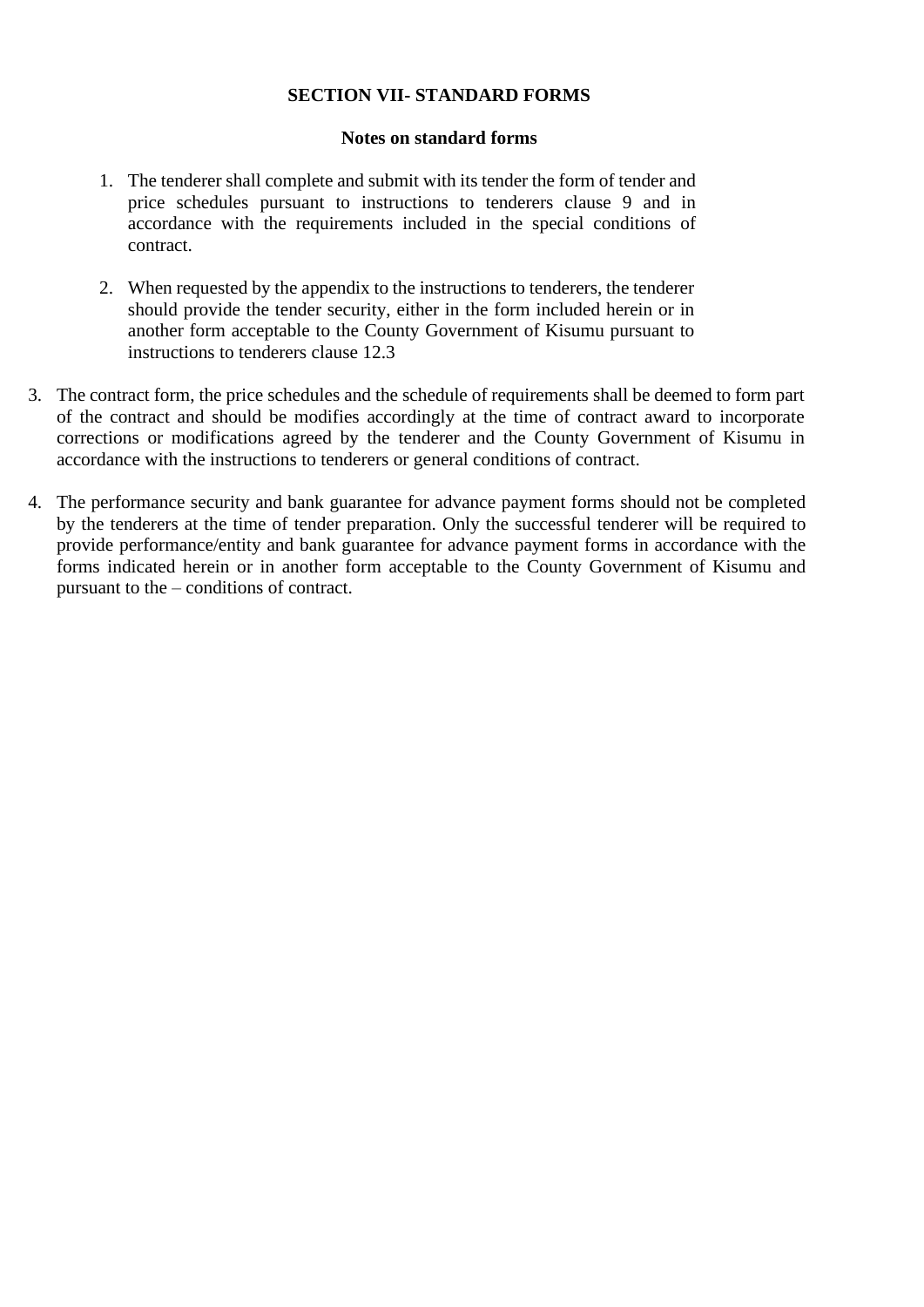## **SECTION VI - STANDARD FORMS**

- 1. Form of tender
- 2. Price schedules
- 3. Contract form
- 4. Confidential Questionnaire form
- 5. Tender security form
- 6. Tender Securing Declaration form
- 7. Declaration form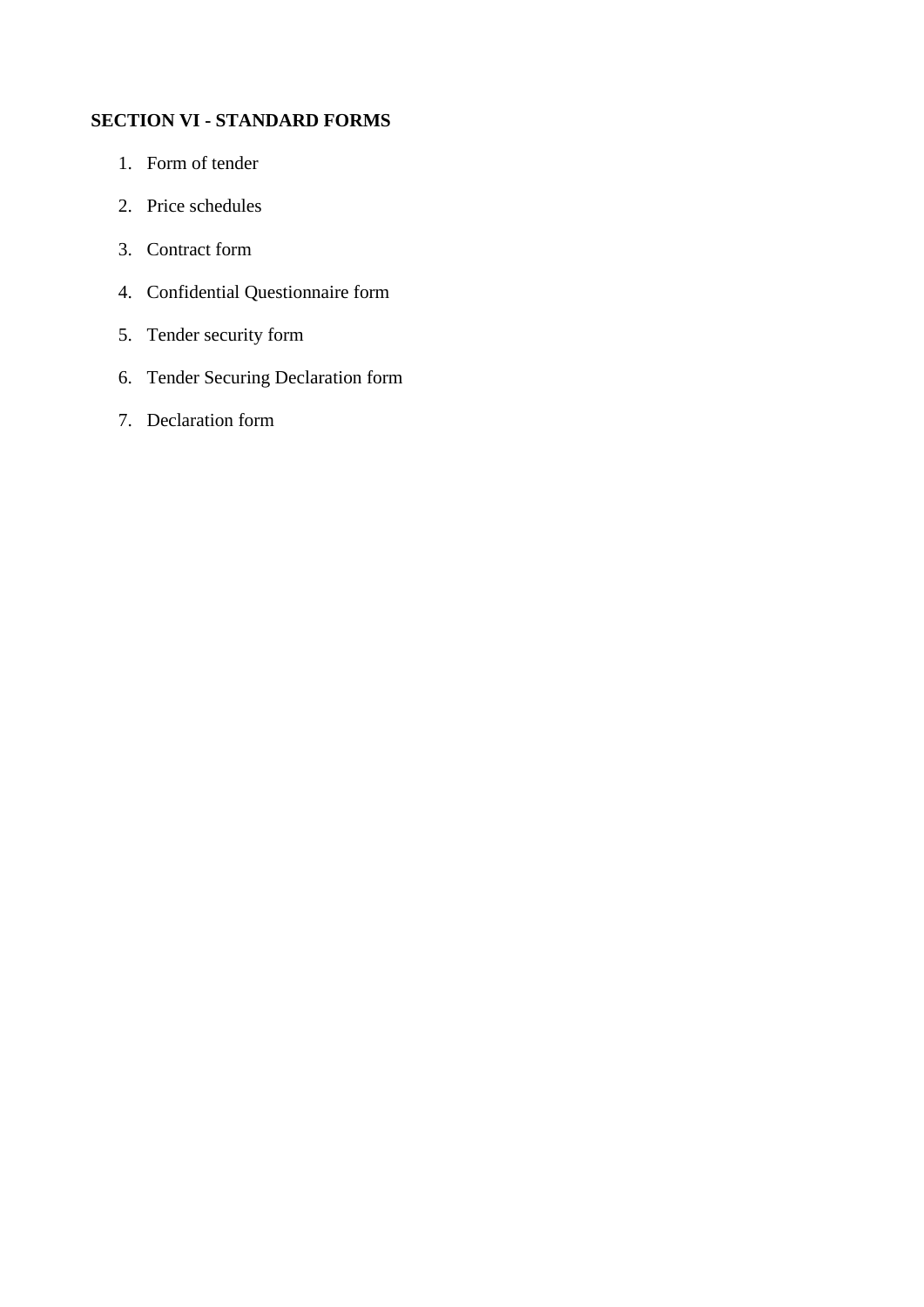## **FORM OF TENDER**

Tender No.

To…………………….. …………………………..

[Name and address of County Government of Kisumu] Gentlemen and/or Ladies:

1. Having examined the tender documents including Addenda Nos.. *[insert numbers,* the of which is hereby duly acknowledged, we, the undersigned, offer to provide. *[Provision of Cleaning Services at Kisumu County]* in conformity with the said tender documents for the sum of :

…………………………………………………………………………… ……………………………………………………………………………

*[Total tender amount in words and figures]*

*........................................................................................................................................................... .........................*

*............................................................................*

or such other sums as may be ascertained in accordance with the Schedule of Prices attached herewith and made part of this Tender.

- 2. We undertake, if our Tender is accepted, to provide the services in accordance with the services schedule specified in the Schedule of Requirements.
- 3. If our Tender is accepted, we will obtain the tender guarantee in a sum equivalent to

\_\_\_\_\_ percent of the Contract Price for the due performance of the Contract, in the form prescribed by (County Government of Kisumu).

- 4. We agree to abide by this Tender for period of [**120]** days from the date fixed for tender opening of the Instructions to tenderers, and it shall remain binding upon us and may be accepted at any time before the expiration of that period.
- 5. Until a formal Contract is prepared and executed, this Tender, together with your written acceptance thereof and your notification of award, shall constitute a binding Contract between us.

Dated this day of 2017

*[signature] [In the capacity of]* Duly authorized to sign tender for and on behalf of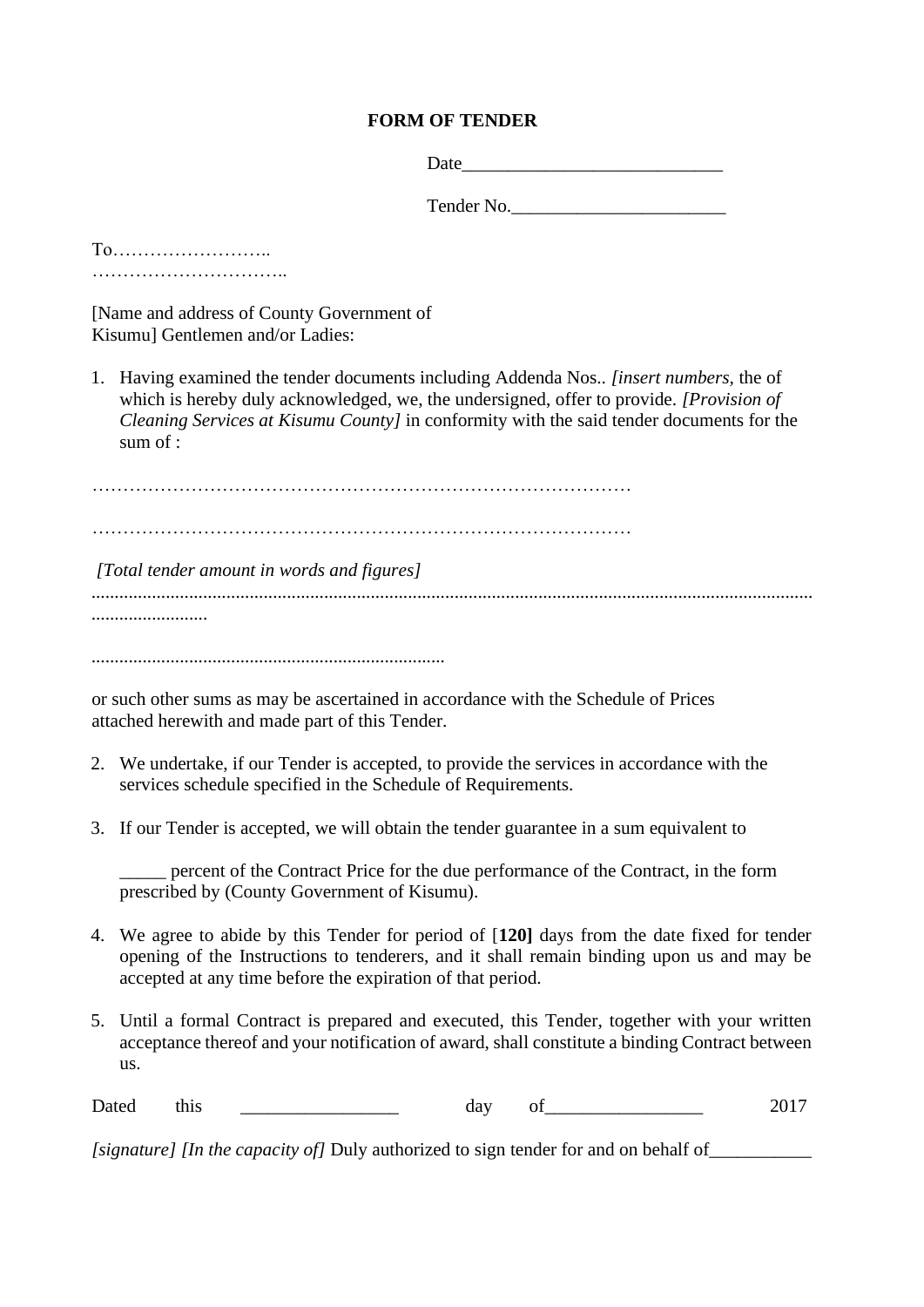## **CONTRACT FORM**

THIS AGREEMENT made the \_\_\_day of \_\_\_\_\_20\_\_\_\_between…………[name of

procurement entity] of ……………….[country of Procurement entity](hereinafter called "the County Government of Kisumu") of the one part and ……………………[name

of tenderer] of ……….[city and country of tenderer](hereinafter called "the tenderer") of the other part.

WHEREAS the County Government of Kisumu invited tenders for ........... Viz……………………..[brief description of service] and has accepted a tender by the

tenderer for ……………… in the sum of

………………………………………[contract price in words and figures]

NOW THIS AGREEMENT WITNESSETH AS FOLLOWS:

- 1. In this Agreement words and expressions shall have the same meanings as are respectively assigned to them in the Conditions of Contract referred to.
- 2. The following documents shall be deemed to form and be read and construed as part

of this Agreement, viz.:

- (a) the Tender Form and the Price Schedule submitted by the tenderer;
- (b) the Schedule of Requirements;
- (c) the Technical Specifications;
- (d) the General Conditions of Contract;
- (e) the Special Conditions of Contract; and
- (f) the County Government of Kisumu's Notification of Award.
- 3. In consideration of the payments to be made by the County Government of Kisumu to the tenderer as hereinafter mentioned, the tenderer hereby covenants with the County Government of Kisumu to provide the materials and spares and to remedy defects therein in conformity in all respects with the provisions of the **Contract**
- 4. The County Government of Kisumu hereby covenants to pay the tenderer in consideration of the provision of the materials and spares and the remedying of defects therein, the Contract Price or such other sum as may become payable under the provisions of the contract at the times and in the manner prescribed by the contract.

IN WITNESS whereof the parties hereto have caused this Agreement to be executed in accordance with their respective laws the day and year first above written.

Signed, sealed, delivered by \_\_\_\_\_\_\_\_\_the \_\_\_\_\_\_\_(for the County Government of Kisumu)

Signed, sealed, delivered by\_\_\_\_\_\_\_\_\_\_\_the \_\_\_\_\_\_\_\_(for the tenderer)

in the presence of  $\blacksquare$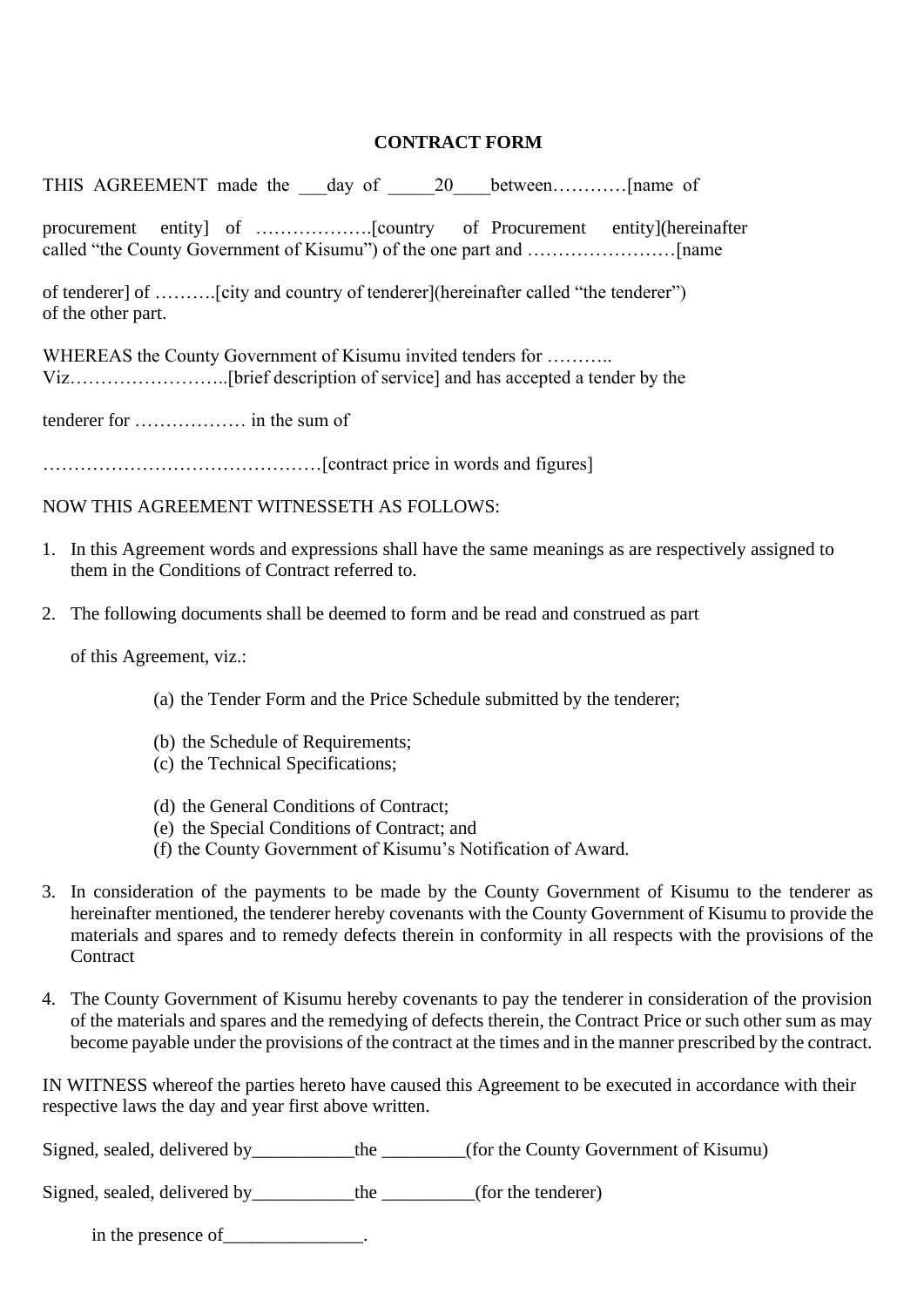## **CONFIDENTIAL BUSINESS QUESTIONNAIRE**

You are requested to give the particulars indicated in Part 1 and either Part 2 (a), 2(b) or 2(c) whichever applied to your type of business.

You are advised that it is a serious offence to give false information on this form.

| Part 1 General |                                                                        |
|----------------|------------------------------------------------------------------------|
|                |                                                                        |
|                |                                                                        |
|                |                                                                        |
| Postal address |                                                                        |
|                |                                                                        |
|                |                                                                        |
|                |                                                                        |
|                | Maximum value of business which you can handle at any one time – Kshs. |
|                |                                                                        |
|                |                                                                        |
|                |                                                                        |
|                |                                                                        |

|                             |                                                 | Part 2 (a) – Sole Proprietor                                                                                                                                                                                                                                                                                                    |               |  |
|-----------------------------|-------------------------------------------------|---------------------------------------------------------------------------------------------------------------------------------------------------------------------------------------------------------------------------------------------------------------------------------------------------------------------------------|---------------|--|
|                             |                                                 |                                                                                                                                                                                                                                                                                                                                 |               |  |
| Citizenship details         |                                                 |                                                                                                                                                                                                                                                                                                                                 |               |  |
|                             |                                                 |                                                                                                                                                                                                                                                                                                                                 |               |  |
|                             |                                                 | Part $2(b)$ – Partnership                                                                                                                                                                                                                                                                                                       |               |  |
|                             | Given details of partners as follows            |                                                                                                                                                                                                                                                                                                                                 |               |  |
| Name                        | Nationality                                     | Citizenship details                                                                                                                                                                                                                                                                                                             | <b>Shares</b> |  |
|                             |                                                 |                                                                                                                                                                                                                                                                                                                                 |               |  |
| 2.                          |                                                 |                                                                                                                                                                                                                                                                                                                                 |               |  |
|                             |                                                 |                                                                                                                                                                                                                                                                                                                                 |               |  |
| 4.                          |                                                 |                                                                                                                                                                                                                                                                                                                                 |               |  |
|                             |                                                 | Part 2 $(c)$ – Registered Company                                                                                                                                                                                                                                                                                               |               |  |
|                             |                                                 |                                                                                                                                                                                                                                                                                                                                 |               |  |
| Private or Public           |                                                 |                                                                                                                                                                                                                                                                                                                                 |               |  |
|                             | State the nominal and issued capital of company |                                                                                                                                                                                                                                                                                                                                 |               |  |
| Nominal Kshs.               |                                                 |                                                                                                                                                                                                                                                                                                                                 |               |  |
| Issued Kshs.                |                                                 |                                                                                                                                                                                                                                                                                                                                 |               |  |
|                             | Given details of all directors as follows       |                                                                                                                                                                                                                                                                                                                                 |               |  |
| Name                        |                                                 | Nationality Citizenship details                                                                                                                                                                                                                                                                                                 | <b>Shares</b> |  |
|                             |                                                 |                                                                                                                                                                                                                                                                                                                                 |               |  |
|                             |                                                 |                                                                                                                                                                                                                                                                                                                                 |               |  |
| 3.                          |                                                 |                                                                                                                                                                                                                                                                                                                                 |               |  |
| 4.                          |                                                 |                                                                                                                                                                                                                                                                                                                                 |               |  |
| $\mathbf{D}$ . $\mathbf{L}$ |                                                 | $\mathcal{C}$ . $\mathcal{C}$ . $\mathcal{C}$ . $\mathcal{C}$ . $\mathcal{C}$ . $\mathcal{C}$ . $\mathcal{C}$ . $\mathcal{C}$ . $\mathcal{C}$ . $\mathcal{C}$ . $\mathcal{C}$ . $\mathcal{C}$ . $\mathcal{C}$ . $\mathcal{C}$ . $\mathcal{C}$ . $\mathcal{C}$ . $\mathcal{C}$ . $\mathcal{C}$ . $\mathcal{C}$ . $\mathcal{C}$ . |               |  |

Date………………………………………. Signature of the candidate………………………………………………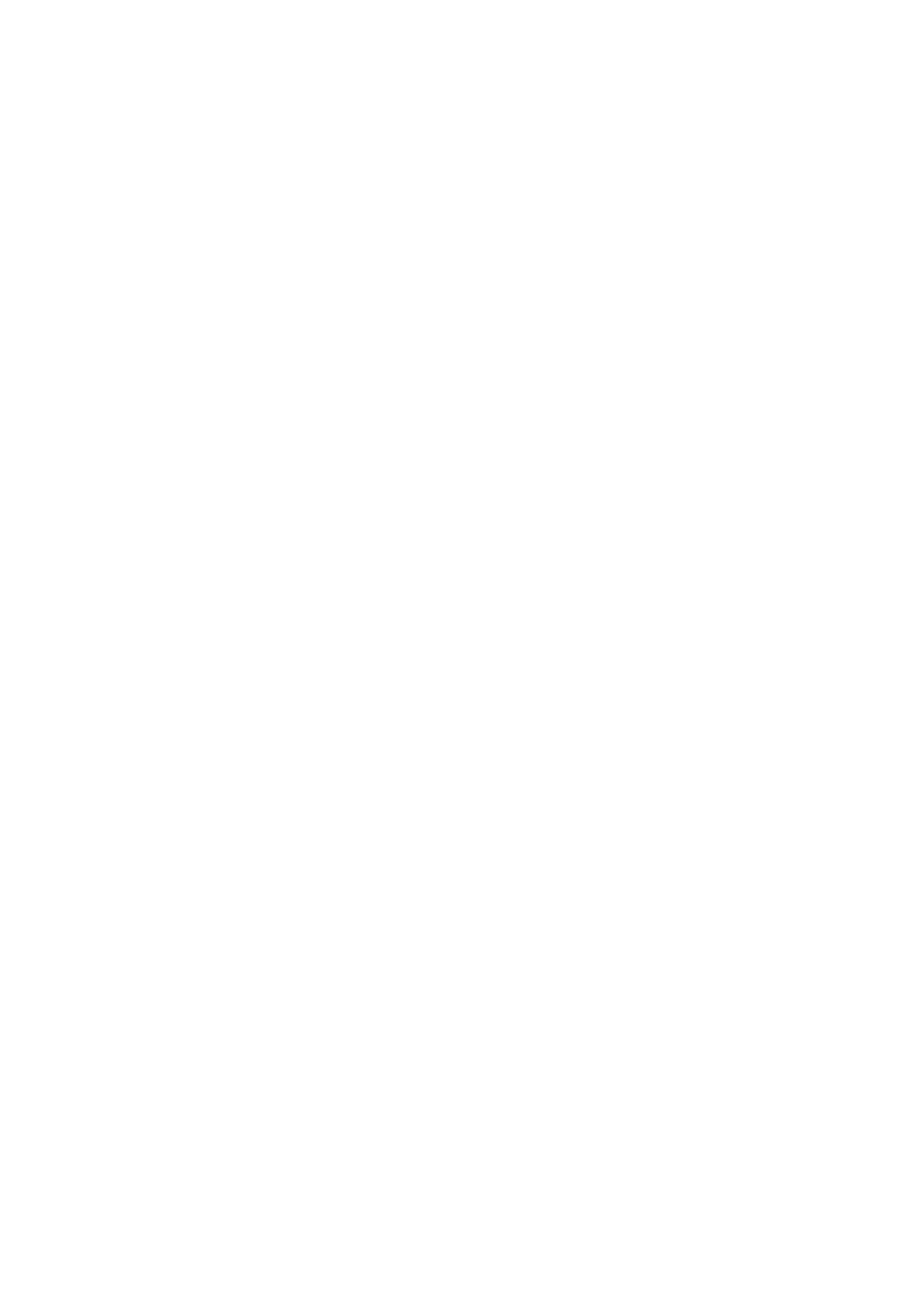## **TENDER SECURITY FORM**

Whereas ………………………………………..[name of the tenderer]

(Hereinafter called "the tenderer") has submitted its tender dated……………….. [Date of submission of tender] for the provision of

……………………………………………….. [Name and/or description of the services]

(Hereinafter called "the Tenderer")…………………………………………………….. KNOW ALL PEOPLE by these presents that WE………………………………………

Of……………………………………………having registered office at [Name of County Government of Kisumu](Herein after called "the Bank") are bound unto………………

[Name of County Government of Kisumu](Herein after called "the County Government of Kisumu") in the sum of ………..

for which payment well and truly to be made to the said County Government of Kisumu, the Bank binds itself, its successors, and assigns by these presents sealed with the Common Seal of the said Bank this \_\_\_\_\_\_\_\_\_\_\_\_\_\_\_ day of 20\_\_\_\_\_\_\_\_\_.

THE CONDITIONS of this obligation are:

1. If the tenderer withdraws its Tender during the period of tender validity specified by the tenderer on the Tender Form; or

2. If the tenderer, having been notified of the acceptance of its Tender by the County Government of Kisumu during the period of tender validity:

(a) Fails or refuses to execute the Contract Form, if required; or

(b) fails or refuses to furnish the performance security, in accordance with the instructions to tenderers;

we undertake to pay to the County Government of Kisumu up to the above amount upon receipt of its first written demand, without the County Government of Kisumu having to substantiate its demand, provided that in its demand the County Government of Kisumu will note that the amount claimed by it is due to it, owing to the occurrence of one or both of the two conditions, specifying the occurred condition or conditions. This guarantee will remain in force up to and including thirty (30) days after the period of tender validity, and any demand in respect thereof should reach the Bank not later than the above date.

 $\frac{1}{\text{sigma}}$  [signature of the

bank]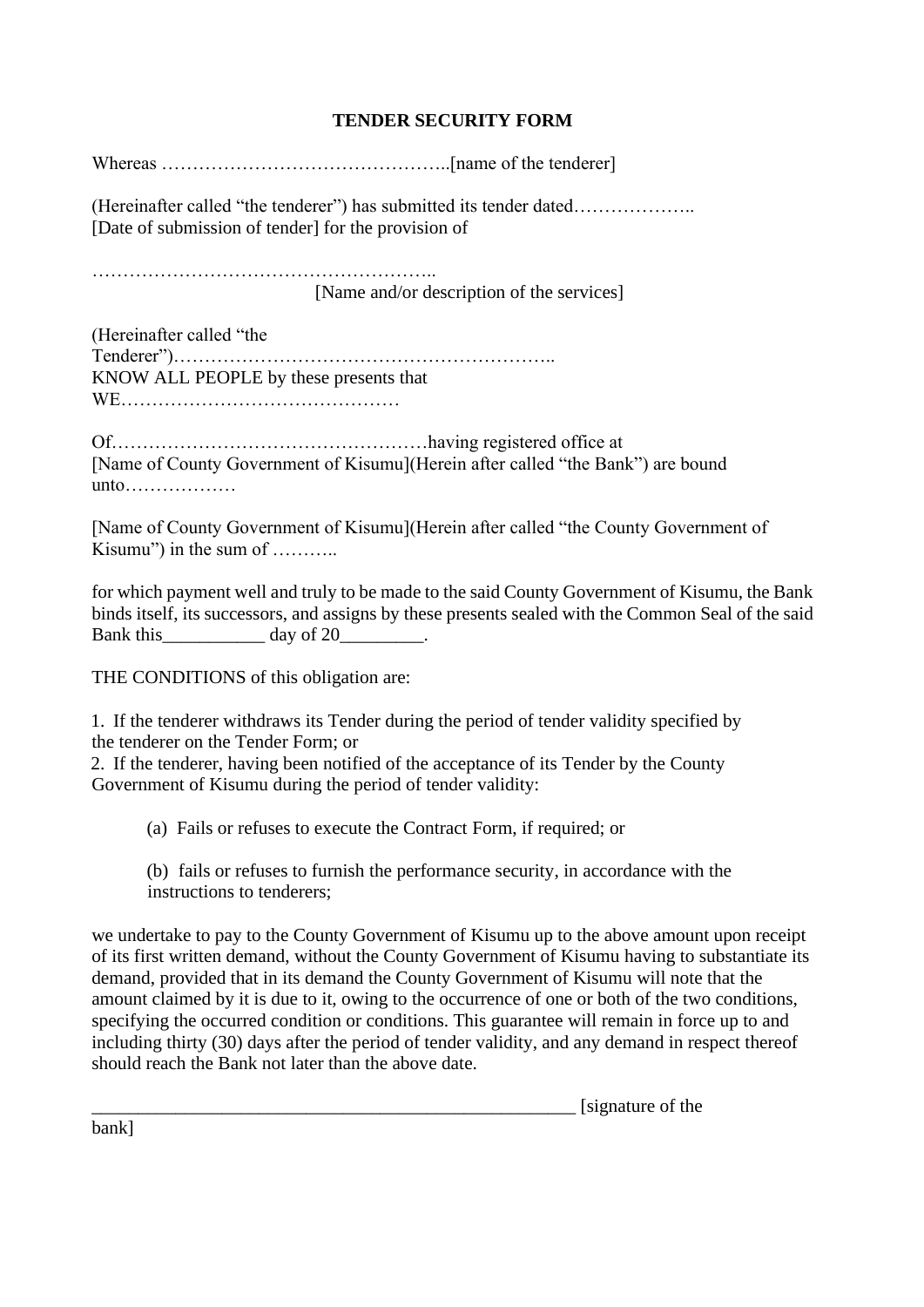## **PERFORMANCE SECURITY FORM** To:

……………………………………………………………………………………

[Name of the County Government of Kisumu] WHEREAS……………………………….[name of tenderer]

(hereinafter called "the tenderer") has undertaken, in pursuance of Contract No. [reference number of the contract] dated

\_\_\_\_\_\_\_\_\_\_\_\_\_\_\_20\_\_\_\_\_\_ for ………………………………………………

[Description services](Hereinafter called "the contract")

ANDWHEREAS, it has been stipulated by you in the said Contract that the tenderer shall furnish you with *a* bank guarantee by a reputable bank for the sum specified therein as security for compliance with the Tenderer's performance obligations in accordance with the Contract.

AND WHEREAS we have agreed to give the tenderer a guarantee:

THEREFORE WE hereby affirm that we are Guarantors and responsible to you, on behalf of the tenderer, up to a total of

……………………………………………………. *[Amount of the guarantee in words and figures],*

and we undertake to pay you, upon your first written demand declaring the tenderer to be in default under the Contract and without cavil or argument, any

sum or sums within the limits of ……………………….. *[amount of guarantee]* as aforesaid, without your needing to prove or to show grounds or reasons for your demand or the sum specified therein.

\_\_\_\_\_\_\_\_\_\_\_\_\_\_\_\_\_\_\_\_\_\_\_\_\_\_\_\_\_\_\_\_\_\_\_\_\_\_\_\_\_\_\_\_\_\_\_\_\_\_\_\_\_\_\_\_\_\_\_\_

\_\_\_\_\_\_\_\_\_\_\_\_\_\_\_\_\_\_\_\_\_\_\_\_\_\_\_\_\_\_\_\_\_\_\_\_\_\_\_\_\_\_\_\_\_\_\_\_\_\_\_\_\_\_\_\_\_\_\_\_

*\_\_\_\_\_\_\_\_\_\_\_\_\_\_\_\_\_\_\_\_\_\_\_\_\_\_\_\_\_\_\_\_\_\_\_\_\_\_\_\_\_\_\_\_\_\_\_\_\_\_\_\_\_\_\_\_\_\_\_*

This guarantee is valid until the \_\_\_\_\_ day of 20

Signature and seal of the Guarantors

*[name of bank or financial institution]*

*[address]*

 $\overline{\phantom{a}}$ 

 $\overline{\phantom{a}}$ 

*\_\_\_\_\_\_\_\_\_\_\_\_\_\_\_\_\_\_\_\_\_\_\_\_\_\_\_\_\_\_\_\_\_\_\_\_\_\_\_\_\_\_\_\_\_\_\_\_\_\_\_\_\_\_\_\_\_\_\_\_\_\_\_\_ [date]*

(Amend accordingly if provided by Insurance Company)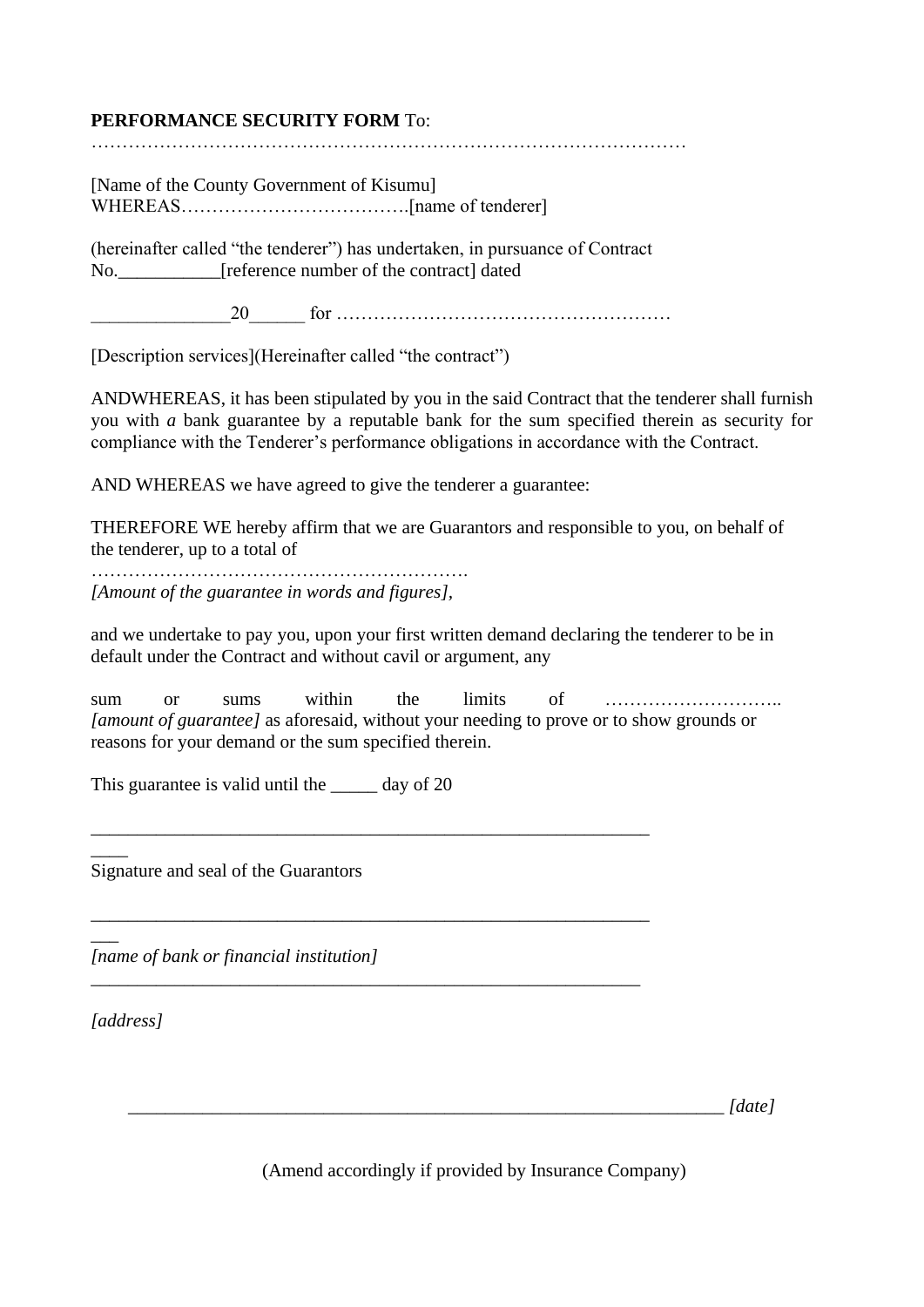## **TENDER SECURING DECLARATION FORM**

*[The Bidder shall fill in this Form in accordance with the instructions indicated]*

Date: *[insert date (as day, month and year) of Bid Submission]*

Tender No………………………………………………………………

To: County Government of Kisumu

We, the undersigned, declare that:

1. We understand that, according to your conditions, bids must be supported by a Tender Securing Declaration.

2. We accept that we will automatically be suspended from being eligible for bidding in any contract with the Purchaser for the period of time of *[insert number of months or years]* starting on *[insert date],* if we are in breach of our obligation(s) under the bid conditions, because we:

- (a) have withdrawn our Bid during the period of bid validity specified by us in the Bidding Data Sheet; or
- (b) having been notified of the acceptance of our Bid by the Purchaser during the period of bid validity, (i) fail or refuse to execute the Contract, if required, or (ii) fail or refuse to furnish the Performance Security, in accordance with the Instructions to Tenderers.

3. We understand this Tender Securing Declaration shall expire if we are not the successful Bidder, upon the earlier of (i) our receipt of a copy of your notification of the name of the successful Bidder; or (ii) twenty-eight days after the expiration of our Bid.

4. We understand that if we are a Joint Venture, the Tender Securing Declaration must be in the name of the Joint Venture that submits the bid. If the Joint Venture has not been legally constituted at the time of bidding, the Tender Securing Declaration shall be in the names of all future partners as named in the letter of intent.

Signed: …………………………………………………….*[insert signature of person whose name*

*and capacity are shown]* In the capacity of *[insert legal capacity of person signing the Bid Securing Declaration]*

Name: ……………………………………………………………………………*[insert complete name of person signing the Tender Securing Declaration]*

Duly authorized to sign the bid for and on behalf of: *[insert complete name of Bidder]*

Dated on \_\_\_\_\_\_\_\_\_\_\_\_ day of \_\_\_\_\_\_\_\_\_\_\_\_\_\_\_\_\_\_, \_\_\_\_\_\_\_ *[insert date of signing]*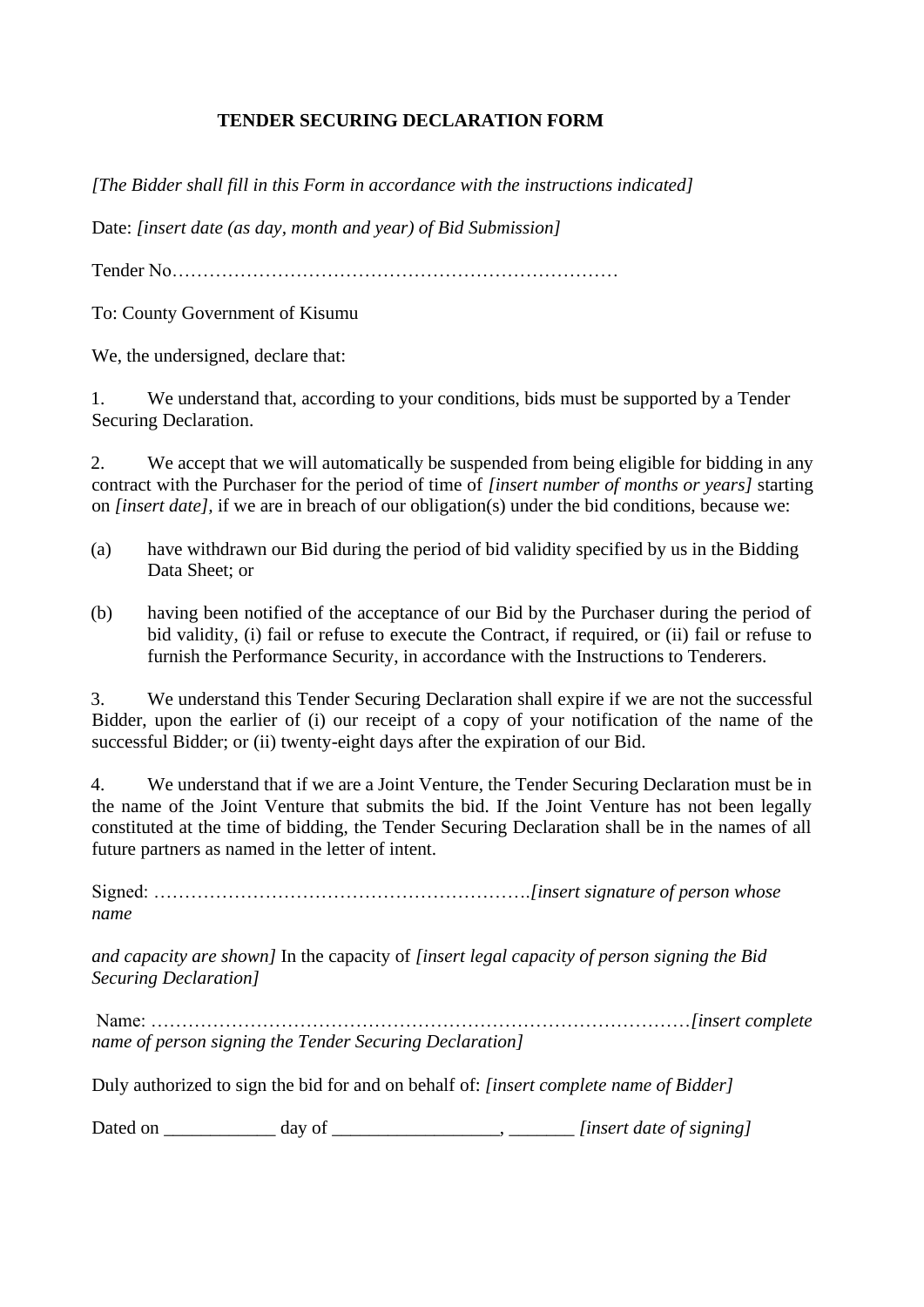## **DECLARATION FORM**

*Debarment I/We declare that I/We have not been debarred from any procurement process and* shall not engage in any fraudulent or corrupt acts with regard to this or any other tender by County Government of Kisumu and any other public or private institutions. Full Names

| Signature                                                                                           |
|-----------------------------------------------------------------------------------------------------|
|                                                                                                     |
|                                                                                                     |
|                                                                                                     |
|                                                                                                     |
| In the capacity of                                                                                  |
|                                                                                                     |
| Duly authorized to sign Tender for and on behalf of                                                 |
|                                                                                                     |
|                                                                                                     |
| <i>Criminal Offence I/We, (Name (s) of Director (s)):-</i>                                          |
|                                                                                                     |
|                                                                                                     |
|                                                                                                     |
|                                                                                                     |
| have not been convicted of any criminal offence relating to professional conduct or the making      |
| of false statements or misrepresentations as to its qualifications to enter into a procurement      |
| contract within a period of three (3) years preceding the commencement of procurement               |
| proceedings. Signed                                                                                 |
|                                                                                                     |
|                                                                                                     |
|                                                                                                     |
| For and on behalf of M/s                                                                            |
|                                                                                                     |
| In the capacity of                                                                                  |
|                                                                                                     |
|                                                                                                     |
|                                                                                                     |
|                                                                                                     |
|                                                                                                     |
| Tenderer / Company's Official Rubber Stamp                                                          |
|                                                                                                     |
|                                                                                                     |
| <b>Conflict of Interest</b> I/We, the undersigned state that I / We have no conflict of interest in |
| relation to this procurement:                                                                       |
|                                                                                                     |
|                                                                                                     |
|                                                                                                     |
|                                                                                                     |

For and on behalf of M/s

………………………………………………………………………………..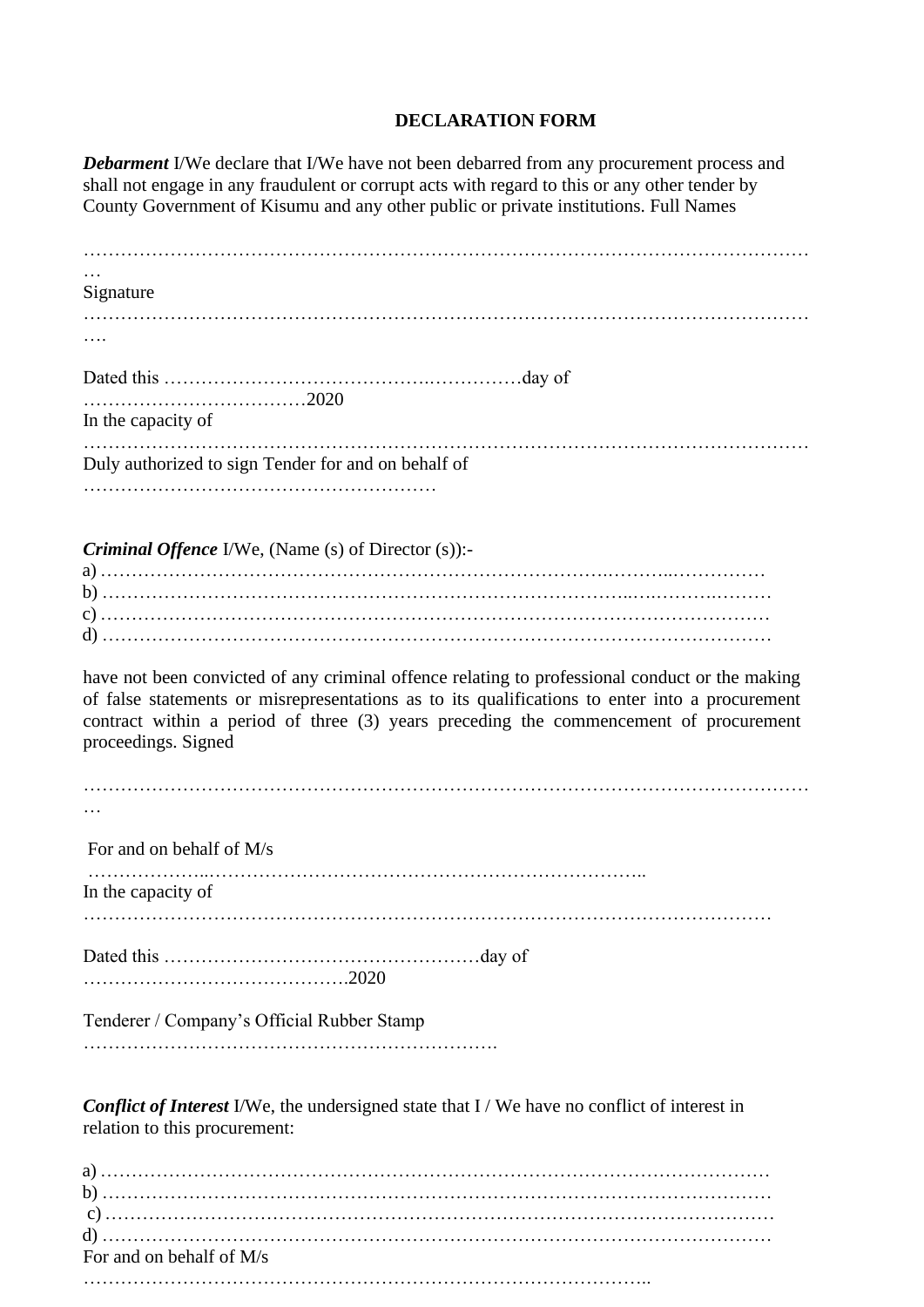In the capacity of …………………………………………………

Dated this …………………………day of …………………………………………………………………2020 Suppliers" /

Company"s Official Rubber Stamp ……………………………………………………….

*Interest in the Firm:* Is there any person / persons in KSM COUNTY or any other public institution who has interest in the Firm? Yes / No? ……………………….. (*Delete as necessary)* Institution

…………………………. ……………………………………. ……………………………… ……………………… *(Title) (Signature) (Date)*

## **LITIGATION HISTORY**

Name of Applicant or partner of a joint venture

Applicants, including each of the partners of a joint venture, should provide information of any history of litigation or arbitration resulting from contracts executed in the last five years or currently under execution. If none, please indicate NONE.

| Year | Award FOR or<br><b>AGAINST</b><br>Applicant | Name of client, cause of litigation,<br>and<br>matter in dispute | Disputed amount<br>(current<br>value Kshs.) |
|------|---------------------------------------------|------------------------------------------------------------------|---------------------------------------------|
|      |                                             |                                                                  |                                             |
|      |                                             |                                                                  |                                             |
|      |                                             |                                                                  |                                             |
|      |                                             |                                                                  |                                             |
|      |                                             |                                                                  |                                             |
|      |                                             |                                                                  |                                             |
|      |                                             |                                                                  |                                             |
|      |                                             |                                                                  |                                             |
|      |                                             |                                                                  |                                             |
|      |                                             |                                                                  |                                             |
|      |                                             |                                                                  |                                             |
|      |                                             |                                                                  |                                             |
|      |                                             |                                                                  |                                             |
|      |                                             |                                                                  |                                             |
|      |                                             |                                                                  |                                             |
|      |                                             |                                                                  |                                             |
|      |                                             |                                                                  |                                             |
|      |                                             |                                                                  |                                             |
|      |                                             |                                                                  |                                             |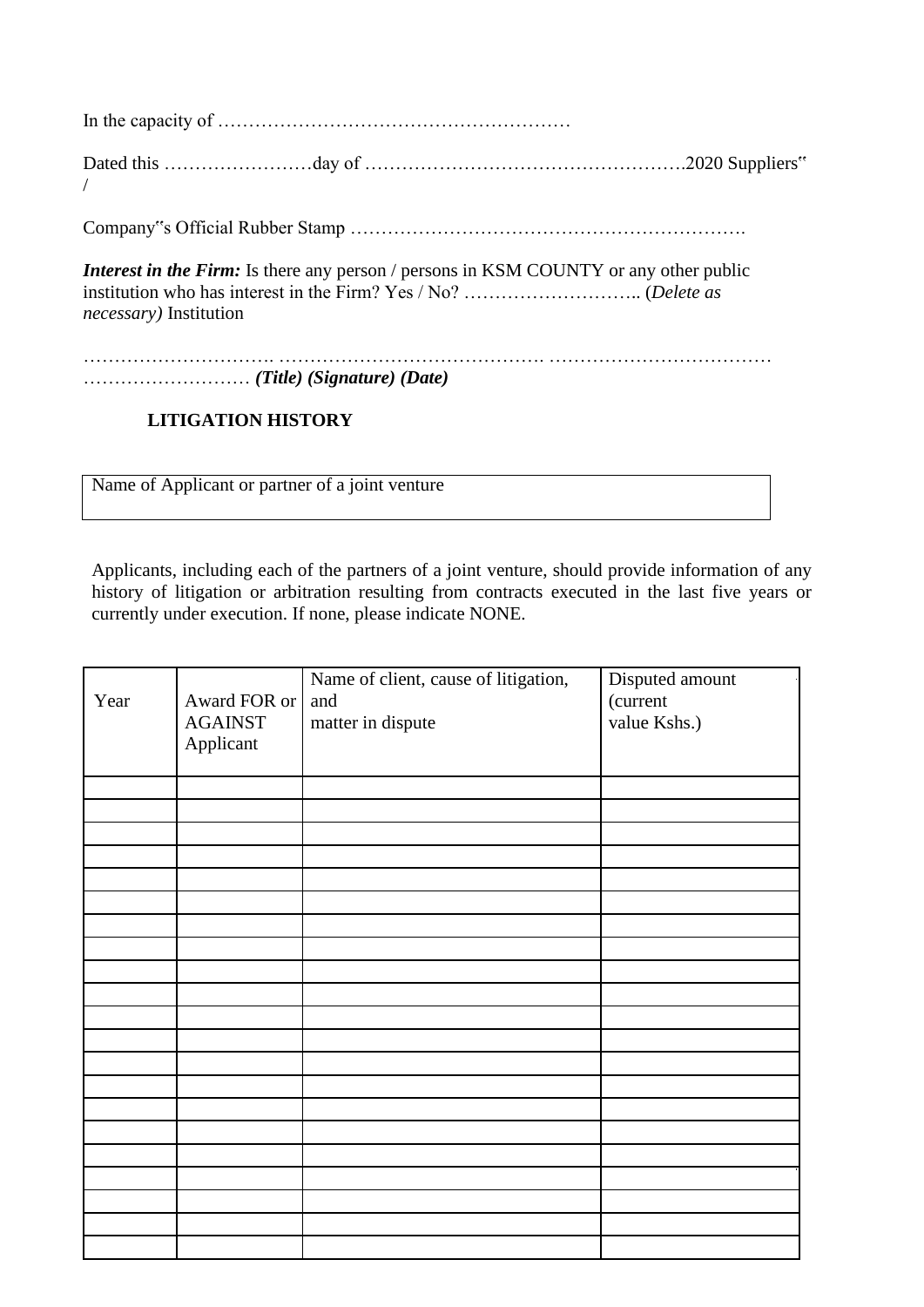## **LETTER OF NOTIFICATION OF AWARD**

Address of County Government of Kisumu \_\_\_\_\_\_\_\_\_\_\_\_\_\_\_\_\_\_\_\_\_

To: The contract of the contract of the contract of the contract of the contract of the contract of the contract of the contract of the contract of the contract of the contract of the contract of the contract of the contra

<u> 1989 - Johann Barbara, martin da basar</u>

RE: Tender No.

Tender Name

This is to notify that the contract/s stated below under the above mentioned tender have been awarded to you.

- 1. Please acknowledge receipt of this letter of notification signifying your acceptance.
- 2. The contract/contracts shall be signed by the parties within 30 days of the date of this letter but not earlier than 14 days from the date of the letter.
- 3. You may contact the officer(s) whose particulars appear below on the subject matter of this letter of notification of award.

*(FULL PARTICULARS)*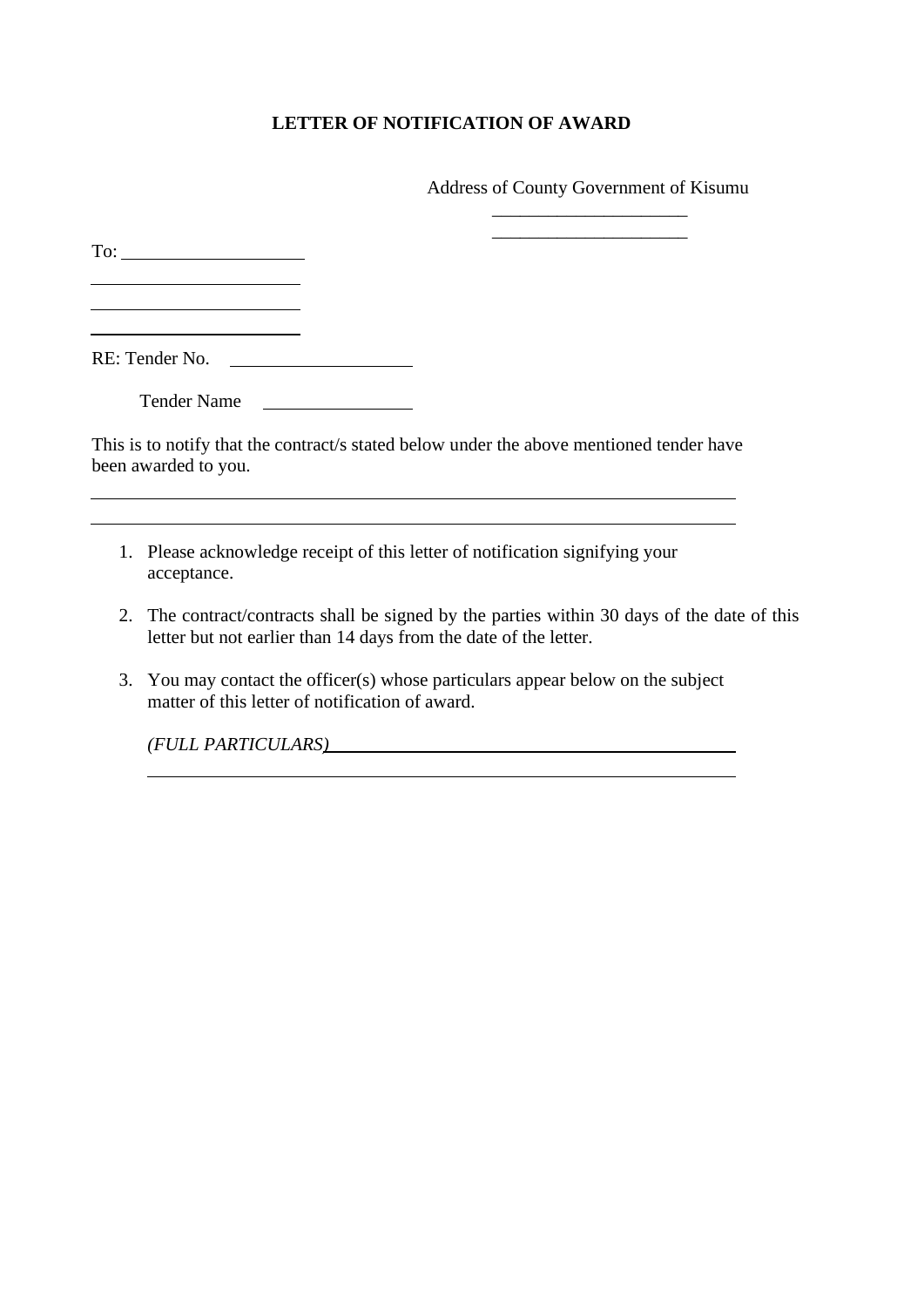## **SECTION: DETAILS OF TENDERER**

| Name of firm / entity /<br>enterprise                         |             |
|---------------------------------------------------------------|-------------|
| Trading as<br>(if different from above)                       |             |
| PIN registration no                                           |             |
| VAT registration no.                                          |             |
| NHIF Employer Registration<br>No.                             |             |
| <b>NSSF Employer Registration</b><br>No.                      |             |
| Any other registration<br>applicable to this Industry         |             |
| Postal address                                                | Postal Code |
| Physical address                                              |             |
| Contact details of the<br>Person signing the<br><b>Tender</b> |             |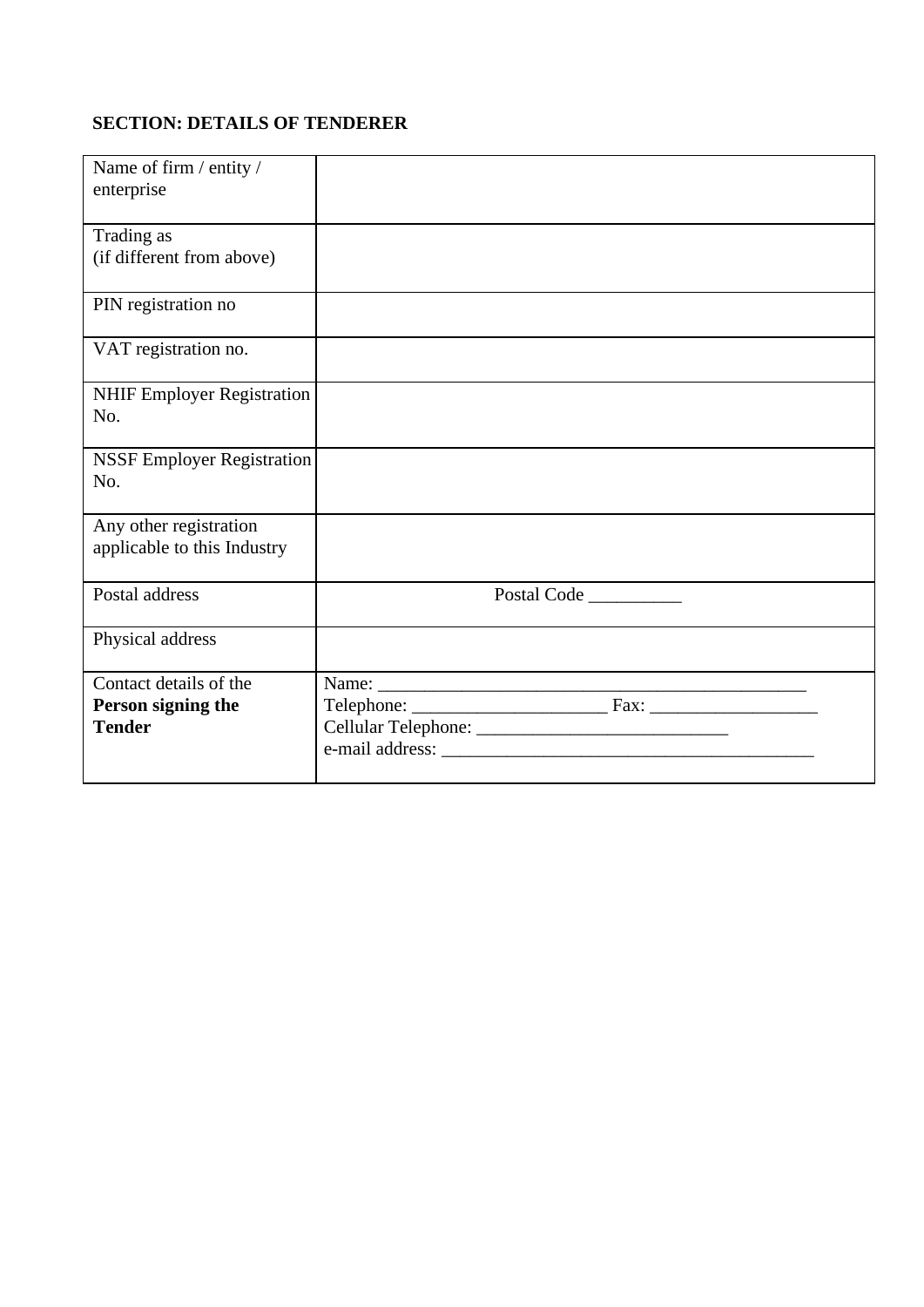## **CERTIFICATE OF TENDERER'S VISIT TO SITE**

This is to certify that, ……………………………………………………………………………… (Name of Tenderer or his representative) of the firm of, ……………………………………………………………………………….(Name of Firm Tendering) In the company of, ……………………………………………………………………………… (Name of Clients representative conducting the visit)

Visited the site in connection with Tender for

## **PROVISION OF CLEANING, SANITARY AND ENVIRONMENTAL SERVICES AT THE KISUMU COUNTY GOVERNMENT HEADQUATER OFFICES**

#### **TENDER NO: CGK/ADM/CS/2019-2020/007**

Having previously studied the Contract documents, I carefully examined the site.

- 1. I have made myself familiar with all the local conditions likely to influence the works and cost thereof.
- 2. I further certify that I am satisfied with the description of the work and the explanations given by the Client's representative and that I understand perfectly the work to be done as specified and implied in the execution of the contract.

Signed……………………………………………

(Tenderer or his representative) Witnessed………………………………………… (Signature of Client's representative)

Date…………………………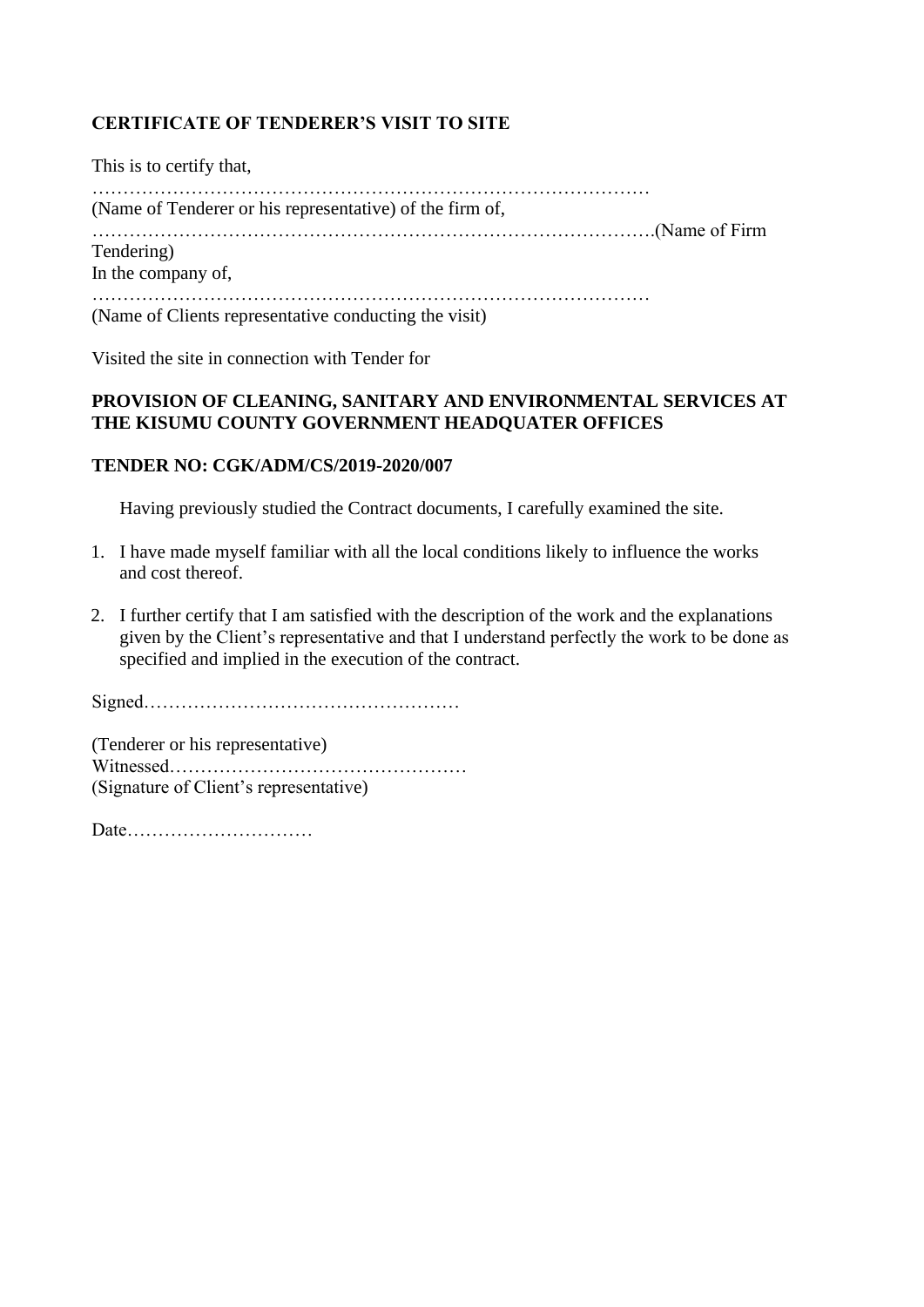## APPENDIX 1

## **Resume of Proposed Personnel**

Name of Bidder

| Position                 |                             |                                       |  |  |  |  |  |
|--------------------------|-----------------------------|---------------------------------------|--|--|--|--|--|
| Personnel<br>information | Name                        | Date of birth                         |  |  |  |  |  |
|                          | Professional qualifications |                                       |  |  |  |  |  |
| Present<br>employment    | Name of employer            |                                       |  |  |  |  |  |
|                          | Address of employer         |                                       |  |  |  |  |  |
|                          | Telephone                   | Contact (manager / personnel officer) |  |  |  |  |  |
|                          | Fax                         | E-mail                                |  |  |  |  |  |
|                          | Job title                   | Years with present employer           |  |  |  |  |  |

Summarize professional experience, in reverse chronological order. Indicate particular technical and managerial experience relevant to the project.

| From | To | Company / Project / Position / Relevant technical and management<br>experience |
|------|----|--------------------------------------------------------------------------------|
|      |    |                                                                                |
|      |    |                                                                                |
|      |    |                                                                                |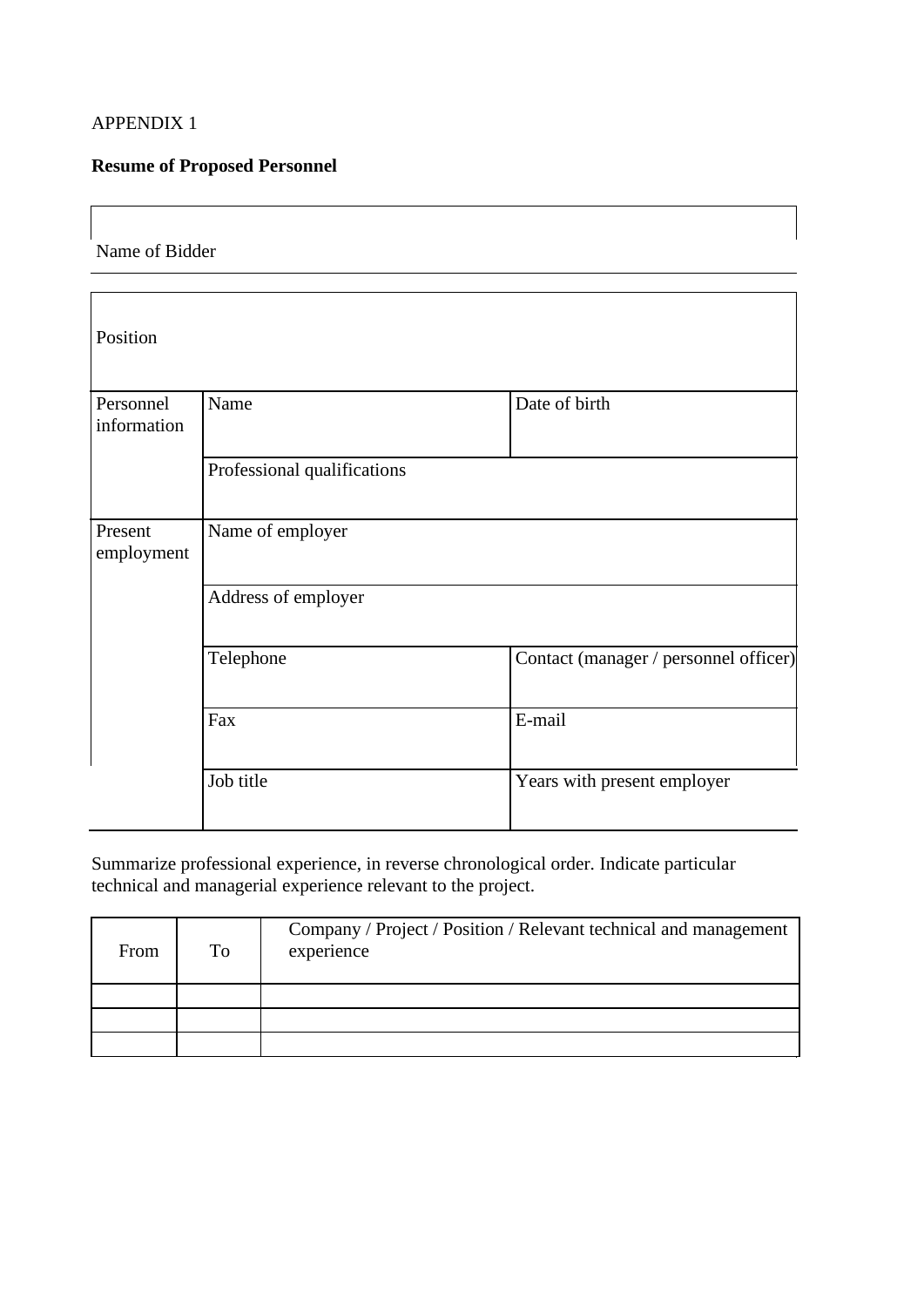## **APPENDIX 2**

An inspection report shall be prepared by the KSM County Director's representative and cosigned by the shift supervisor as below:-

|                                   |                        |  |  |   |                    |     |       |          | COUNTY GOVERNMENT OFFICES: QUALITY INSPECTION REPORT SHEET |
|-----------------------------------|------------------------|--|--|---|--------------------|-----|-------|----------|------------------------------------------------------------|
| <b>INSPECTION CARRIED OUT BY:</b> |                        |  |  |   |                    |     | DATE: |          |                                                            |
|                                   | <b>SCHEDULE / AREA</b> |  |  |   |                    |     |       |          | TIME:                                                      |
|                                   |                        |  |  | d | Mon Tue We Thu Fri | Sat | Sun   |          |                                                            |
| <b>GENERAL</b>                    |                        |  |  |   |                    |     |       |          | County government Director's<br>representative Comments    |
| 1 Bins                            |                        |  |  |   |                    |     |       |          |                                                            |
| 2 Floor                           |                        |  |  |   |                    |     |       |          |                                                            |
| 3 Walls                           |                        |  |  |   |                    |     |       |          |                                                            |
| 4 Doors                           |                        |  |  |   |                    |     |       |          |                                                            |
| 5 Fix / Fittings                  |                        |  |  |   |                    |     |       |          |                                                            |
| 6 Furniture                       |                        |  |  |   |                    |     |       |          |                                                            |
| 7 Internal Glass                  |                        |  |  |   |                    |     |       |          |                                                            |
| 8 Low Level Dust                  |                        |  |  |   |                    |     |       |          |                                                            |
| 9 High Level Dust                 |                        |  |  |   |                    |     |       |          |                                                            |
| 10 Telephone                      |                        |  |  |   |                    |     |       |          |                                                            |
| <b>WASHROOMS</b>                  |                        |  |  |   |                    |     |       |          |                                                            |
| 11 Toilet Bowl                    |                        |  |  |   |                    |     |       |          |                                                            |
| 12 Urinal                         |                        |  |  |   |                    |     |       |          |                                                            |
| 13 Basin / Sinks                  |                        |  |  |   |                    |     |       |          |                                                            |
| 14 Taps                           |                        |  |  |   |                    |     |       |          |                                                            |
| 15 Cistern                        |                        |  |  |   |                    |     |       |          |                                                            |
| 16 Mirrors                        |                        |  |  |   |                    |     |       | % Rating |                                                            |

17 Splash back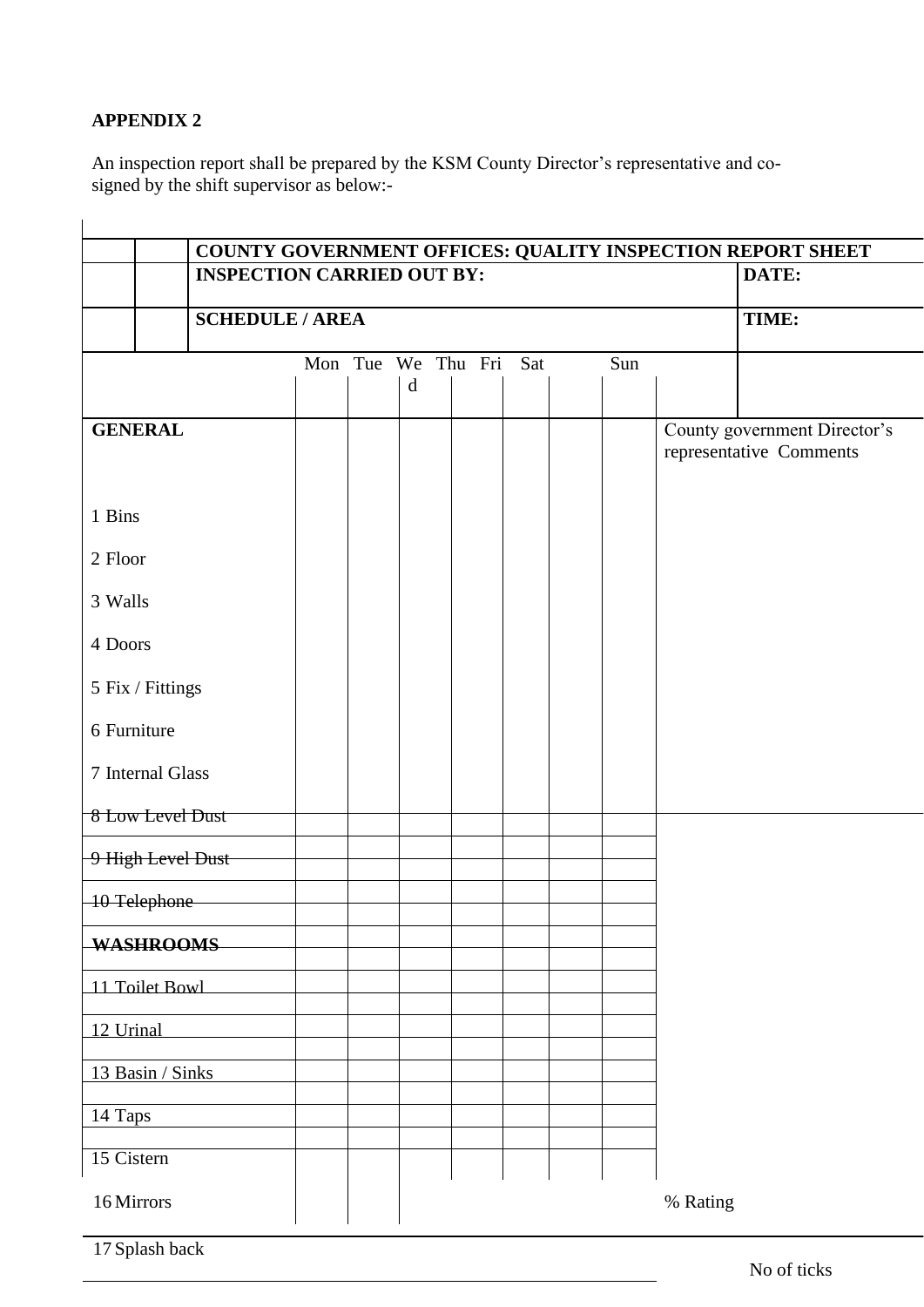18 Tiles

| 19 Cubicle Walls | (no of ticks + no of crosses) $x$ |
|------------------|-----------------------------------|
| 20 Bath / Shower | 100                               |
| 21 Dispensers    |                                   |
| <b>SERVICES</b>  |                                   |
|                  |                                   |
| 22 Toilet Rolls  |                                   |
|                  |                                   |
| 23 Hand Towels   |                                   |
| 24 Soap          |                                   |
| <b>OTHERS</b>    |                                   |
|                  |                                   |
| 25 Chewing Gum   |                                   |
|                  |                                   |
| 26 Graffiti      |                                   |
|                  |                                   |
|                  |                                   |

| Defect number | <b>Reason for Defect</b> | Time to<br>rectify | Recheck<br>date |
|---------------|--------------------------|--------------------|-----------------|
|               |                          |                    |                 |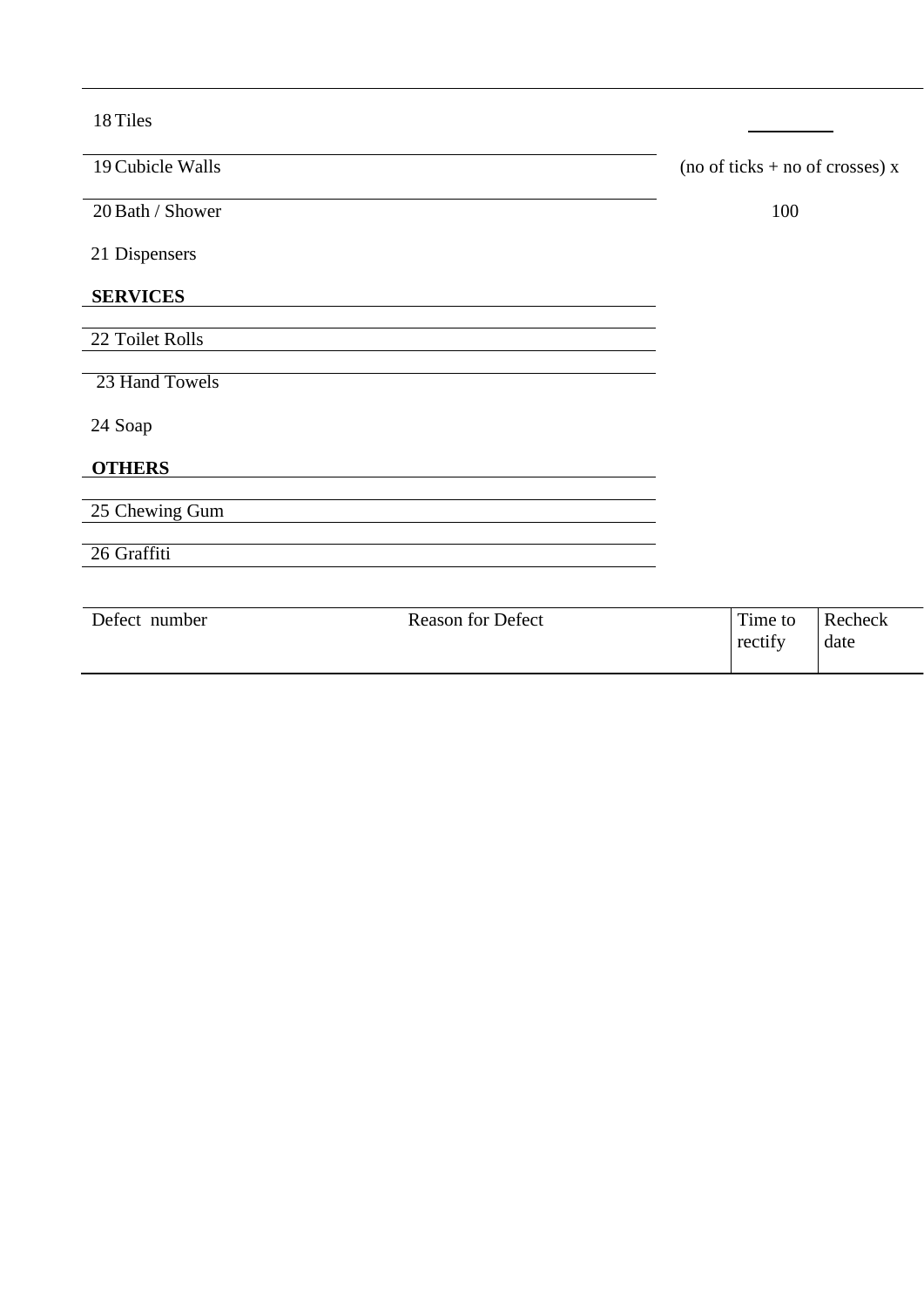|  | Signed:      |  |         | County government<br>Director's<br>representative |  |
|--|--------------|--|---------|---------------------------------------------------|--|
|  |              |  |         |                                                   |  |
|  |              |  | Grading |                                                   |  |
|  | A-Excellent  |  |         |                                                   |  |
|  | $B$ -Good    |  |         |                                                   |  |
|  | C-Average    |  |         |                                                   |  |
|  |              |  |         |                                                   |  |
|  | $D$ - poor   |  |         |                                                   |  |
|  |              |  |         |                                                   |  |
|  | E- Very poor |  |         |                                                   |  |
|  |              |  |         |                                                   |  |

APPENDIX 3

## **KEY PERFORMANCE INDICATORS FOR CLEANING AND ENVIRONMENTAL SERVICES**

| <b>KPI's for</b><br><b>Cleaning</b><br><b>Contractor</b> | Excellent          | Good                                              | Average                                        | Poor                   | Very Poor                        | Rating |
|----------------------------------------------------------|--------------------|---------------------------------------------------|------------------------------------------------|------------------------|----------------------------------|--------|
|                                                          |                    |                                                   |                                                | The standard<br>of     | The standard                     |        |
|                                                          | The standard<br>of | The standard<br>of                                | The standard                                   | cleanliness as         | of<br>cleanliness as             |        |
|                                                          | cleanliness as     | cleanliness as                                    | of cleanliness<br>as observed<br><sub>on</sub> | observed on<br>regular | observed on                      |        |
|                                                          | observed on        | observed on                                       | regular                                        | inspection this        | regular                          |        |
|                                                          | regular            | regular<br>inspection this inspection this   this | inspection                                     | month is<br>below      | inspection this<br>month is very |        |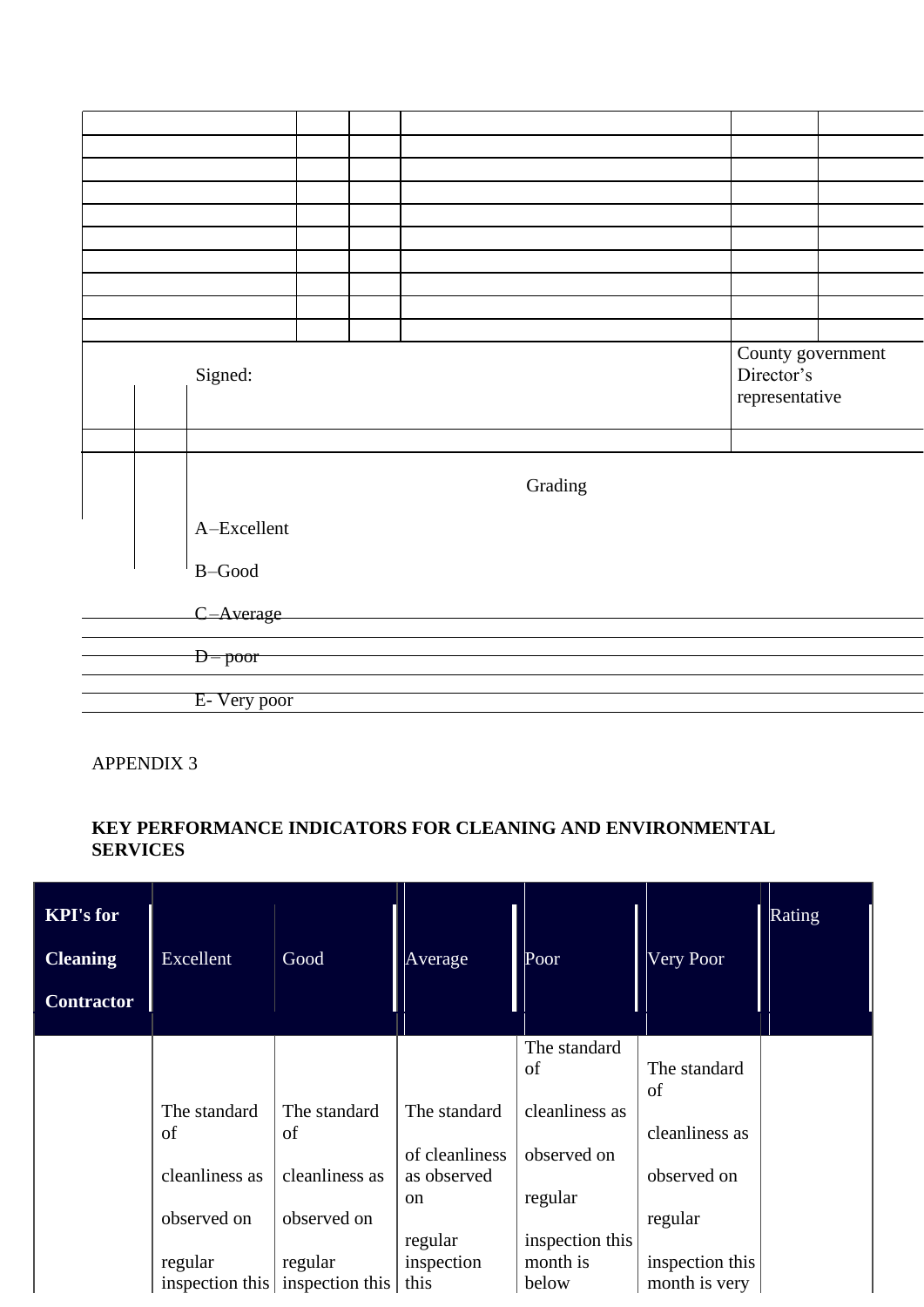| <b>Cleaning</b><br><b>Standard</b> | month is<br>excellent, no<br>issues to<br>rectify.<br>Always<br>the same high<br>standard. | month is very<br>good, few<br>issues to<br>action.<br>Usually a<br>consistent<br>high<br>standard. | month is<br>acceptable,<br>few<br>issues to<br>action.<br>Consistently<br>to<br>an acceptable<br>standard. | standard,<br>numerous<br>issues to<br>rectify.<br>Inconsistent,<br>often a lot of<br>issues to deal<br>with. | poor standard,<br>building was<br>noticeably<br>unclean. Very<br>inconsistent<br>usually a poor<br>standard. |
|------------------------------------|--------------------------------------------------------------------------------------------|----------------------------------------------------------------------------------------------------|------------------------------------------------------------------------------------------------------------|--------------------------------------------------------------------------------------------------------------|--------------------------------------------------------------------------------------------------------------|
| <b>Complaints</b>                  | We receive<br>compliments<br>from public<br>and                                            | Very few<br>complaints or<br>none, from the.                                                       | Few<br>complaints<br>from the<br>public<br>or tenants and.                                                 | Some<br>complaints<br>from the                                                                               | Constant<br>complaints                                                                                       |
|                                    | tenants but no<br>complaints.                                                              | public or<br>tenants.                                                                              | promptly<br>attended to.                                                                                   | public<br>or tenants.                                                                                        | from public or<br>tenants.                                                                                   |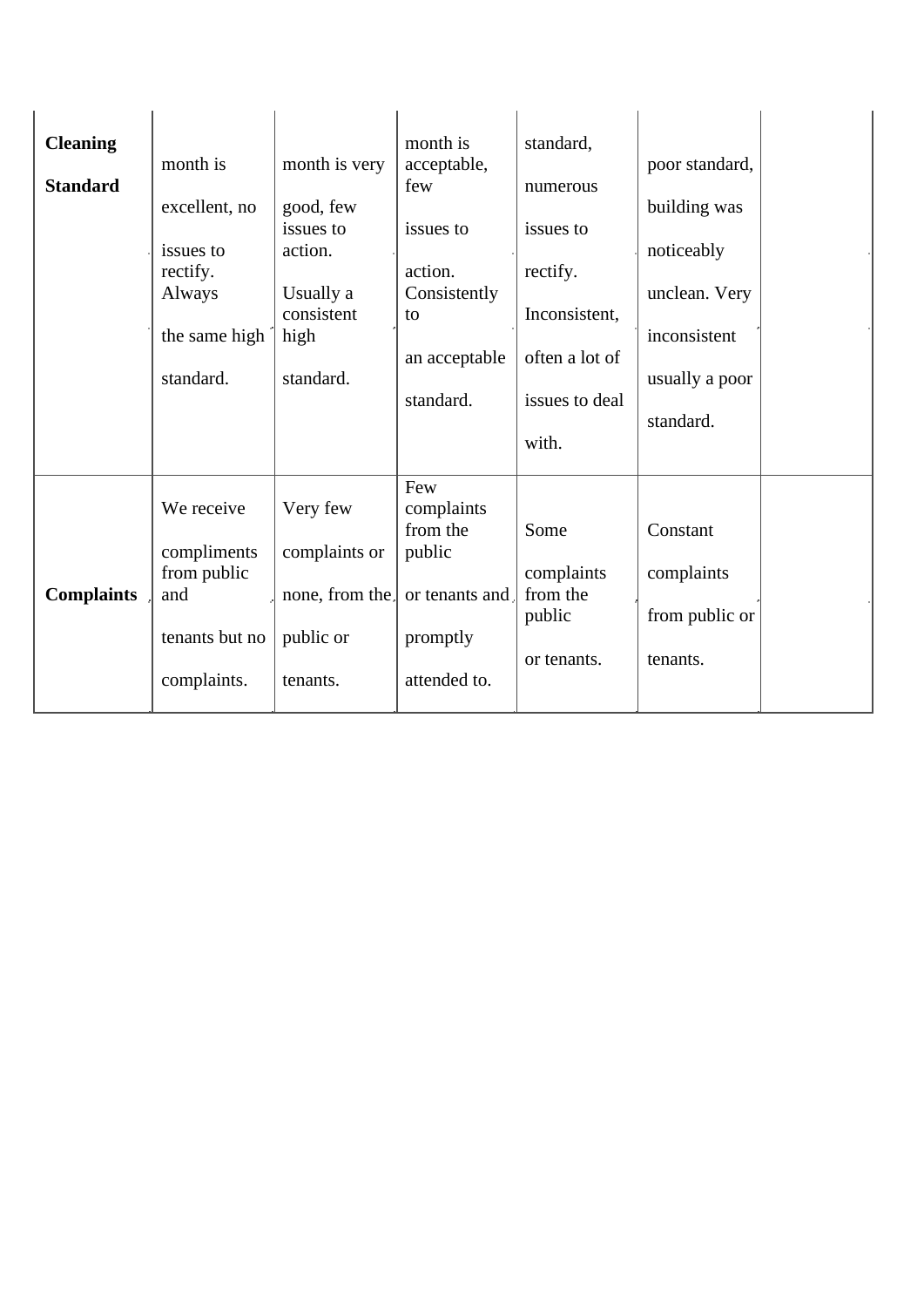## **8.5 PERFORMANCE SECURITY FORM**

To …………………………………………. [*name of Procuring entity]*

WHEREAS …………………………………… [*name of tenderer*] (hereinafter called "the tenderer") has undertaken , in pursuance of Contract No. [*reference number of the contract]*  dated 20 20

#### **TENDER NAME: PROVISION OF CLEANING AND ENVIRONMENTAL**

#### **SERVICES AT COUNTY**

**GOVERNMENT OFFICES** (hereinafter called "the Contract").

AND WHEREAS it has been stipulated by you in the said Contract that the tenderer shall furnish you with a bank guarantee by a reputable bank for the sum specified therein as security for compliance with the Tenderer's performance obligations in accordance with the Contract.

AND WHEREAS we have agreed to give the tenderer a guarantee:

THEREFORE WE hereby affirm that we are Guarantors and responsible to you, on behalf of the tenderer, up to a total of ………………………. [*amount of the guarantee in words and*

*figure]* and we undertake to pay you, upon your first written demand declaring the tenderer to be in default under the Contract and without cavil or argument, any sum or sums within the limits of …………………….. [*amount of guarantee]* as aforesaid, without you needing to prove or to show grounds or reasons for your demand or the sum specified therein.

This guarantee is valid until the day of 20

Signed and seal of the Guarantors

*[name of bank or financial institution]*

*[address]*

*[date]*